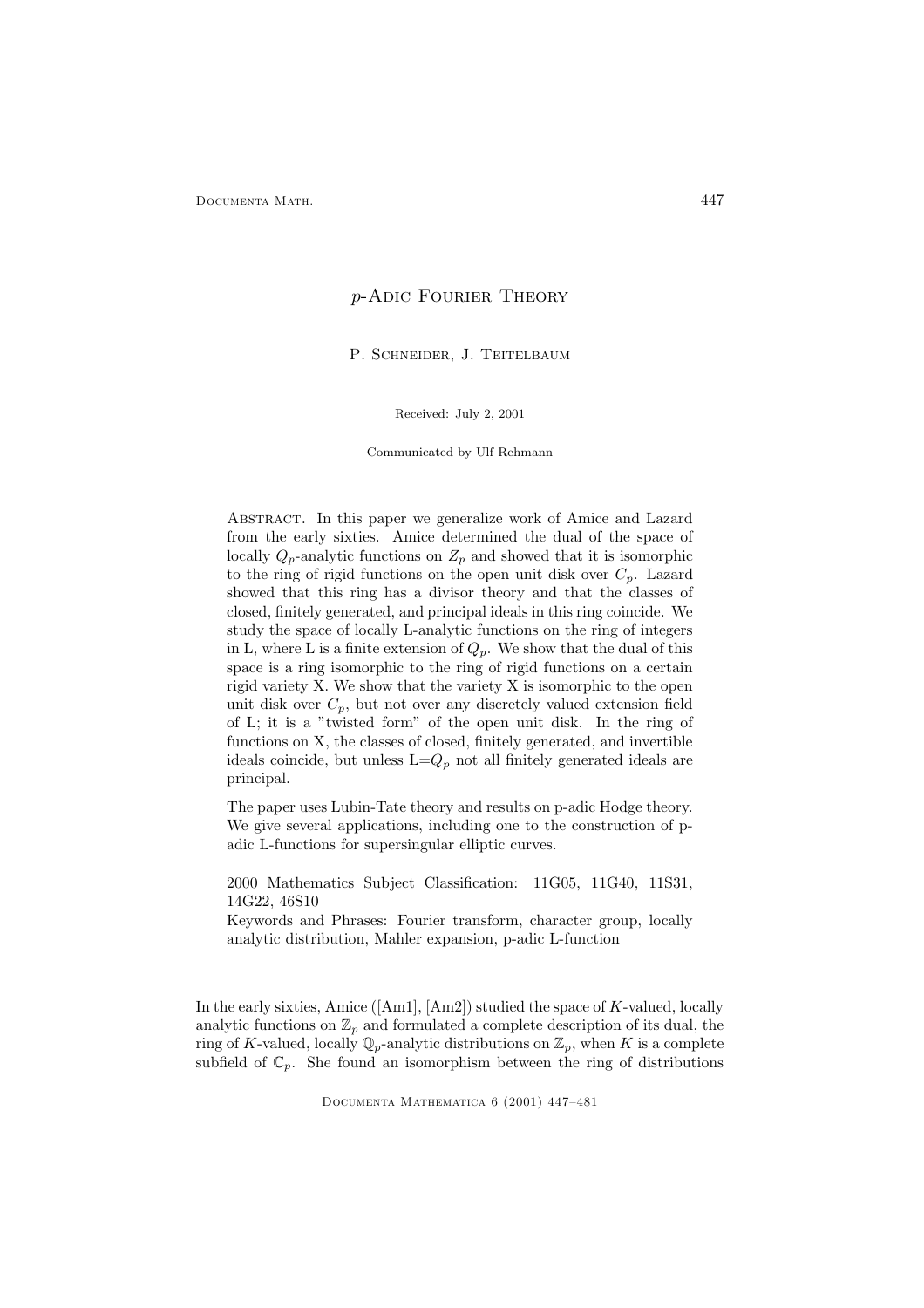and the space of global functions on a rigid variety over  $K$  parameterizing  $K$ valued, locally analytic characters of  $\mathbb{Z}_p$ . This rigid variety is in fact the open unit disk, a point z of  $\mathbb{C}_p$  with  $|z| < 1$  corresponding to the locally  $\mathbb{Q}_p$ -analytic character  $\kappa_z(a) = (1+z)^a$  for  $a \in \mathbb{Z}_p$ . The rigid function  $F_\lambda$  corresponding to a distribution  $\lambda$  is determined by the formula  $F_{\lambda}(z) = \lambda(\kappa_z)$ . Amice's description of the ring of  $\mathbb{Q}_p$ -analytic distributions was complemented by results of Lazard ([Laz]). He described a divisor theory for the ring of functions on the open disk and proved that, when  $K$  is spherically complete, the classes of closed, finitely generated, and principal ideals in this ring coincide.

In this paper we generalize the work of Amice and Lazard by studying the space  $C^{an}(o, K)$  of K-valued, locally L-analytic functions on  $o$ , and the corresponding ring of distributions  $D(o, K)$ , when  $\mathbb{Q}_p \subseteq L \subseteq K \subseteq \mathbb{C}_p$  with L finite over  $\mathbb{Q}_p$ and K complete and  $o = o<sub>L</sub>$  the additive group of the ring of integers in L. To clarify this, observe that, as a  $\mathbb{Q}_p$ -analytic manifold, the ring o is a product of  $[L:\mathbb{Q}_p]$  copies of  $\mathbb{Z}_p$ . The K-valued,  $\mathbb{Q}_p$ -analytic functions on o are thus given locally by power series in  $[L : \mathbb{Q}_p]$  variables, with coefficients in K. The L-analytic functions in  $C^{an}(o, K)$  are given locally by power series in one variable; they form a subspace of the  $\mathbb{Q}_p$ -analytic functions cut out by a set of "Cauchy-Riemann" differential equations. These facts are treated in Section 1.

Like Amice, we develop a Fourier theory for the locally  $L$ -analytic functions on o. We construct (Section 2) a rigid group variety  $\hat{o}$ , defined over L, whose closed points  $z$  in a field K parameterize K-valued locally L-analytic characters  $\kappa_z$  of o. We then show that, for K a complete subfield of  $\mathbb{C}_p$ , the ring of rigid functions on  $\hat{\rho}/K$  is isomorphic to the ring  $D(o, K)$ , where the isomorphism  $\lambda \mapsto F_{\lambda}$  is defined by  $\lambda(\kappa_z) = F_{\lambda}(z)$ , just as in Amice's situation.

The most novel aspect of this situation is the variety  $\hat{o}$ . We prove (Section 3) that  $\hat{o}$  is a rigid variety defined over L that becomes isomorphic over  $\mathbb{C}_p$  to the open unit disk, but is not isomorphic to a disk over any discretely valued extension field of L. The ring of rigid functions on  $\hat{\sigma}$  has the property that the classes of closed, finitely generated, and invertible ideals coincide; but we show that unless  $L = \mathbb{Q}_p$  (Lazard's situation) there are non-principal, finitely generated ideals, even over spherically complete coefficient fields.

The "uniformization" of  $\hat{o}$  by the open unit disk follows from a result of Tate's in his famous paper on p-divisible groups ([Tat]). We show that over  $\mathbb{C}_p$  the group  $\widehat{o}$  becomes isomorphic to the group of  $\mathbb{C}_p$ -valued points of a Lubin-Tate formal group associated to  $L$ . The Galois cocycle that gives the descent data on the open unit disk yielding the twisted form  $\hat{o}$  comes directly out of the Lubin-Tate group. The period of the Lubin-Tate group plays a crucial role in the explicit form of our results; in an Appendix we use results of Fontaine [Fon] to obtain information on the valuation of this period, generalizing work of Boxall ([Box]).

We give two applications of our Fourier theory. The first is a generalized Mahler expansion for locally  $L$ -analytic functions on  $o$  (Section 4). The second is a con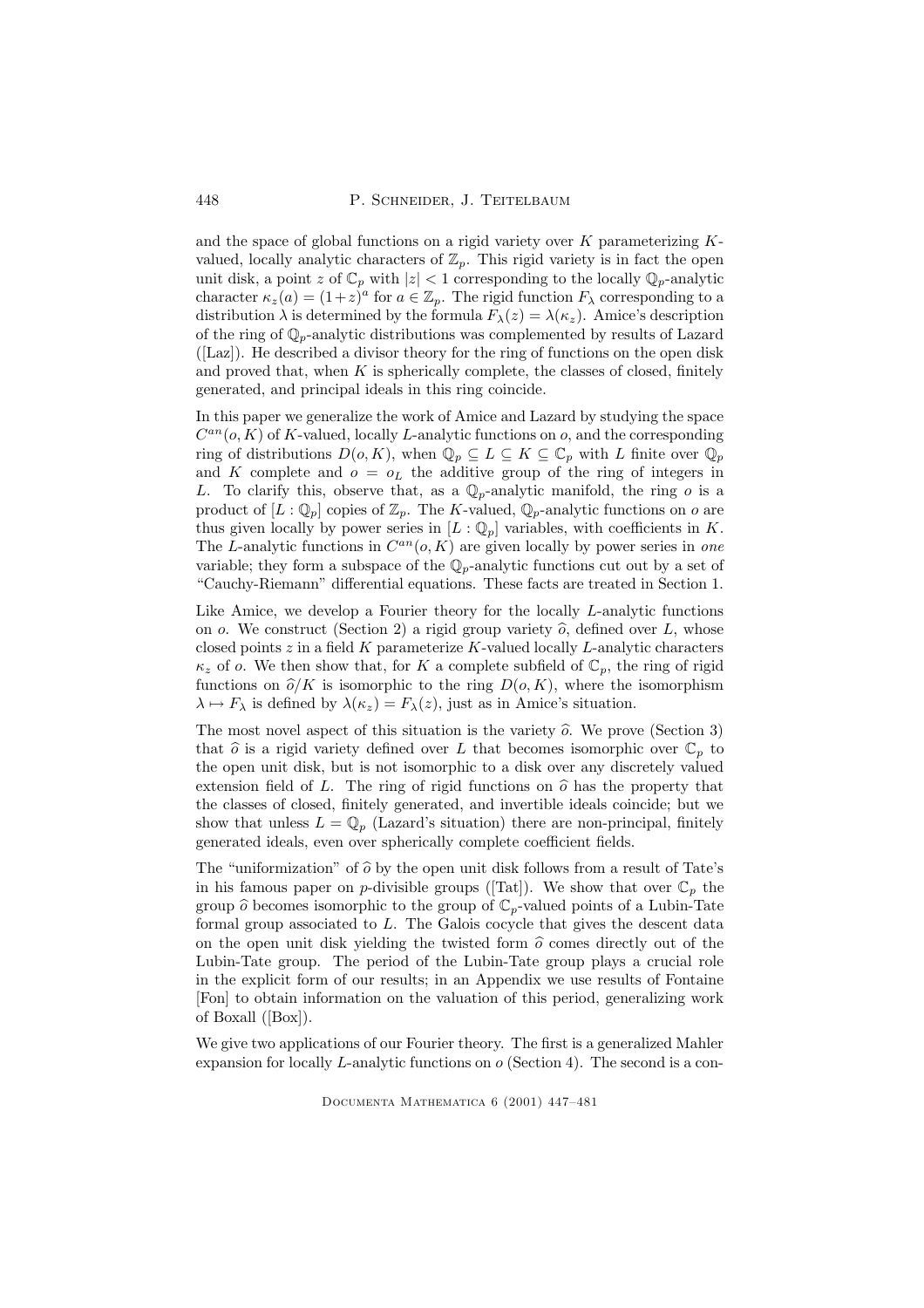struction of a p-adic L-function for a CM elliptic curve at a supersingular prime (Section 5). Although the method by which we obtain it is more natural, and we obtain stronger analyticity results, the L-function we construct is essentially that studied by Katz  $([Kat])$  and by Boxall  $([Box])$ . The paper by Katz in particular was a major source of inspiration in our work.

Our original motivation for studying this problem came from our work on locally analytic representation theory. In the paper [ST] we classified the locally analytic principal series representations of  $GL_2(\mathbb{Q}_p)$ . The results of Amice and Lazard played a key role in the proof, and in seeking to generalize those results to the principal series of  $GL_2(L)$  we were led to consider the problems discussed in this paper. The results of this paper are sufficient to extend the methods of [ST] to the groups  $GL_2(L)$ , though to keep the paper self-contained we do not give the proof here.

The relationship between formal groups and  $p$ -adic integration has been known and exploited in some form by many authors. We have already mentioned the work of Katz [Kat] and Boxall [Box]. Height one formal groups and their connection to  $p$ -adic integration is systematically used in [dS] and we have adapted this approach to the height two case in Section 5 of our paper. Some other results of a similar flavor were obtained in [SI]. Finally, we point out that the appearance of p-adic Hodge theory in our work raises the interesting question of relating our results to the work of Colmez ([Col]).

We would like to thank John Coates, Robert Coleman, Pierre Colmez, and Ehud deShalit for interesting discussions on this work. The first, resp. second, author thanks the Landau Center, resp. the Forcheimer Fellowship Fund, and Hebrew University for its support and hospitality during the writing of this paper. The second author was also supported by a grant from the NSA Mathematical Sciences Program.

## 1. Preliminaries on restriction of scalars

We fix fields  $\mathbb{Q}_p \subseteq L \subseteq K$  such that  $L/\mathbb{Q}_p$  is finite and K is complete with respect to a nonarchimedean absolute value  $\vert \vert$  extending the one on L. We also fix a commutative d-dimensional locally L-analytic group  $G$ . Then the locally convex K-vector space  $C^{an}(G, K)$  of all K-valued locally analytic functions on G is defined ([Fe2]  $2.1.10$ ).

We consider now an intermediate field  $\mathbb{Q}_p \subseteq L_0 \subseteq L$  and let  $G_0$  denote the locally  $L_0$ -analytic group obtained from G by restriction of scalars ([B-VAR] §5.14). The dimension of  $G_0$  is  $d[L : L_0]$ . There is the obvious injective continuous K-linear map

$$
(*)\qquad C^{an}(G,K)\longrightarrow C^{an}(G_0,K)\ .
$$

We want to describe the image of this map. The Lie algebra  $\mathfrak g$  of  $G$  can naturally be identified with the Lie algebra of  $G_0$  ([B-VAR] 5.14.5). We fix an exponential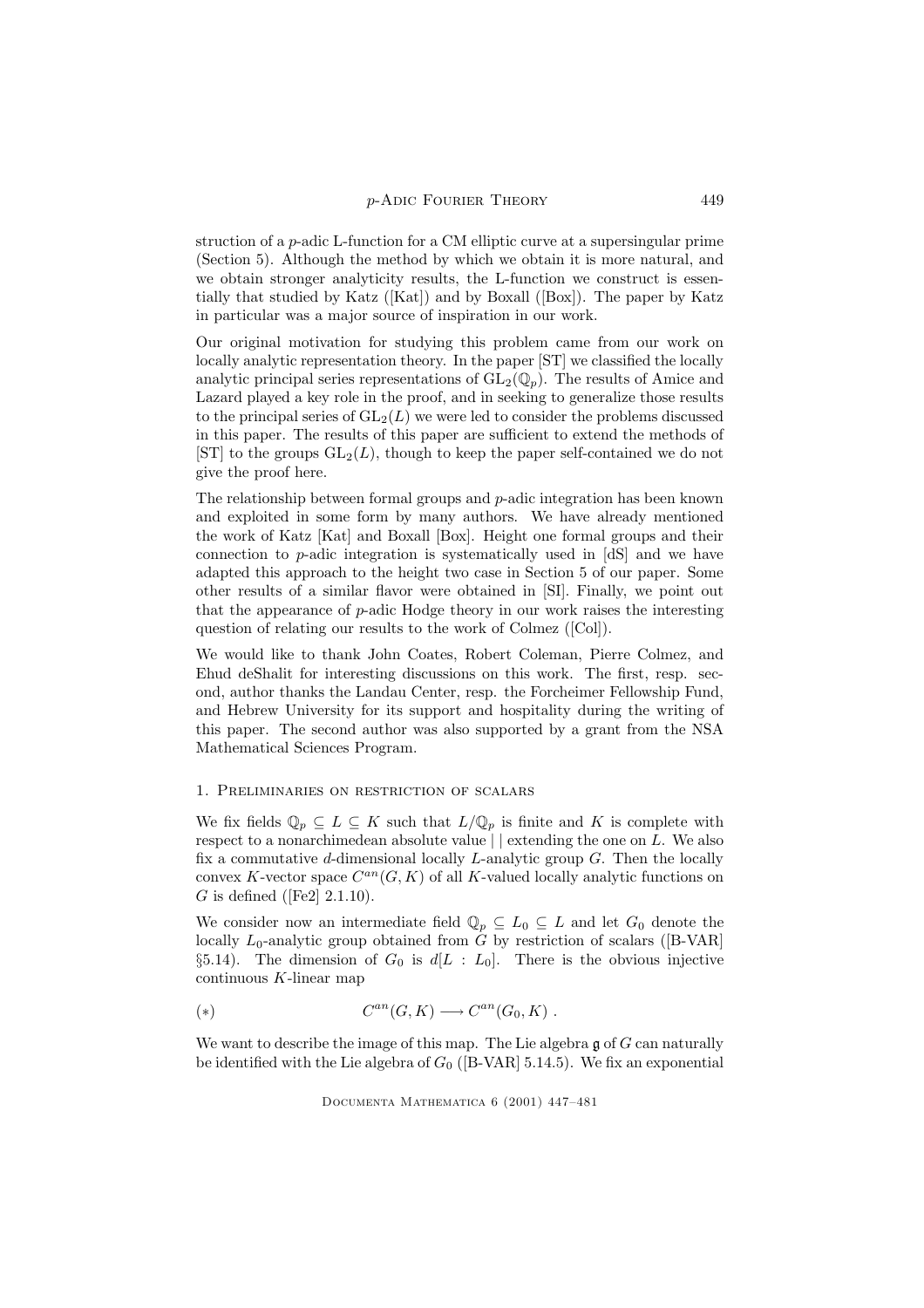map  $\exp : \mathfrak{g} \longrightarrow -\infty$  for G; it, in particular, is a local isomorphism, and can be viewed as an exponential map for  $G_0$  as well. The Lie algebra g acts in a compatible way on both sides of the above map by continuous endomorphisms defined by

$$
(\mathfrak{x}f)(g) := \frac{d}{dt} f(\exp(-t\mathfrak{x})g)_{|t=0}
$$

([Fe2] 3.1.2 and 3.3.4). By construction the map  $\mathfrak{x} \to \mathfrak{x} f$  on  $\mathfrak{g}$ , for a fixed  $f \in C^{an}(G_0, K)$ , resp.  $f \in C^{an}(G, K)$ , is  $L_0$ -linear, resp. L-linear.

LEMMA 1.1: The image of  $(*)$  is the closed subspace of all  $f \in C^{an}(G_0, K)$ such that  $(t\mathfrak{x})f = t \cdot (\mathfrak{x}f)$  for any  $\mathfrak{x} \in \mathfrak{g}$  and any  $t \in L$ .

Proof: We fix an L-basis  $x_1, \ldots, x_d$  of  $\mathfrak g$  as well an orthonormal basis  $v_1 =$  $1, v_2, \ldots, v_e$  of L as a normed  $L_0$ -vector space. Then  $v_1 \mathfrak{x}_1, \ldots, v_e \mathfrak{x}_d$  is an  $L_0$ basis of g. Using the corresponding canonical coordinates of the second kind ([B-GAL] Chap.III,§4.3) we have, for a given  $f \in C^{an}(G_0, K)$  and a given  $g \in G$ , the convergent expansion

$$
f(\exp(t_{11}v_1\mathfrak{x}_1 + \ldots + t_{ed}v_e\mathfrak{x}_d)g) = \sum_{n_{11},\ldots,n_{ed}\geq 0} c_{\underline{n}}t_{11}^{n_{11}}\ldots t_{ed}^{n_{ed}},
$$

with  $c_n \in K$ , in a neighborhood of g (i.e., for  $t_{ij} \in L_0$  small enough). We now assume that

$$
(v_i \mathfrak{x}_j) f = v_i \cdot (\mathfrak{x}_j f) = v_i \cdot ((v_1 \mathfrak{x}_j) f)
$$

holds true for all  $i$  and  $j$ . Computing both sides in terms of the above expansion and comparing coefficients results in the equations

$$
(n_{ij}+1)c_{(n_{11},...,n_{ij}+1,...,n_{ed})}=v_i(n_{1j}+1)c_{(n_{11},...,n_{1j}+1,...,n_{ed})}.
$$

Introducing the tuple  $\underline{m}(\underline{n}) = (m_1, \ldots, m_d)$  defined by  $m_j := n_{1j} + \ldots + n_{ej}$ and the new coefficients  $b_{\underline{m}(n)} := c_{(m_1,0,\ldots,m_2,0,\ldots,m_d,0,\ldots)}$  we deduce from this by induction that

$$
c_{\underline{n}} = b_{\underline{m}(\underline{n})} \frac{m_1!}{n_{11}! \dots n_{e1}!} \dots \frac{m_d!}{n_{1d}! \dots n_{ed}!} v_1^{n_{11}+ \dots n_{1d}} \dots v_e^{n_{e1}+ \dots + n_{ed}}.
$$

Inserting this back into the above expansion and setting  $t_i := t_{1i}v_1 + \ldots + t_{ej}v_e$ we obtain the new expansion

$$
f(\exp(t_1\mathfrak{x}_1 + \ldots + t_d\mathfrak{x}_d)g) = \sum_{m_1,\ldots,m_d \ge 0} b_{\underline{m}} t_1^{m_1} \ldots t_d^{m_d}
$$

which shows that  $f$  is locally analytic on  $G$ .

LEMMA 1.2: The map  $(*)$  is a homeomorphism onto its (closed) image.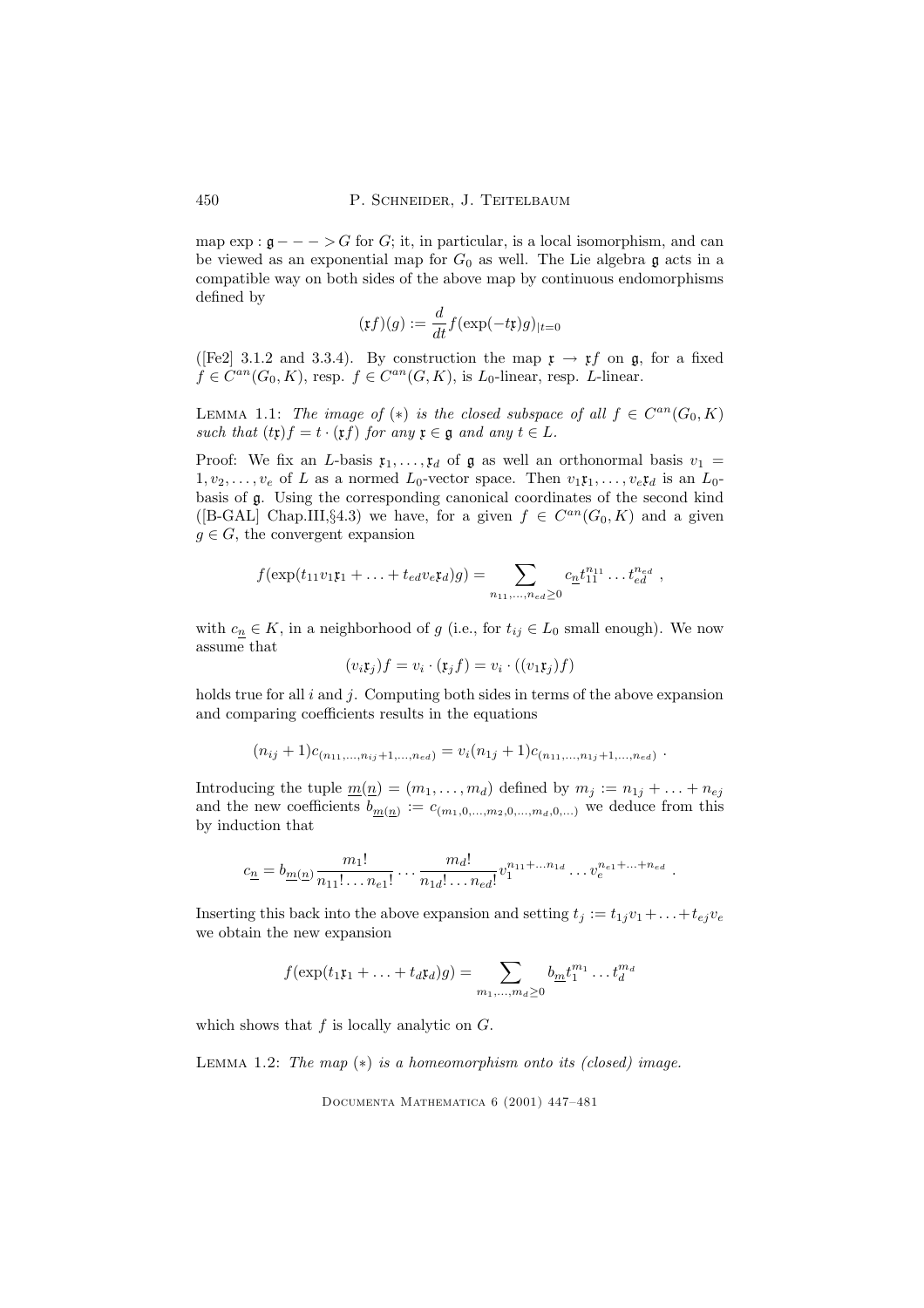Proof: Let  $H \subseteq G$  be a compact open subgroup. According to [Fe2] 2.2.4) we then have

$$
C^{an}(G,K) = \prod_{g \in G/H} C^{an}(H,K) .
$$

A corresponding decomposition holds for  $G_0$ . This shows that it suffices to consider the case where G is compact. In this case  $(*)$  is a compact inductive limit of isometries between Banach spaces ([Fe2] 2.3.2), and the assertion follows from [GKPS] 3.1.16.

The continuous dual  $D(G, K) := C^{an}(G, K)'$  is the algebra of K-valued distributions on G. The multiplication is the convolution product  $\ast$  ([Fe1] 4.4.2 and 4.4.4).

We assume from now on that  $G$  is compact. To describe the correct topology on  $D(G, K)$  we need to briefly recall the construction of  $C^{an}(G, K)$ . Let  $G \supseteq$  $H_0 \supseteq H_1 \supseteq \ldots \supseteq H_n \supseteq \ldots$  be a fundamental system of open subgroups such that each  $H_n$  corresponds under the exponential map to an  $L$ -affinoid disk. We then have, for each  $g \in G$  and  $n \in \mathbb{N}$ , the K-Banach space  $\mathcal{F}_{gH_n}(K)$  of K-valued L-analytic functions on the coset  $gH_n$  viewed as an L-affinoid disk. The space  $C^{an}(G, K)$  is the locally convex inductive limit

$$
C^{an}(G,K) = \varinjlim_{n} \mathcal{F}_n(G,K)
$$

of the Banach spaces

$$
\mathcal{F}_n(G,K) := \prod_{g \in G/H_n} \mathcal{F}_{gH_n}(K) .
$$

The dual  $D(G, K)$  therefore coincides as a vector space with the projective limit

$$
D(G, K) = \lim_{\substack{\longleftarrow \\ n}} \mathcal{F}_n(G, K)'
$$

of the dual Banach spaces. We always equip  $D(G, K)$  with the corresponding projective limit topology. (Using [GKPS] 3.1.7(vii) and the open mapping theorem one can show that this topology in fact coincides with the strong dual topology.) In particular,  $D(G, K)$  is a commutative K-Fréchet algebra. The dual of the map  $(*)$  is a continuous homomorphism of Fréchet algebras

$$
(*)' \qquad D(G_0, K) \longrightarrow D(G, K) .
$$

It is surjective since  $C^{an}(G_0, K)$  as a compact inductive limit is of countable type ([GKPS] 3.1.7(viii)) and hence satisfies the Hahn-Banach theorem ([Sh] 4.2 and 4.4). By the open mapping theorem  $(*)'$  then is a quotient map.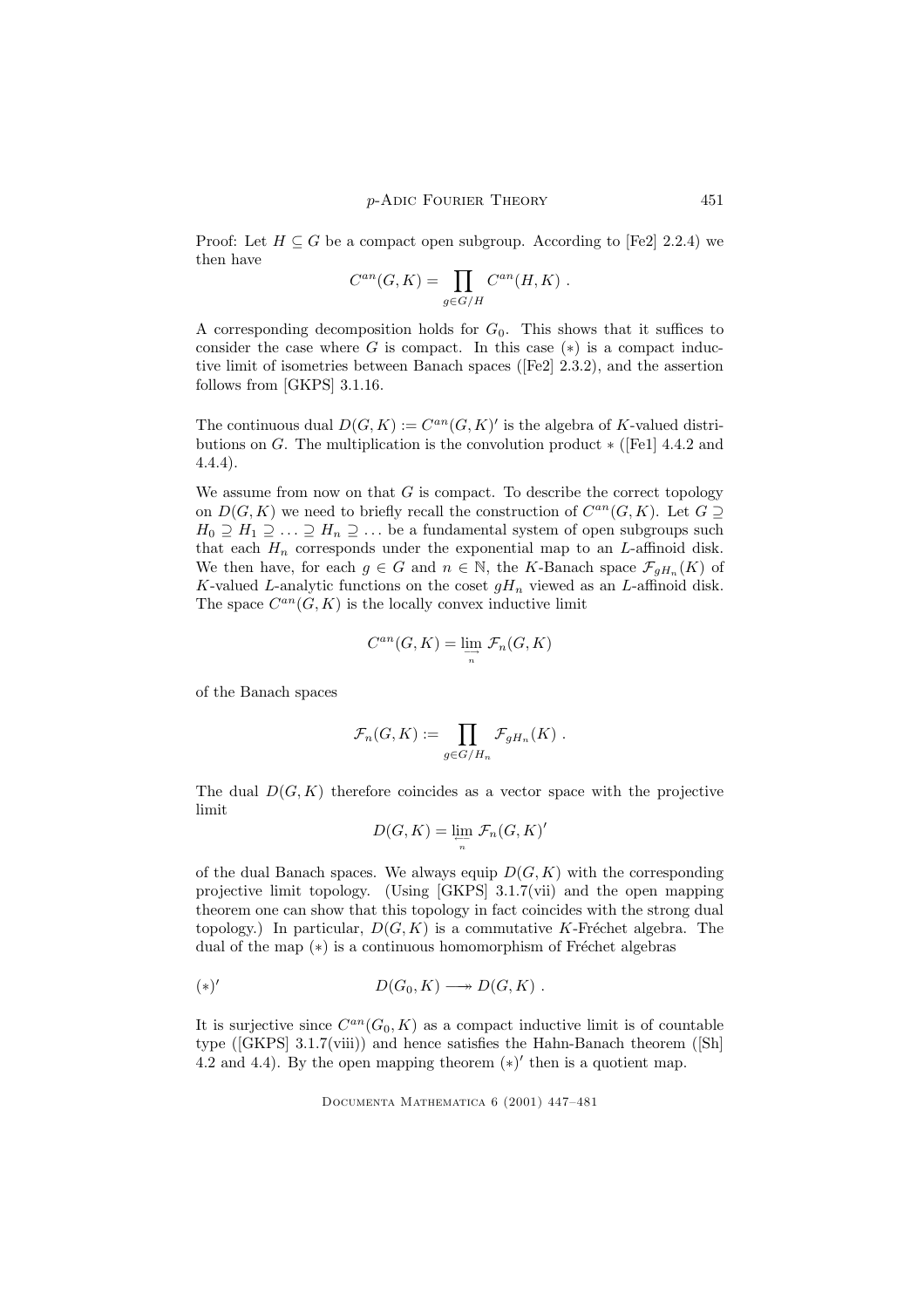The action of  $\mathfrak g$  on  $C^{an}(G_0, K)$  induces an action of  $\mathfrak g$  on  $D(G_0, K)$  by  $(\mathfrak x)(f) :=$  $\lambda(-\mathfrak{x}f)$ . This action is related to the algebra structure through the  $L_0$ -linear inclusion

$$
\begin{array}{rcl} \iota: & \mathfrak{g} & \longrightarrow & D(G_0, K) \\ & \mathfrak{x} & \longmapsto & [f \mapsto (-\mathfrak{x}(f))(1)] \end{array}
$$

which satisfies

$$
\iota(\mathfrak{x}) * \lambda = \mathfrak{x} \lambda \text{ for } \mathfrak{x} \in \mathfrak{g} \text{ and } \lambda \in D(G_0, K)
$$

(see the end of section 2 in [ST]). Followed by  $(*)'$  this inclusion becomes Llinear.

Let  $\widehat{G_0}(K) \subseteq C^{an}(G_0, K)$  denote the subset of all K-valued locally analytic characters on  $G_0$ . Any  $\chi \in \widehat{G_0}(K)$  induces the  $L_0$ -linear map

$$
d\chi: \mathfrak{g} \longrightarrow K
$$
  

$$
\mathfrak{x} \longmapsto \frac{d}{dt}\chi(\exp(t\mathfrak{x}))_{|t=0}.
$$

LEMMA 1.3:  $\widehat{G}(K) = \{ \chi \in \widehat{G}_0(K) : d\chi \text{ is } L\text{-linear} \}.$ 

Proof: Because of

$$
(-\mathfrak{x}\chi)(g) = \chi(g) \cdot d\chi(\mathfrak{x})
$$

this is a consequence of Lemma 1.1.

The lemma says that the diagram

$$
\widehat{G}(K) \xrightarrow{\subseteq} \widehat{G_0}(K)
$$
\n
$$
d \downarrow \qquad \qquad d
$$
\n
$$
\text{Hom}_L(\mathfrak{g}, K) \xrightarrow{\subseteq} \text{Hom}_{L_0}(\mathfrak{g}, K)
$$

is cartesian.

We suppose from now on that K is a subfield of  $\mathbb{C}_p$  (= the completion of an algebraic closure of  $\mathbb{Q}_p$ . There is the natural strict inclusion

$$
D(G_0, K) = \lim_{n \to \infty} \text{Hom}_K^{cont}(\mathcal{F}_n(G_0, K), K)
$$
  

$$
\downarrow
$$
  

$$
D(G_0, \mathbb{C}_p) = \lim_{n \to \infty} \text{Hom}_{\mathbb{C}_p}^{cont}(\mathcal{F}_n(G_0, \mathbb{C}_p), \mathbb{C}_p).
$$

The Fourier transform  $F_{\lambda}$  of a  $\lambda \in D(G_0, K)$ , by definition, is the function

$$
F_{\lambda}: G_0(\mathbb{C}_p) \longrightarrow \mathbb{C}_p
$$

$$
\chi \longmapsto \lambda(\chi).
$$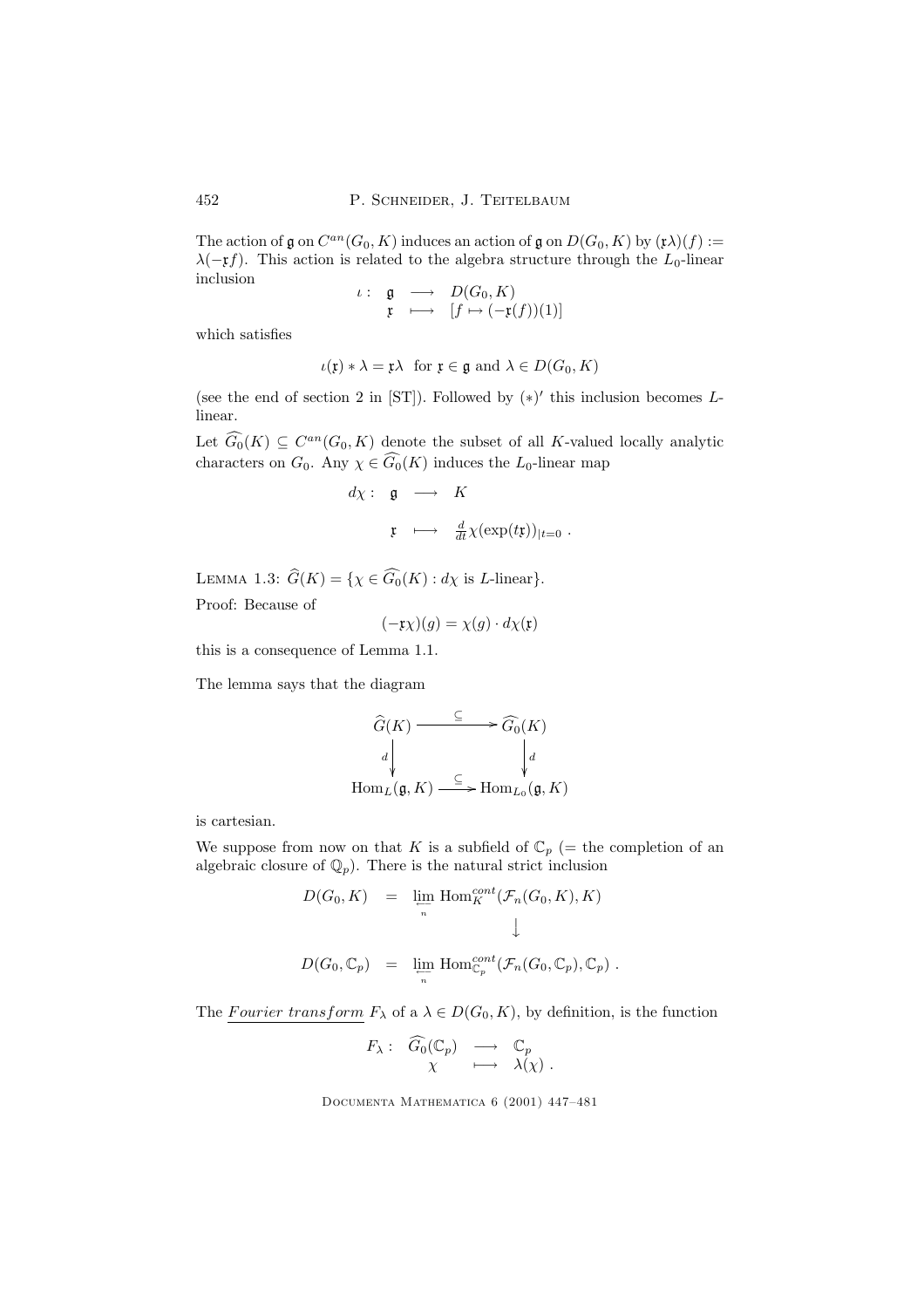PROPOSITION 1.4: *i. For any*  $\lambda \in D(G_0, K)$  we have  $\lambda = 0$  if and only if  $F_{\lambda}=0;$ 

*ii.* 
$$
F_{\mu * \lambda} = F_{\mu} F_{\lambda}
$$
 for any two  $\mu, \lambda \in D(G_0, K)$ .

Proof: [Fe1] Thm. 5.4.8 (recall that G is assumed to be compact). For the convenience of the reader we sketch the proof of the first assertion in the case of the additive group  $G_0 = G = o_L$ . (This is the only case in which we actually will use this result in the next section. Moreover, the general proof is just an elaboration of this special case.) Let  $\mathfrak{b} \subseteq o_L$  be an arbitrary nonzero ideal viewed as an additive subgroup. We use the convention to denote by  $f|a + b$ , for any function f on  $o<sub>L</sub>$  and any coset  $a + b \subseteq o<sub>L</sub>$ , the function on  $o<sub>L</sub>$  which is equal to f on the coset  $a + b$  and which vanishes elsewhere. Suppose now that  $F_{\lambda} = 0$ , i.e., that  $\lambda(\chi) = 0$  for any  $\chi \in \widehat{G}(\mathbb{C}_p)$ . Using the character theory of finite abelian groups one easily concludes that

$$
\lambda(\chi|a+\mathfrak{b})=0 \quad \text{ for any } \chi \in G(\mathbb{C}_p) \text{ and any coset } a+\mathfrak{b} \subseteq o_L.
$$

We apply this to the character  $\chi_y(x) := \exp(yx)$  where  $y \in o_{\mathbb{C}_p}$  is small enough and obtain by continuity that

$$
0 = \lambda(\chi_y|a+b) = \sum_{n\geq 0} \frac{y^n}{n!} \lambda(x^n|a+b) .
$$

Viewing the right hand side as a power series in  $y$  in a small neighbourhood of zero it follows that

$$
\lambda(x^n|a+\mathfrak{b})=0
$$
 for any  $n \ge 0$  and any coset  $a+\mathfrak{b} \subseteq o_L$ .

Again from continuity we see that  $\lambda = 0$ .

COROLLARY 1.5: i.  $\widehat{G}(\mathbb{C}_p) = \{ \chi \in \widehat{G}_0(\mathbb{C}_p) : F_{\iota(t\mathfrak{x})-\iota(\iota\mathfrak{x})}(\chi) = 0 \text{ for any } \mathfrak{x} \in \widehat{G}_p(\mathbb{C}_p) \}$  $\mathfrak{g}$  and  $t \in L$ ;

*ii.* the kernel of  $(*)'$  is the ideal  $I(G) := {\lambda \in D(G_0, K) : F_{\lambda} | \hat{G}(\mathbb{C}_p) = 0}.$ 

Proof: The assertion i. is a consequence of Lemma 1.3 and the identity

$$
F_{\iota(t\mathfrak{x})-t\iota(\mathfrak{x})}(\chi) = ((-t\mathfrak{x})\chi)(1) - t(-\mathfrak{x}\chi)(1) = d\chi(t\mathfrak{x}) - t \cdot d\chi(\mathfrak{x}) .
$$

The assertion ii. follows from Prop. 1.4.i (applied to  $G$ ).

2. THE FOURIER TRANSFORM FOR  $G = o<sub>L</sub>$ 

Let  $\mathbb{Q}_p \subseteq L \subseteq K \subseteq \mathbb{C}_p$  again be a chain of complete fields and let  $o := o_L$ denote the ring of integers in L. The aim of this section is to determine the image of the Fourier transform for the compact additive group  $G := o$ . The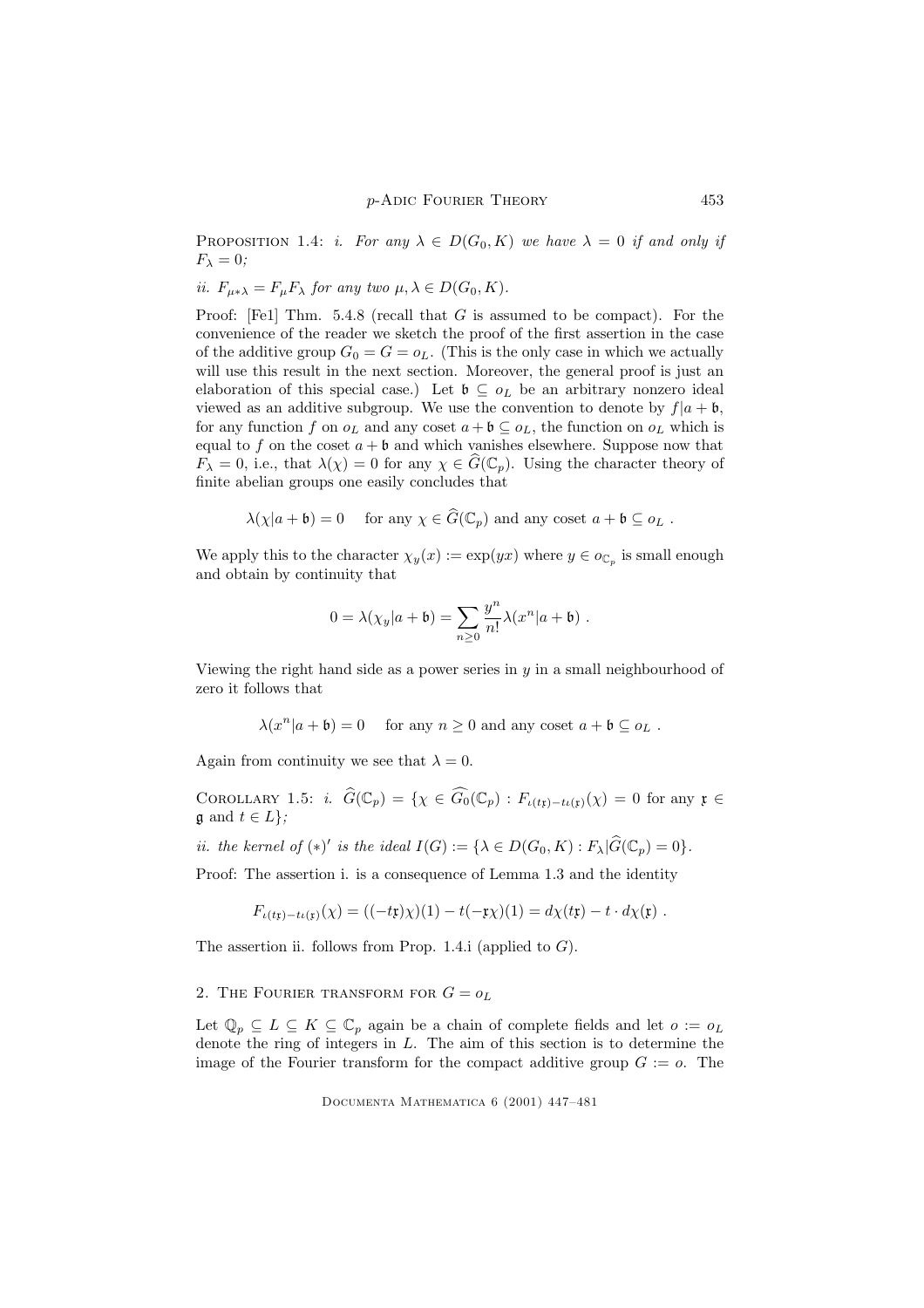restriction of scalars  $G_0$  will always be understood with respect to the extension  $L/\mathbb{Q}_p$ .

First we have to discuss briefly a certain way to write rigid analytic polydisks in a coordinate free manner. Let  $B_1$  denote the rigid L-analytic open disk of radius one around the point  $1 \in L$ ; its K-points are  $\mathbf{B}_1(K) = \{z \in K : |z - 1| < 1\}.$ We note that the group  $\mathbb{Z}_p$  acts on  $\mathbf{B}_1$  via the rigid analytic automorphisms

$$
\mathbb{Z}_p \times \mathbf{B}_1 \longrightarrow \mathbf{B}_1
$$
  
(a, z) 
$$
\longmapsto z^a := \sum_{n\geq 0} {a \choose n} (z-1)^n
$$

(compare [Sch] §§32 and 47). Hence, given any free  $\mathbb{Z}_p$ -module M of finite rank r, we can in an obvious sense form the rigid L-analytic variety  $\mathbf{B}_1 \otimes_{\mathbb{Z}_p} M$ whose K-points are  $\mathbf{B}_1(K) \otimes_{\mathbb{Z}_p} M$ . Any choice of an  $\mathbb{Z}_p$ -basis of M defines an isomorphism between  $\mathbf{B}_1 \otimes_{\mathbb{Z}_p} M$  and an r-dimensional open polydisk over L. In particular, the family of all affinoid subdomains in  $\mathbf{B}_1 \otimes_{\mathbb{Z}_p} M$  has a countable cofinal subfamily. Writing the ring  $\mathcal{O}(\mathbf{B}_1 \otimes_{\mathbb{Z}_n} M)$  of global holomorphic functions on  $\mathbf{B}_1 \otimes_{\mathbb{Z}_p} M$  as the projective limit of the corresponding affinoid algebras we see that  $\mathcal{O}(\mathbf{B}_1 \otimes_{\mathbb{Z}_p} M)$  in a natural way is an L-Fréchet algebra.

After this preliminary discussion we recall that the maps

$$
\widehat{\mathbb{Z}_p}(K) \longleftrightarrow \mathbf{B}_1(K)
$$
  

$$
\chi \longrightarrow \chi(1)
$$
  

$$
\chi_z(a) := z^a \longleftrightarrow z
$$

are bijections inverse to each other (compare [Am2] 1.1 and [B-GAL] III.8.1). They straightforwardly generalize to the bijection

$$
\mathbf{B}_1(K) \otimes_{\mathbb{Z}_p} \text{Hom}_{\mathbb{Z}_p}(o, \mathbb{Z}_p) \xrightarrow{\sim} \widehat{G}_0(K)
$$
  

$$
z \otimes \beta \qquad \qquad \longmapsto \quad \chi_{z \otimes \beta}(g) := z^{\beta(g)}
$$

.

By transport of structure the right hand side therefore can and will be considered as the K-points of a rigid analytic group variety  $\widehat{G_0}$  over L (which is non-canonically isomorphic to an open polydisk of dimension  $[L : \mathbb{Q}_p]$ . By construction the Lie algebra of  $G_0$  is equal to  $\text{Hom}_{\mathbb{Q}_p}(\mathfrak{g}, L)$ . One easily checks that

$$
d\chi_{z\otimes\beta} = \log(z) \cdot \beta.
$$

If we combine this identity with the commutative diagram after Lemma 1.3 we arrive at the following fact which is recorded here for use in the next section.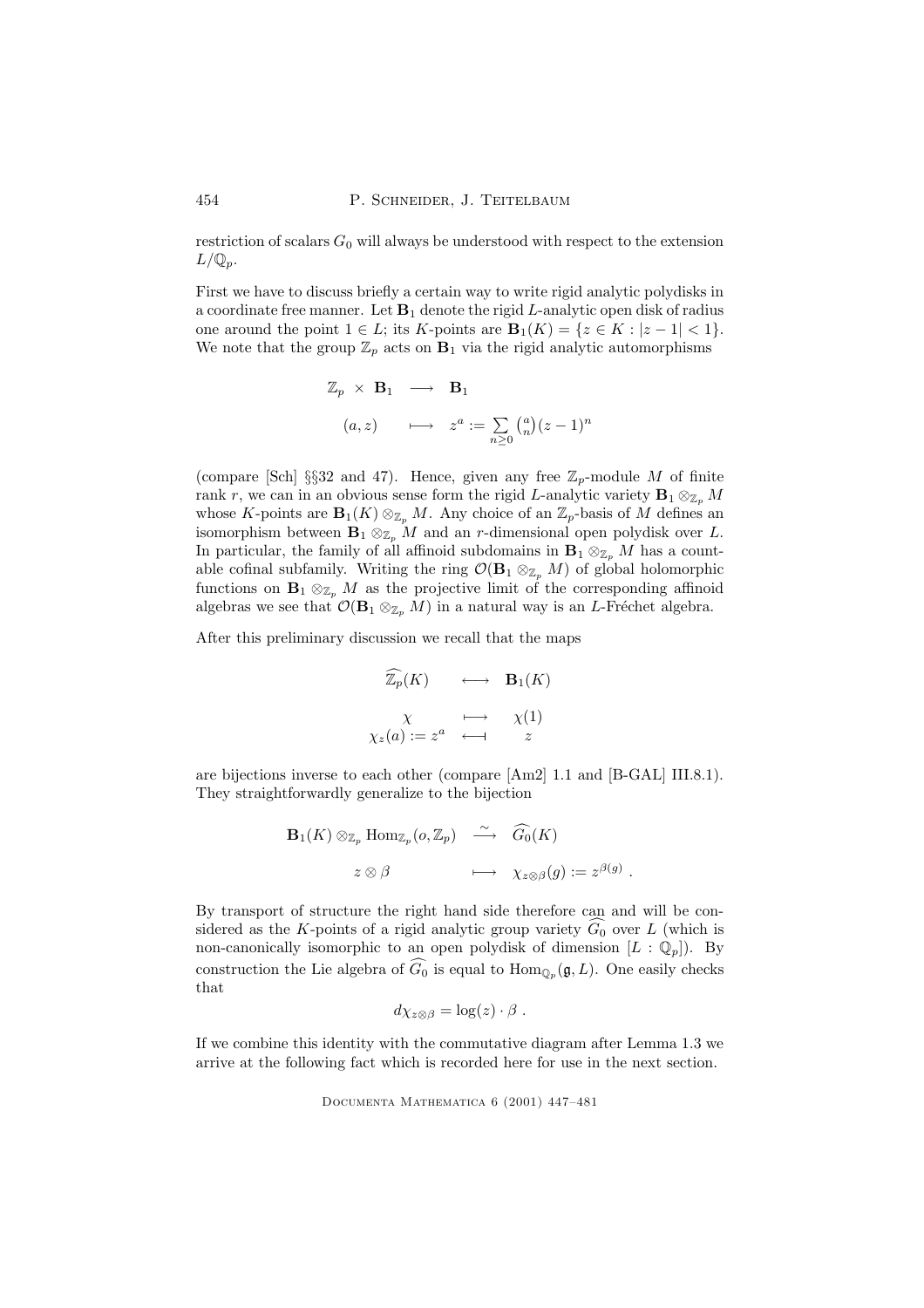Lemma 2.1: The diagram

$$
\widehat{G}(K) \xrightarrow{\subseteq} \mathbf{B}_1(K) \otimes \text{Hom}_{\mathbb{Z}_p}(o, \mathbb{Z}_p)
$$
\n
$$
\downarrow^d \qquad \qquad \downarrow^{\text{log } \otimes \text{id}}
$$
\n
$$
\text{Hom}_L(\mathfrak{g}, K) \xrightarrow{\subseteq} \text{Hom}_{\mathbb{Q}_p}(\mathfrak{g}, K) = K \otimes \text{Hom}_{\mathbb{Z}_p}(o, \mathbb{Z}_p)
$$

is cartesian.

We denote by  $\mathcal{O}(\widehat{G_0}/K)$  the K-Fréchet algebra of global holomorphic functions on the base extension of the variety  $\widehat{G_0}$  to K. The main result of Fourier analysis over the field  $\mathbb{Q}_p$  is the following.

THEOREM 2.2 (Amice): The Fourier transform is an isomorphism of K-Fréchet algebras

$$
\mathcal{F}: D(G_0, K) \xrightarrow[\lambda]{\cong} \mathcal{O}(\widehat{G_0}/K)
$$

$$
\xrightarrow[\lambda]{\sim} \widehat{F_{\lambda}}.
$$

Proof: This is a several variable version of [Am2] 1.3 (compare also [Sc]) based on [Am1].

Next we want to compute the ideal  $J(o) := \mathcal{F}(I(o))$  in  $\mathcal{O}(\widehat{G_0}/K)$ . Let  $\mathfrak{x}_1 :=$  $1 \in \mathfrak{g} = L$  and  $F_t := F_{\iota(t_{k_1}) - t\iota(t_1)} \in \mathcal{O}(\widehat{G_0}/K)$  for  $t \in L$ . A straightforward computation shows that

$$
F_t(\chi_{z\otimes\beta}) = (\beta(t) - t \cdot \beta(1)) \cdot \log(z) .
$$

By Cor. 1.5 we have the following facts:

1)  $\widehat{G}(\mathbb{C}_p)$  is the analytic subset of the variety  $\widehat{G_0}/K$  defined by  $F_t = 0$  for  $t \in L$ . 2)  $J(o)$  is the ideal of all global holomorphic functions which vanish on  $\widehat{G}(\mathbb{C}_p)$ . In 1) one can replace the family of all  $F_t$  by finitely many  $F_{t_1}, \ldots, F_{t_e}$  if  $t_1, \ldots, t_e$ runs through a  $\mathbb{Q}_p$ -basis of L.

According to [BGR] 9.5.2 Cor.6 the sheaf of ideals  $\mathcal J$  in the structure sheaf  $\mathcal O_{\widehat{G}^0}$ of the variety  $\widehat{G_0}$  consisting of all germs of functions vanishing on the analytic subset  $\widehat{G}(\mathbb{C}_p)$  is coherent. Moreover, [BGR] 9.5.3 Prop.4 says that the analytic subset  $\widehat{G}(\mathbb{C}_p)$  carries the structure of a reduced closed L-analytic subvariety  $G \subseteq G_0$  such that for the structure sheaves we have  $\mathcal{O}_{\widehat{G}} = \mathcal{O}_{\widehat{G}_0}/\mathcal{J}$ . Since  $G_0$  is a Stein space the global section functor is exact on coherent sheaves. All this a Stein space the global section functor is exact on coherent sheaves. All this remains true of course after base extension to K. Hence, if  $\mathcal{O}(G/K)$  denotes the ring of global holomorphic functions on the base extension of the variety  $\widehat{G}$ to  $K$  then, by 2), we have

(+) 
$$
\mathcal{O}(\widehat{G}/K) = \mathcal{O}(\widehat{G}_0/K)/J(o) .
$$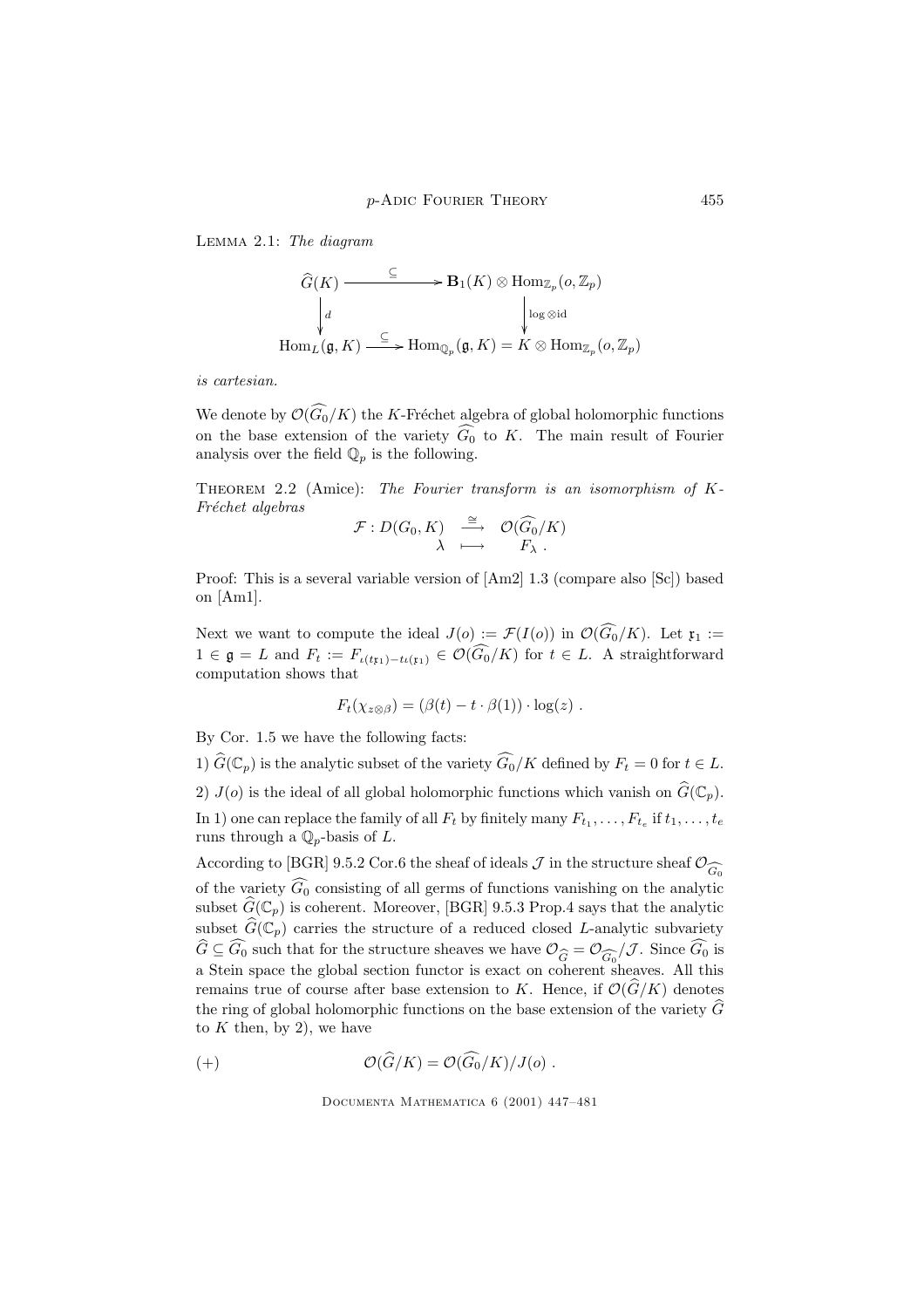The ideal  $J(o)$  being closed  $\mathcal{O}(\widehat{G}/K)$  in particular is in a natural way a K-Fréchet algebra as well. It is clear from the open mapping theorem that this quotient topology on  $\mathcal{O}(\widehat{G}/K)$  coincides with the topology as a projective limit of affinoid algebras.

THEOREM 2.3: The Fourier transform is an isomorphism of  $K$ -Fréchet algebras

$$
\begin{array}{rccc} \mathcal{F}:D(G,K)&\stackrel{\cong}{\longrightarrow}&\mathcal{O}(\widehat{G}/K)\\ \lambda&\longmapsto&F_{\lambda}\ .\end{array}
$$

Proof: This follows from Thm. 2.2,  $(+)$ , and the surjection  $(*)'$  in section 1.

We remark that by construction we (noncanonically) have a cartesian diagram of rigid L-analytic varieties of the form



with  $\mathbb{A}^m$  denoting affine *m*-space where the horizontal arrows are closed immersions and the vertical arrows are etale. Hence the variety  $\tilde{G}$  is smooth and quasi-Stein (in the sense of [Kie]).

# LEMMA 2.4:  $\widehat{G}$  is a smooth rigid analytic group variety over L.

Proof: We have constructed  $\hat{G}$  as a reduced closed subvariety of the rigid analytic group variety  $\widehat{G}_0$  over L. With  $\widehat{G}$  also  $\widehat{G} \times \widehat{G}$  is smooth. In particular,  $\widehat{G} \times \widehat{G}$  is a reduced closed subvariety of  $\widehat{G_0} \times \widehat{G_0}$ . Since the multiplication and the inverse on  $\widehat{G}_0$  preserve  $\widehat{G}(\mathbb{C}_p)$  they restrict to morphisms between these reduced subvarieties.

#### 3. Lubin-Tate formal groups and twisted unit disks

Keeping the notations of the previous section we will give in this section a different description of the rigid variety  $\hat{G}$ . We will show that the character variety  $\hat{G}$  becomes isomorphic to the open unit disk after base change to  $\mathbb{C}_p$ . As a corollary, the ring of functions  $\mathcal{O}(\widehat{G}/\mathbb{C}_p)$  is the same for any group  $G = o$ . This result originates in the observation that the character group  $\widehat{G}(\mathbb{C}_p)$  can be parametrized with the help of Lubin-Tate theory.

Fix a prime element  $\pi$  of  $o$  and let  $\mathcal{G} = \mathcal{G}_{\pi}$  denote the corresponding Lubin-Tate formal group over o. It is commutative and has dimension one and height  $[L: \mathbb{Q}_p]$ . Most importantly, G is a formal o-module which means that the ring  $\sigma$  acts on  $\mathcal G$  in such a way that the induced action of  $\sigma$  on the tangent space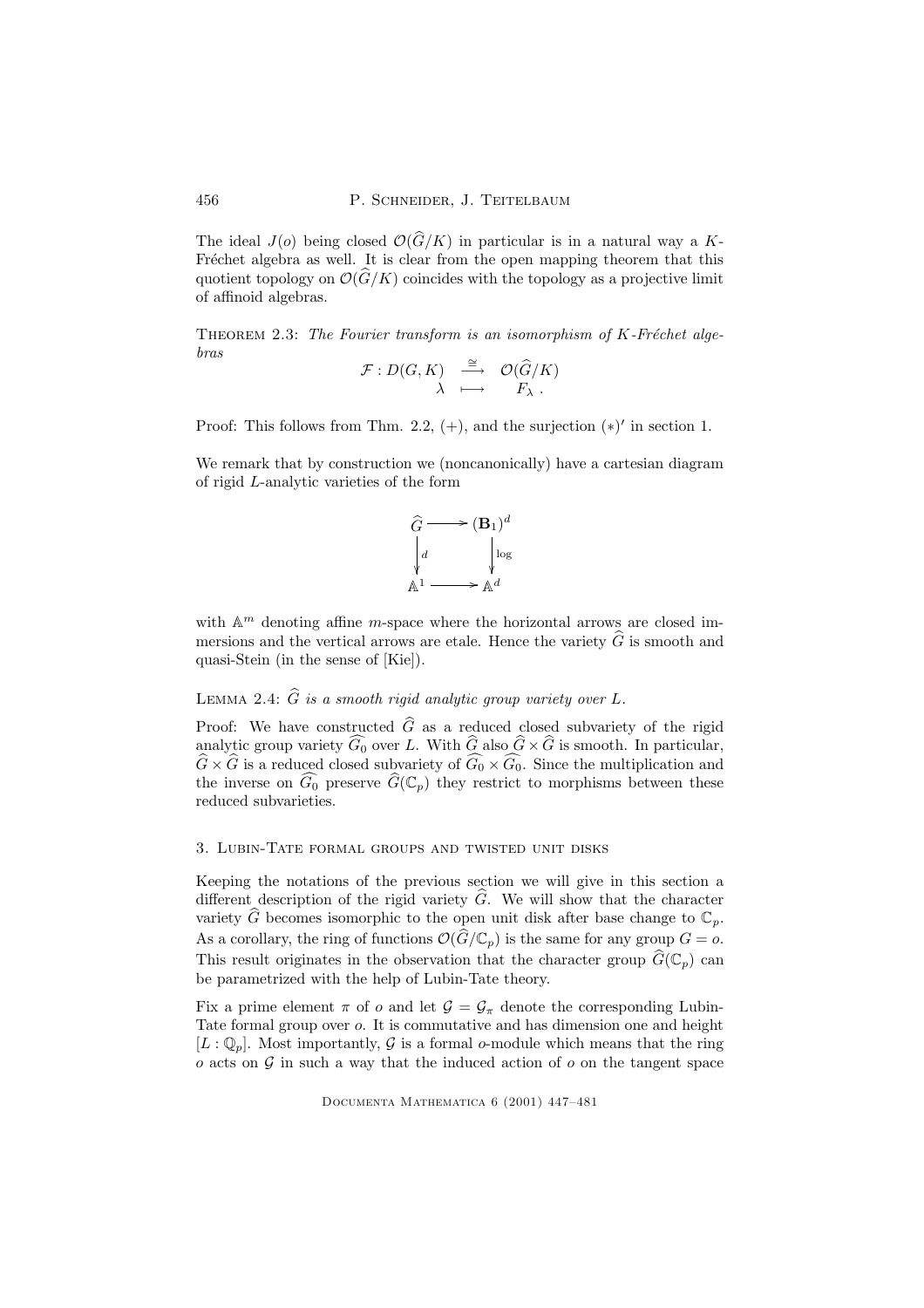$t_{\mathcal{G}}$  is the one coming from the natural o-module structure on the latter ([LT]). We always identify  $G$  with the rigid L-analytic open unit disk **B** around zero in L. In this way B becomes an o-module object, and we will denote the action  $o \times \mathbf{B} \longrightarrow \mathbf{B}$  by  $(g, z) \longmapsto [g](z)$ . This identification, of course, also trivializes the tangent space  $t_G$ .

Let  $\mathcal{G}'$  denote the *p*-divisible group dual to  $\mathcal{G}$  and let  $T' = T(\mathcal{G}')$  be the Tate module of  $\mathcal{G}'$ . Lubin-Tate theory tells us that  $T'$  is a free o-module of rank one and that the Galois action on  $T'$  is given by a continuous character  $\tau$ :  $Gal(\mathbb{C}_p/L) \longrightarrow o^{\times}$ . From [Tat] p.177 we know that, by Cartier duality, T' is naturally identified with the group of homomorphisms of formal groups over  $o_{\mathbb{C}_p}$  between G and the formal multiplicative group. This gives rise to natural Galois equivariant and o-invariant pairings

$$
\langle , \rangle : T' \underset{o}{\otimes} \mathbf{B}(\mathbb{C}_p) \longrightarrow \mathbf{B}_1(\mathbb{C}_p)
$$

and on tangent spaces

$$
(\ ,\,)\;:\;T'\;\underset{o}{\otimes}\;{\mathbb C}_p\longrightarrow{\mathbb C}_p\;.
$$

To describe them explicitly we will denote by  $F_{t'}(Z) = \Omega_{t'}Z + \ldots \in Z_{\mathcal{O}_{\mathbb{C}_p}}[[Z]],$ for any  $t' \in T'$ , the power series giving the corresponding homomorphism of formal groups. Then

$$
= 1 + F_{t'}(z)
$$
 and  $(t', x) = \Omega_{t'}x$ .

PROPOSITION 3.1: The map

$$
\begin{array}{rcl}\n\mathbf{B}(\mathbb{C}_p) \otimes_{o} T' & \longrightarrow & \widehat{G}(\mathbb{C}_p) \\
& z \otimes t' & \longmapsto & \kappa_{z \otimes t'}(g) := < t', [g](z) > \n\end{array}
$$

is a well defined isomorphism of groups.

Proof: We will study the following diagram:



Documenta Mathematica 6 (2001) 447–481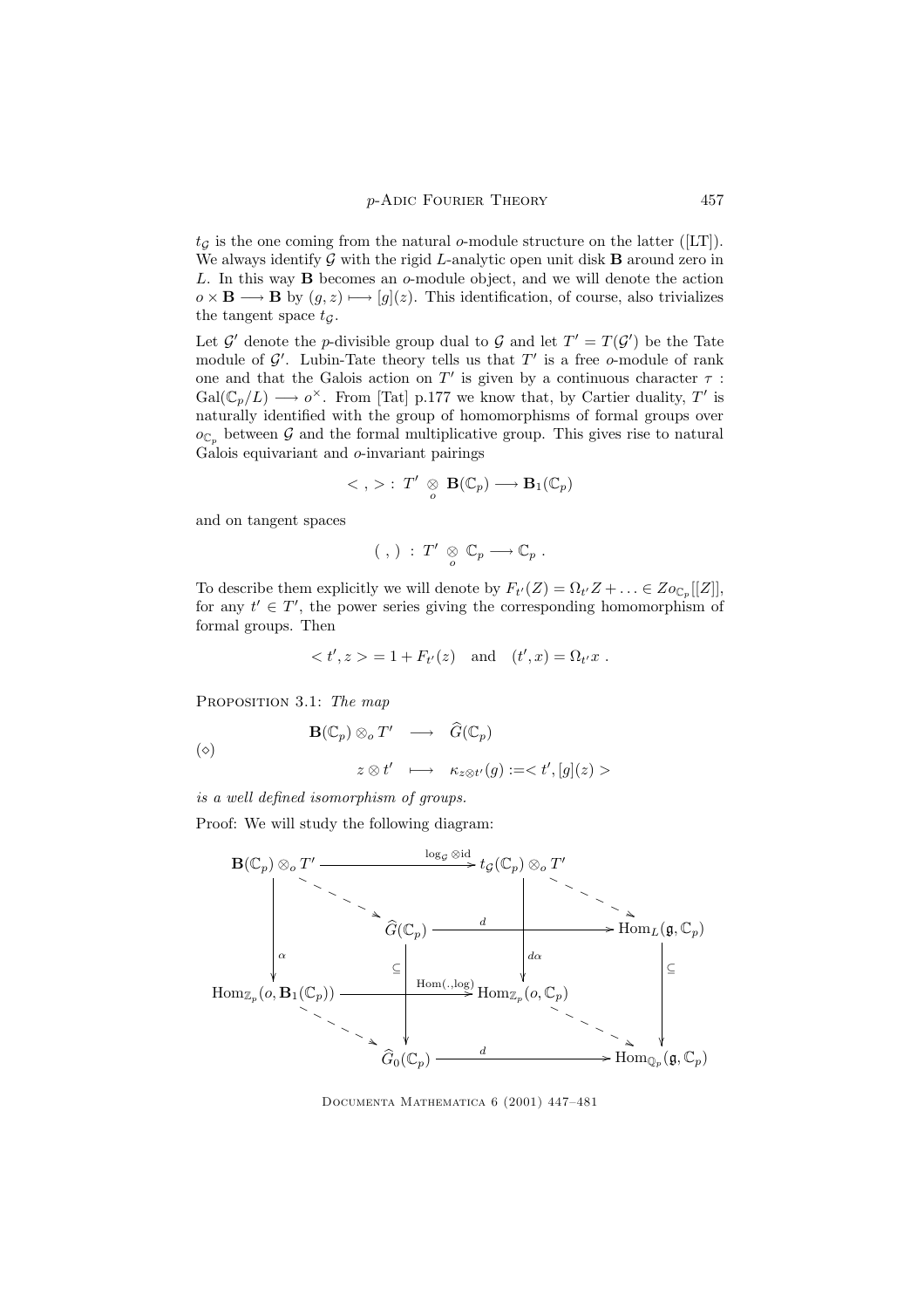458 P. SCHNEIDER, J. TEITELBAUM

Here:

a. The rear face of the cube in this diagram is the tensorization by  $T'$  of a portion of the map of exact sequences labelled (∗) in [Tat] §4. We use for this the identification

$$
\mathrm{Hom}_{\mathbb{Z}_p}(T',.)\otimes_o T'=\mathrm{Hom}_{\mathbb{Z}_p}(o,.)\ .
$$

By  $\log_{\mathcal{G}}$  we denote the logarithm map of the formal group  $\mathcal{G}$ . The map  $\alpha$ , resp.  $d\alpha$ , associates to an element  $z \otimes t'$ , resp.  $\mathfrak{x} \otimes t'$ , the map  $g \mapsto \langle gt', z \rangle$ , resp.  $g \mapsto (gt', \mathfrak{x})$ , for  $g \in o$ .

- b. The front face of the cube is the diagram after Lemma 1.3.
- c. The dashed arrows on the bottom face of the cube come from the discussion before Lemma 2.1.
- d. The dashed arrow in the upper left of the diagram is the one we want to establish.
- e. The formal  $o$ -module property of  $\mathcal G$  says that the induced  $o$ -action on  $t_G(\mathbb{C}_p)$  is the same as the action by linearity and the inclusion  $o \subseteq \mathbb{C}_p$ . It means that we have  $(gt', \mathfrak{x}) = (t', g\mathfrak{x}) = g \cdot (t', \mathfrak{x})$  for  $g \in o$  and hence that any map in the image of  $d\alpha$  is o-linear. This defines the dashed arrow in the upper right of the diagram.

The back face of the cube is commutative by [Tat] §4. The front and bottom faces are commutative by Lemma 1.3 and Lemma 2.1. Furthermore, the dashed arrows on the bottom of the diagram are isomorphisms, the left one by the discussion before Lemma 2.1 and the right one for trivial reasons.

Consider now the right side of the cube. It is commutative by construction. Since, by [Tat] Prop. 11,  $d\alpha$  is injective and since the lower dashed arrow is bijective the upper dashed arrow must at least be injective. But by a comparison of dimensions we see that the dashed arrow in the upper right of the cube is an isomorphism as well.

In this situation we now may use the fact that, by Lemma 1.3, the front of the cube is cartesian to obtain that the upper left dashed arrow is well defined (making the whole cube commutative) and is given by  $(\diamond)$ . But according to [Tat] Prop. 11 the back of the cube also is cartesian. Therefore the map  $(\diamond)$  in fact is an isomorphism.  $\Box$ 

Fixing a generator  $t'_{o}$  of the o-module  $T'$  the isomorphism ( $\diamond$ ) becomes

$$
\begin{array}{rcl}({\diamond} \diamond) & \xrightarrow{\quad \cong \quad} & \widehat{G}(\mathbb{C}_p) \\ & z & \longmapsto & \kappa_z := \kappa_{z \otimes t'_o} \end{array}
$$

The main purpose of this section is to see that this latter isomorphism derives from an isomorphism  $\mathbf{B}/\mathbb{C}_p \stackrel{\cong}{\longrightarrow} \widehat{G}/\mathbb{C}_p$  between rigid  $\mathbb{C}_p$ -analytic varieties. In

.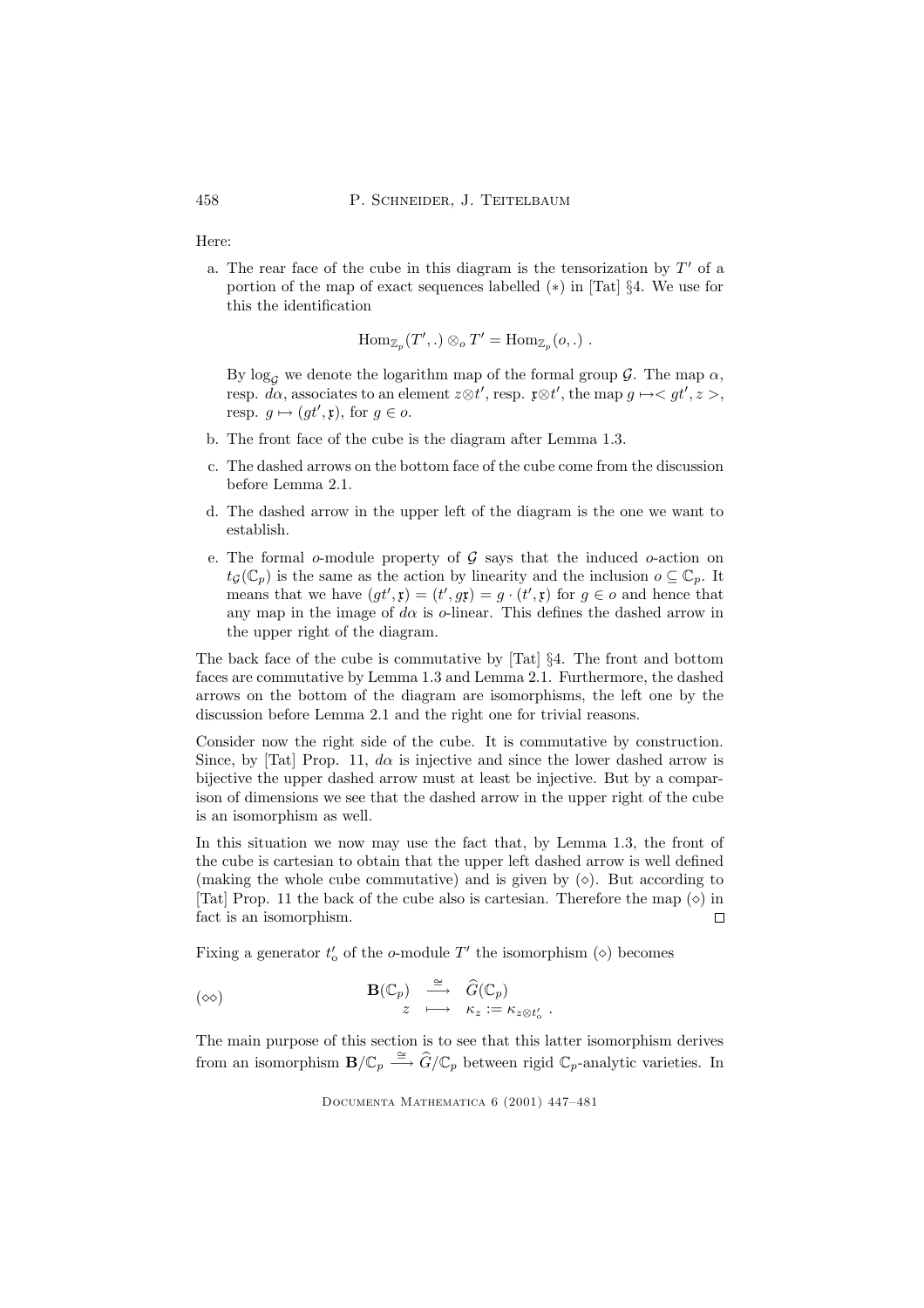fact, we will exhibit compatible admissible coverings by affinoid open subsets on both sides.

Let us begin with the left hand side. For any  $r \in p^{\mathbb{Q}}$  we have the affinoid disk

$$
\mathbf{B}(r) := \{ z : |z| \le r \}
$$

over L. Clearly the disks  $\mathbf{B}(r)$  for  $r < 1$  form an admissible covering of **B**. It actually will be convenient to normalize the absolute value | | and we do this by the requirement that  $|p| = p^{-1}$ . The numerical invariants of the finite extension  $L/\mathbb{Q}_p$  which will play a role are the ramification index e and the cardinality q of the residue class field of  $L$ . Recall that  $o$  acts on  $B$  since we identify  $B$  with the formal group  $\mathcal{G}_{\pi}$ . We need some information how this covering behaves with respect to the action of  $\pi$ .

LEMMA 3.2: For any  $r \in p^{\mathbb{Q}}$  such that  $p^{-q/e(q-1)} \leq r < 1$  we have

$$
[\pi]^{-1}(\mathbf{B}(r)) = \mathbf{B}(r^{1/q}) \quad and \quad [p]^{-1}(\mathbf{B}(r)) = \mathbf{B}(r^{1/q^e}) ;
$$

further, in this situation the map  $[\pi^n]: \mathbf{B}(r^{1/q^n}) \to \mathbf{B}(r)$ , for any  $n \in \mathbb{N}$ , is a finite etale affinoid map.

Proof: The second identity is a consequence of the first since  $\pi^e$  and p differ by a unit in *o*, and for any unit  $g \in o^{\times}$  one has  $|[g](z)| = |z|$ . Moreover, up to isomorphism, we may assume ([Lan] §8.1) that the action of the prime element  $\pi$  on **B** is given by

$$
[\pi](z) = \pi z + z^q.
$$

In this case the first identity follows by a straightforward calculation of absolute values. The finiteness and etaleness of the map  $[\pi^n]$  also follows from this explicit formula together with the fact that a composition of finite etale affinoid maps is finite etale.

Now we consider the right side of  $(\infty)$ . The disk  $B_1$  has the admissible covering by the L-affinoid disks  $\mathbf{B}_1(r) := \{z : |z - 1| \le r\}$  for  $r \in p^{\mathbb{Q}}$  such that  $r < 1$ . They are  $\mathbb{Z}_p$ -submodules so that the L-affinoids  $\mathbf{B}_1(r) \otimes_{\mathbb{Z}_p} \text{Hom}_{\mathbb{Z}_p}(o, \mathbb{Z}_p)$  form an admissible covering of  $\mathbf{B}_1 \otimes_{\mathbb{Z}_p} \text{Hom}_{\mathbb{Z}_p}(o_{\cdot}, \mathbb{Z}_p) \cong \widehat{G}_0$ . We therefore have the admissible covering of  $\widehat{G}$  by the L-affinoids  $\widehat{G}(r) := \widehat{G} \cap (\mathbf{B}_1(r) \otimes_{\mathbb{Z}_p} \text{Hom}_{\mathbb{Z}_p}(o, \mathbb{Z}_p)).$ We emphasize that on both sides the covering is defined over  $\hat{L}$ .

LEMMA 3.3: For any  $r \in p^{\mathbb{Q}}$  such that  $p^{-p/(p-1)} \le r < 1$  we have

$$
\{\chi \in \widehat{G} : \chi^p \in \widehat{G}(r)\} = \widehat{G}(r^{1/p}) ;
$$

further, in this situation the map  $[p^n] : \widehat{G}(r^{1/p^n}) \to \widehat{G}(r)$ , for any  $n \in \mathbb{N}$ , is a finite etale affinoid map.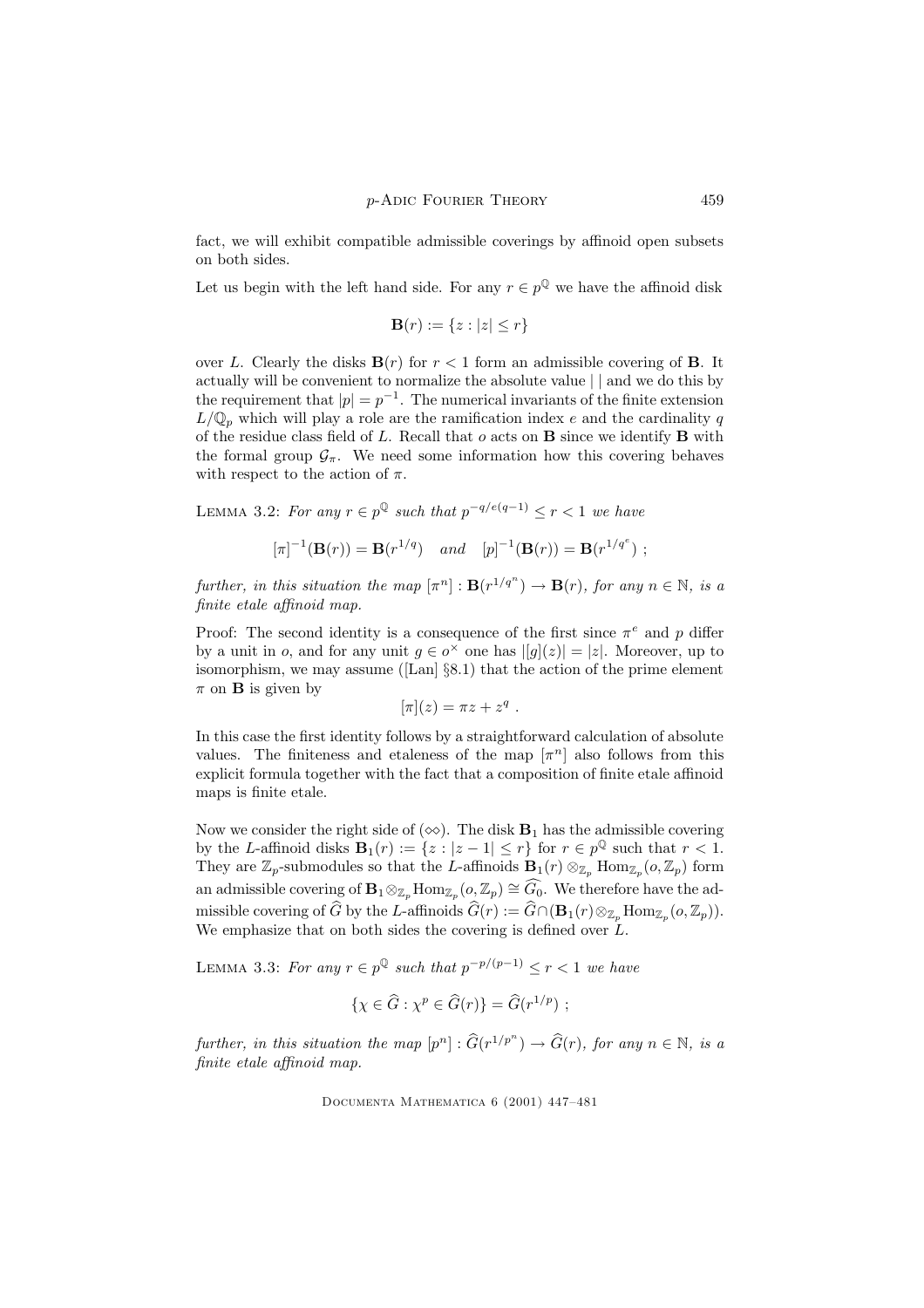Proof: This follows from a corresponding identity between the affinoids  $\mathbf{B}_1(r)$ . It is, in fact, a special case of the previous lemma.

In order to see in which way the isomorphism  $(\infty)$  respects these coverings, we need more detailed information on the power series  $F_{t'}$  representing  $t' \in T'$ . We summarize the facts that we require in the following lemma.

LEMMA 3.4: Suppose  $t' \in T'$  is non-zero; the power series  $F_{t'}(Z) = \Omega_{t'}Z + \ldots \in$  $o_{\mathbb{C}_p}[[Z]]$  has the following properties:

a.  $\Omega_{gt'} = \Omega_{t'} g$  for  $g \in o$ ;

b. if  $t'$  generates  $T'$  as an o-module, then

$$
|\Omega_{t'}| = p^{-s}
$$
 with  $s = \frac{1}{p-1} - \frac{1}{e(q-1)}$ ;

c. for any  $r < p^{-1/e(q-1)}$ , the power series  $F_{t'}(Z)$  gives an analytic isomorphism between  $\mathbf{B}(r)$  and  $\mathbf{B}(r|\Omega_{t'}|)$ .

Proof: Part (a) is a restatement of the *o*-linearity of the pairing  $($ ,  $)$  introduced at the start of this section. Part (b) follows from work of Fontaine ([Fon]) on  $p$ -adic Hodge theory. We give a proof in the appendix. For part  $(c)$ , recall that  $F_{t'}(Z)$  is a formal group homomorphism. Therefore if  $F_{t'}(z) = 0$ ,  $F_{t'}$  vanishes on the entire subgroup of  $\mathbf{B}(\mathbb{C}_p)$  generated by z. The point z belongs to some  $\mathbf{B}(r)(\mathbb{C}_p)$ , and therefore so does the entire subgroup generated by z. If this subgroup were infinite,  $F_{t'}$  would have infinitely many zeroes in the affinoid  $\mathbf{B}(r)(\mathbb{C}_p)$  and would therefore be zero. Consequently z must be a torsion point of the group  $G$ . But other than zero, there are no torsion points inside the disk  $\mathbf{B}(r)(\mathbb{C}_p)$  if  $r < p^{-1/e(q-1)}$  ([Lan] §8.6 Lemma 4 and 5). It follows that the power series  $F_{t'}(Z)/\Omega_{t'}Z = 1 + c_1Z + c_2Z^2 + \dots$  has no zeroes inside  $\mathbf{B}(r)(\mathbb{C}_p)$ . Suppose that some coefficient  $c_n$  in this expansion satisfies  $|c_n| > p^{n/e(q-1)}$ . Then by considering the Newton polygon of the power series  $F_{t'}(Z)/\Omega_{t'}Z$  one sees that the power series in question must have a zero of absolute value less than  $p^{-1/e(q-1)}$ , which we have seen is impossible. Therefore  $|c_n| \leq p^{n/e(q-1)}$ , from which part (c) follows immediately.

To simplify the notation, we write  $\Omega = \Omega_{t_o}$  for the "period" of the Lubin-Tate group associated to our fixed generator of  $T'$ .

By trivializing the tangent space as well as identifying  $\text{Hom}_L(\mathfrak{g}, \mathbb{C}_p)$  with  $\mathbb{C}_p$ by evaluation at 1 we may simplify the upper face of the cubical diagram in the proof of Prop. 3.1 to the following:



Documenta Mathematica 6 (2001) 447–481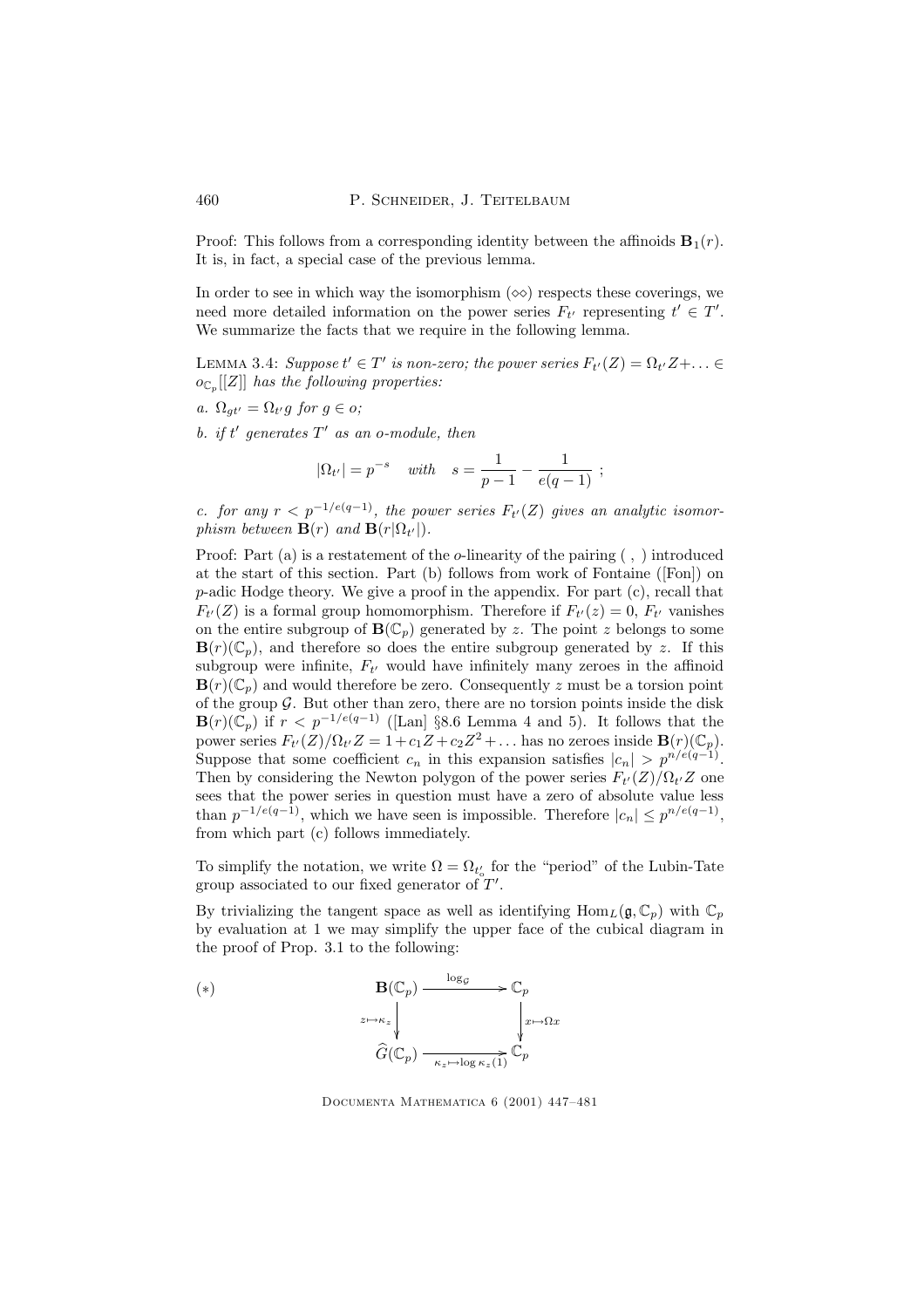Let us examine the map  $\kappa(z) := \kappa_z$  in coordinates. Choose for the moment a  $\mathbb{Z}_p$ -basis  $e_1, \ldots, e_d$  for *o* and let  $e_1^*, \ldots, e_d^*$  be the dual basis. In coordinates, the map  $\kappa : \mathbf{B} \to \widehat{G}_0$  is given by

(\*\*) 
$$
\kappa_z = \sum_{i=1}^d (1 + F_{e_i t'_o}(z)) \otimes e_i^*.
$$

Note first that this map is explicitly rigid  $\mathbb{C}_p$ -analytic and we know by Prop. 3.1 that this map factorizes through the subvariety  $G/\mathbb{C}_p \subset G_0/\mathbb{C}_p$ . We now also see that, if  $r = p^{-q/e(q-1)} < p^{-1/e(q-1)}$ , the three parts of Lemma 3.4 together imply that this map carries  $\mathbf{B}(r)/\mathbb{C}_p$  into  $\widehat{G}(r|\Omega|)/\mathbb{C}_p$ .

LEMMA 3.5: Let  $r = p^{-q/e(q-1)}$ ; the map

$$
\mathbf{B}(r)/\mathbb{C}_p \quad \overset{\cong}{\longrightarrow} \quad \widehat{G}(r|\Omega|)/\mathbb{C}_p \\ z \quad \longmapsto \quad \kappa_z
$$

is a rigid isomorphism.

Proof: In the discussion preceeding the statement of the lemma we saw that this is a well-defined rigid map. Consider now the other maps in the diagram (∗).

 $-$  For  $r = p^{-q/e(q-1)} < p^{-1/e(q-1)}$ , the logarithm log<sub>*G*</sub> of the formal group *G* restricts to a rigid isomorphism

$$
\log_{\mathcal{G}} : \mathbf{B}(r) \stackrel{\cong}{\longrightarrow} \mathbf{B}(r) .
$$

([Lan] §8.6 Lemma 4).

- Because  $|\Omega|r = p^{-1/(p-1)-1/e} < p^{-1/(p-1)}$ , the usual logarithm restricts to a rigid isomorphism

$$
\log : \mathbf{B}_1(r|\Omega|) \stackrel{\cong}{\longrightarrow} \mathbf{B}(r|\Omega|) .
$$

All of this information, together with the diagram (∗), tells us that the following diagram of rigid morphisms commutes:

$$
\mathbf{B}(r)/\mathbb{C}_p \xrightarrow{\cong} \mathbf{B}(r)/\mathbb{C}_p
$$
\n
$$
\downarrow^{\mathbb{Z} \to \kappa_z} \qquad \qquad \downarrow^{\mathbb{Z}} \qquad \downarrow^{\mathbb{Z}}
$$
\n
$$
\widehat{G}(r|\Omega|)/\mathbb{C}_p \xrightarrow[\kappa_z \mapsto \log \kappa_z(1)} \mathbf{B}(r|\Omega|)/\mathbb{C}_p
$$

We claim that the lower arrow in this diagram is injective on  $\mathbb{C}_p$ -points. Assume that  $\log \kappa_z(1) = 0$ ; we then have  $\kappa_z(1) = 1$  which, by the local L-analyticity of  $\kappa_z$ , means that  $\kappa_z$  is locally constant and hence of finite order. But for our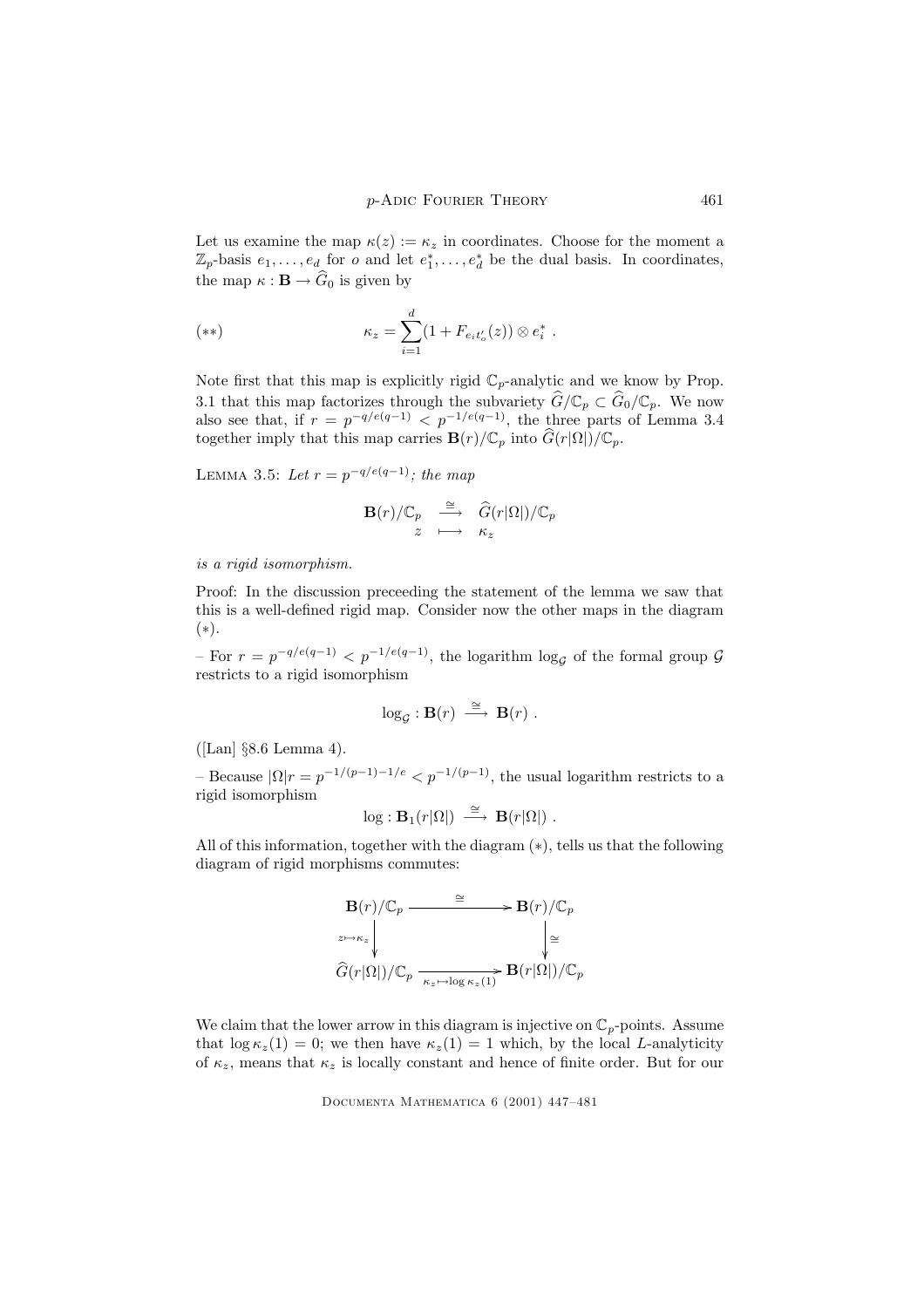value of r we know that  $\mathbf{B}_1(r)(\mathbb{C}_p)$  is torsionfree so it follows that  $\kappa_z$  must be the trivial character.

Because the upper horizontal and the right vertical map are rigid isomorphisms and the other two maps at least are injective on  $\mathbb{C}_p$ -points, all the maps in this diagram must be isomorphisms on  $\mathbb{C}_p$ -points. Because  $\widehat{G}$  is reduced, it follows that the other arrows are rigid isomorphisms as well.

This lemma provides a starting point for the proof of the main theorem of this section.

THEOREM 3.6: The map

$$
\kappa: \mathbf{B}/\mathbb{C}_p \; \stackrel{\cong}{\longrightarrow} \; \widehat{G}/\mathbb{C}_p
$$

is an isomorphism of rigid varieties over  $\mathbb{C}_p$ ; more precisely, if  $r = p^{-q/e(q-1)}$ and  $n \in \mathbb{N}_0$ , then  $\kappa$  is a rigid isomorphism between the affinoids

$$
\kappa: \mathbf{B}(r^{1/q^{en}})/\mathbb{C}_p \stackrel{\cong}{\longrightarrow} \widehat{G}((r|\Omega|)^{1/p^n})/\mathbb{C}_p .
$$

Proof: We remark first that the second statement is in fact stronger than the first, because as  $n$  runs through  $\mathbb{N}_0$  the given affinoids form admissible coverings of  $\mathbf{B}/\mathbb{C}_p$  and  $G/\mathbb{C}_p$  respectively.

Lemma 3.5 is the case  $n = 0$ . To obtain the result for all n, fix  $n > 0$  and consider the diagram:

$$
\mathbf{B}(r^{1/q^{en}})/\mathbb{C}_p \xrightarrow{z \mapsto \kappa_z} \widehat{G}((r|\Omega|)^{1/p^n})/\mathbb{C}_p
$$

$$
\downarrow^{[p^n]} \qquad \qquad \downarrow^{x \mapsto \chi^{p^n}}
$$

$$
\mathbf{B}(r)/\mathbb{C}_p \xrightarrow{z \mapsto \kappa_z} \widehat{G}(r|\Omega|)/\mathbb{C}_p
$$

By Lemma 3.2, the left-hand vertical arrow is a well-defined finite etale affinoid map of degree  $q^{ne} = p^{nd}$ . By Lemma 3.4, part (b),  $1 > r|\Omega| = p^{-1/(p-1)-1/e} \ge$  $p^{-p/(p-1)}$  so that Lemma 3.3 applies to the right-hand vertical arrow and it enjoys the same properties. Lemma 3.5 shows that the lower arrow is a rigid analytic isomorphism. The upper horizontal arrow then is a well-defined bijective map on points because of Proposition 3.1 and the first assertions in Lemma 3.2 and Lemma 3.3. It is a rigid morphism because it is given in coordinates by the same formula as in the  $n = 0$  case (see (\*\*)).

To complete the argument, let A and B be the affinoid algebras of  $\mathbf{B}(r^{1/q^{en}})/\mathbb{C}_p$ and  $\widehat{G}((r|\Omega|)^{1/p^n})/\mathbb{C}_p$  respectively. Let D be the affinoid algebra of  $\widehat{G}(r|\Omega|)/\mathbb{C}_p$ . The rings A and B are finite etale D-algebras of the same rank. The map  $f : B \to A$  induced by the upper arrow in the diagram is a map of D-algebras.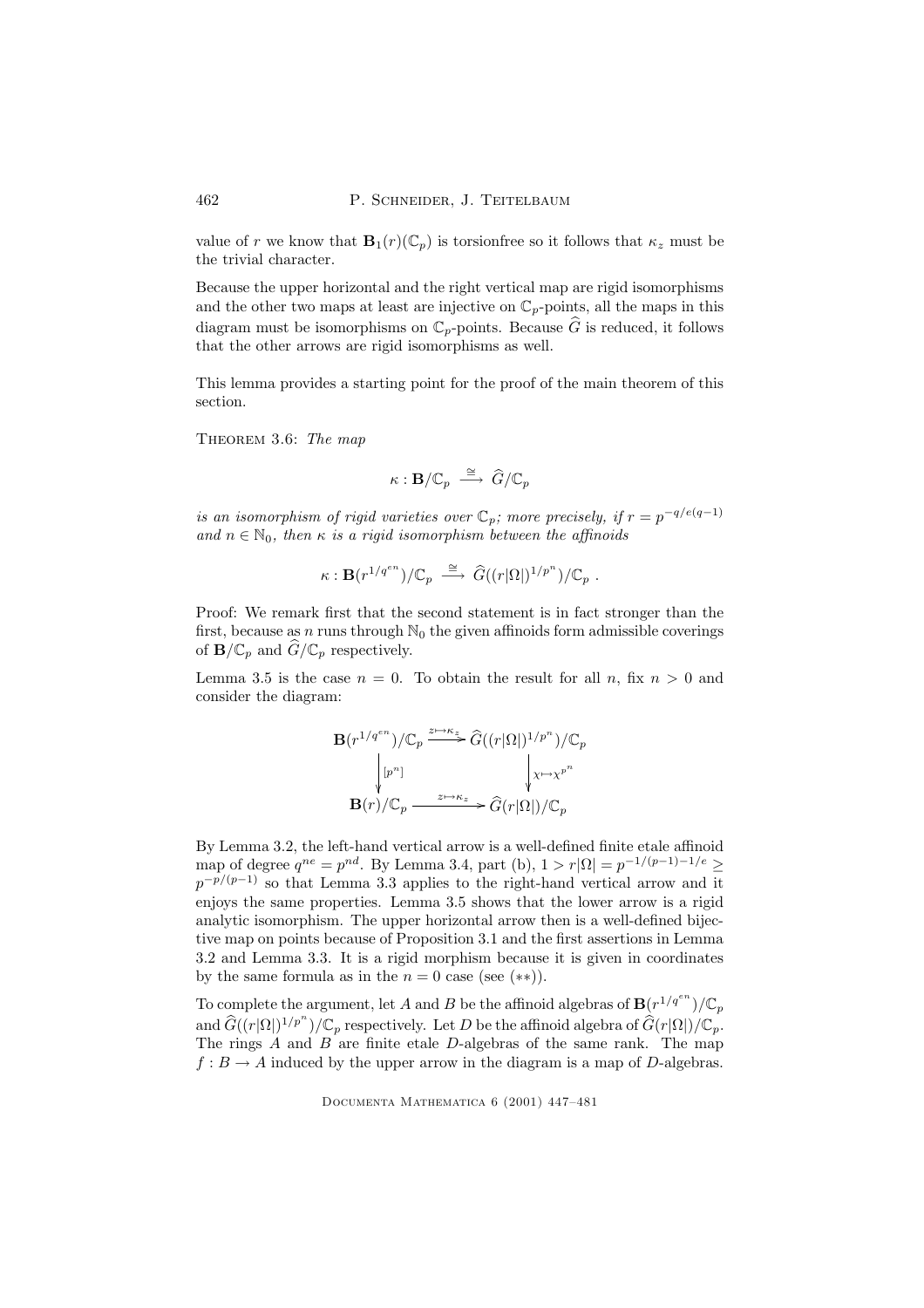Because f is bijective on maximal ideals and B is reduced (because  $\hat{G}$  is reduced), this map is injective. To see that  $f$  also is surjective it suffices, by [B-CA] II §3.3 Prop. 11, to check that the induced map  $B/\mathfrak{m}B \longrightarrow A/\mathfrak{m}A$  is surjective for any maximal ideal  $\mathfrak{m} \subseteq D$ . But the latter is a map of finite etale algebras over  $D/\mathfrak{m} = \mathbb{C}_p$  of the same dimension which is bijective on points. Hence it clearly must be bijective.

COROLLARY 3.7: The ring of functions  $\mathcal{O}(\widehat{G}/\mathbb{C}_p)$  is isomorphic to the ring  $\mathcal{O}(\mathbf{B}/\mathbb{C}_p)$  of  $\mathbb{C}_p$ -analytic functions on the open unit disk in  $\mathbb{C}_p$ ; in particular, the distribution algebra  $D(G, K)$  is an integral domain.

Let us remark that a careful examination of the proofs shows that these results in fact hold true over any complete intermediate field between L and  $\mathbb{C}_p$  which contains the period  $\Omega$ .

The ring  $\mathcal{O}(\mathbf{B}/\mathbb{C}_p)$  is the ring of power series  $F(z) = \sum_{n\geq 0} a_n z^n$  over  $\mathbb{C}_p$  which converge on  $\{z : |z| < 1\}$ . Let  $G_L := \text{Gal}(\overline{L}/L)$  be the absolute Galois group of the field L and let  $G_L$  act on  $\mathcal{O}(\mathbf{B}/\mathbb{C}_p)$  by

$$
F^{\sigma}(z) := \sum_{n \geq 0} \sigma(a_n) z^n \quad \text{ for } \sigma \in G_L .
$$

By Tate's theorem ([Tat]) we have

$$
\mathbb{C}_p^{G_L} = L \; .
$$

Hence the ring  $\mathcal{O}(\mathbf{B})$  coincides with the ring of Galois fixed elements

$$
\mathcal{O}(\mathbf{B}) = \mathcal{O}(\mathbf{B}/\mathbb{C}_p)^{G_L}
$$

with respect to this action. This principle which here can be seen directly on power series in fact holds true for any quasi-separated rigid L-analytic variety  $\mathcal{X}$ ; i.e., one has

$$
\mathcal{O}(\mathcal{X})=\mathcal{O}(\mathcal{X}/\mathbb{C}_p)^{G_L}.
$$

By the way the base extension  $\mathcal{X}/\mathbb{C}_p$  is constructed by pasting the base extension of affinoids ([BGR] 9.3.6) this identity immediately is reduced to the case of an affinoid variety. But for any L-affinoid algebra A we may consider an orthonormal base of A and apply Tate's theorem to the coefficients to obtain that

$$
A=(A\mathbin{\widehat{\otimes}}_L\mathbb{C}_p)^{G_L}.
$$

Since, according to our above theorem,  $\mathbf{B}/\mathbb{C}_p$  also is the base extension of  $\widehat{G}$ the ring  $\mathcal{O}(\widehat{G})$  must be isomorphic to the subring of Galois fixed elements in the power series ring  $\mathcal{O}(\mathbf{B}/\mathbb{C}_p)$  with respect to a certain twisted Galois action. To work this out we first note that the natural Galois action on  $\widehat{G}(\mathbb{C}_p)$  is given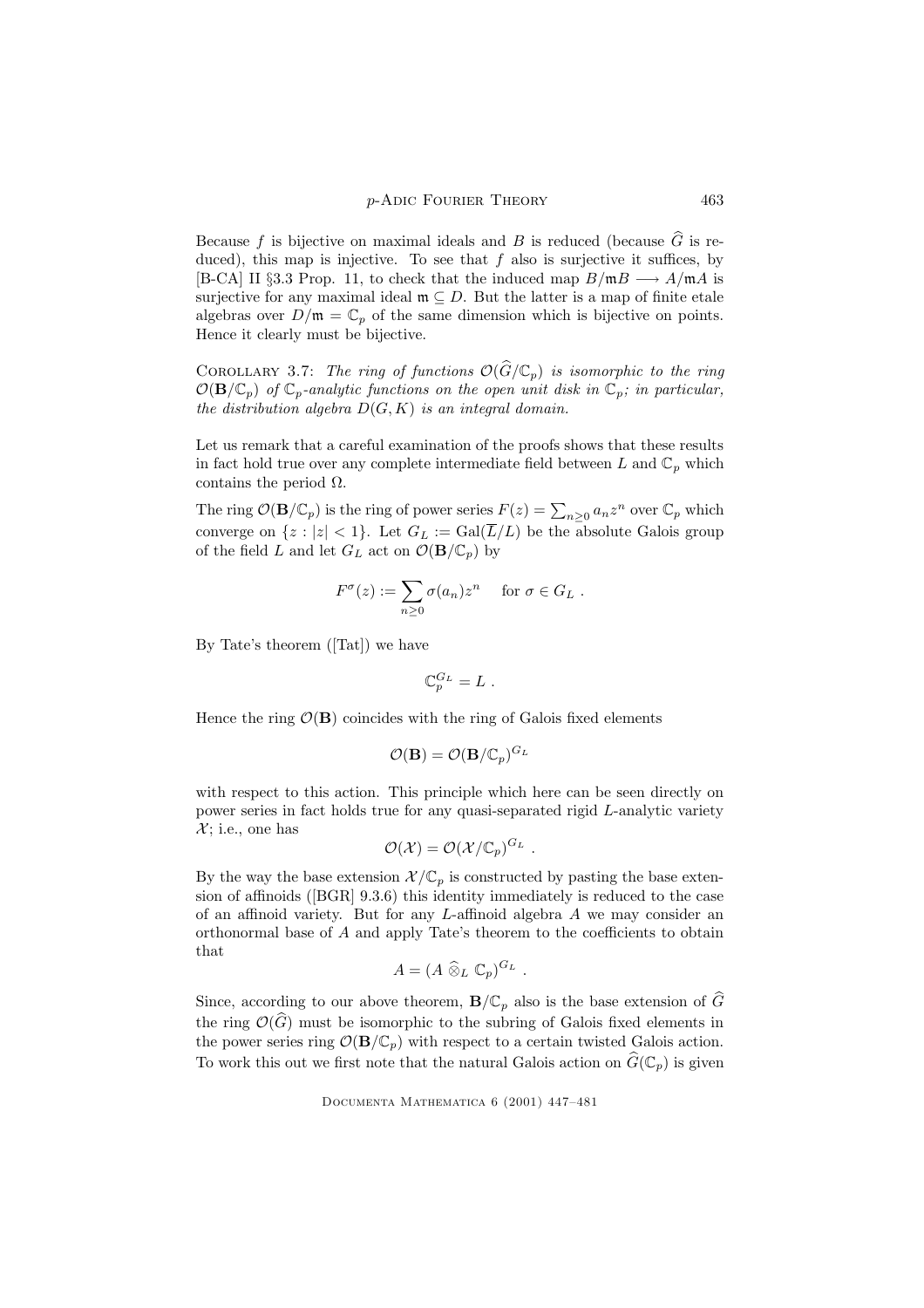by composition  $\kappa \mapsto \sigma \circ \kappa$  for  $\sigma \in G_L$  and  $\kappa \in \widehat{G}(\mathbb{C}_p)$  viewed as a character  $\kappa: G \longrightarrow \mathbb{C}_p^{\times}$ . Suppose that  $\kappa = \kappa_z$  is the image of  $z \in \mathbf{B}(\mathbb{C}_p)$  under the map ( $\infty$ ). The twisted Galois action  $z \mapsto \sigma * z$  on  $\mathbf{B}(\mathbb{C}_p)$  which we want to consider then is defined by

$$
\kappa_{\sigma * z} = \sigma \circ \kappa_z
$$

and we have

$$
\mathcal{O}(\widehat{G}) \cong \{ F \in \mathcal{O}(\mathbf{B}/\mathbb{C}_p) : F = F^{\sigma}(\sigma(\sigma^{-1} * z)) \text{ for any } \sigma \in G_L \} .
$$

Recalling that  $\tau: G_L \longrightarrow o^{\times}$  denotes the character which describes the Galois action on  $T'$  we compute

$$
\sigma^{-1} \circ \kappa_z(g) = \langle \sigma^{-1}(t'_0), \sigma^{-1}([g](z)) \rangle = \langle \tau(\sigma^{-1}) \cdot t'_0, [g](\sigma^{-1}(z)) \rangle
$$
  

$$
= \langle t'_0, [g]([\tau(\sigma^{-1})](\sigma^{-1}(z))) \rangle = \kappa_{[\tau(\sigma^{-1})](\sigma^{-1}(z))}(g)
$$

for any  $g \in G = o$ . Hence

$$
\sigma^{-1} * z = [\tau(\sigma^{-1})](\sigma^{-1}(z))
$$
 and  $\sigma(\sigma^{-1} * z) = [\tau(\sigma^{-1})](z)$ .

COROLLARY 3.8:  $\mathcal{O}(\widehat{G}) \cong \{F \in \mathcal{O}(\mathbf{B}/\mathbb{C}_p) : F = F^{\sigma} \circ [\tau(\sigma^{-1})] \text{ for any } \sigma \in$  $G_L$ .

The following two negative facts show that our above results cannot be improved much.

LEMMA 3.9: Suppose that K is discretely valued; If  $L \neq \mathbb{Q}_p$  then  $\widehat{G}/K$  and  $\mathbf{B}/K$  are not isomorphic as rigid K-analytic varieties.

Proof: We consider the difference  $\delta_1 - \delta_0 \in D(G, K)$  of the Dirac distributions in the elements 1 and 0 in  $G = o$ , respectively. Since the image of any character in  $G(\mathbb{C}_p)$  lies in the 1-units of  $o_{\mathbb{C}_p}$  we see that the Fourier transform of  $\delta_1 - \delta_0$ as a function on  $G(\mathbb{C}_p)$  is bounded. On the other hand every torsion point in  $\widehat{G}(\mathbb{C}_p)$  corresponding to a locally constant character on the quotient  $o/\mathbb{Z}_p$ is a zero of this function. Since  $o \neq \mathbb{Z}_p$  we therefore have a nonzero function in  $\mathcal{O}(\widehat{G}/K)$  which is bounded and has infinitely many zeroes. If  $\widehat{G}/K$  and  $\mathbf{B}/K$  were isomorphic this would imply the existence of a nonzero power series in  $\mathcal{O}(\mathbf{B}/K)$  which as a function on the open unit disk in  $\mathbb{C}_p$  is bounded and has infinitely many zeroes. By the maximum principle the former means that the coefficients of this power series are bounded in  $K$ . But according to the Weierstrass preparation theorem ([B-CA] VII§3.8 Prop. 6) a nonzero bounded power series over a discretely valued field can have at most finitely many zeroes. So we have arrived at a contradiction.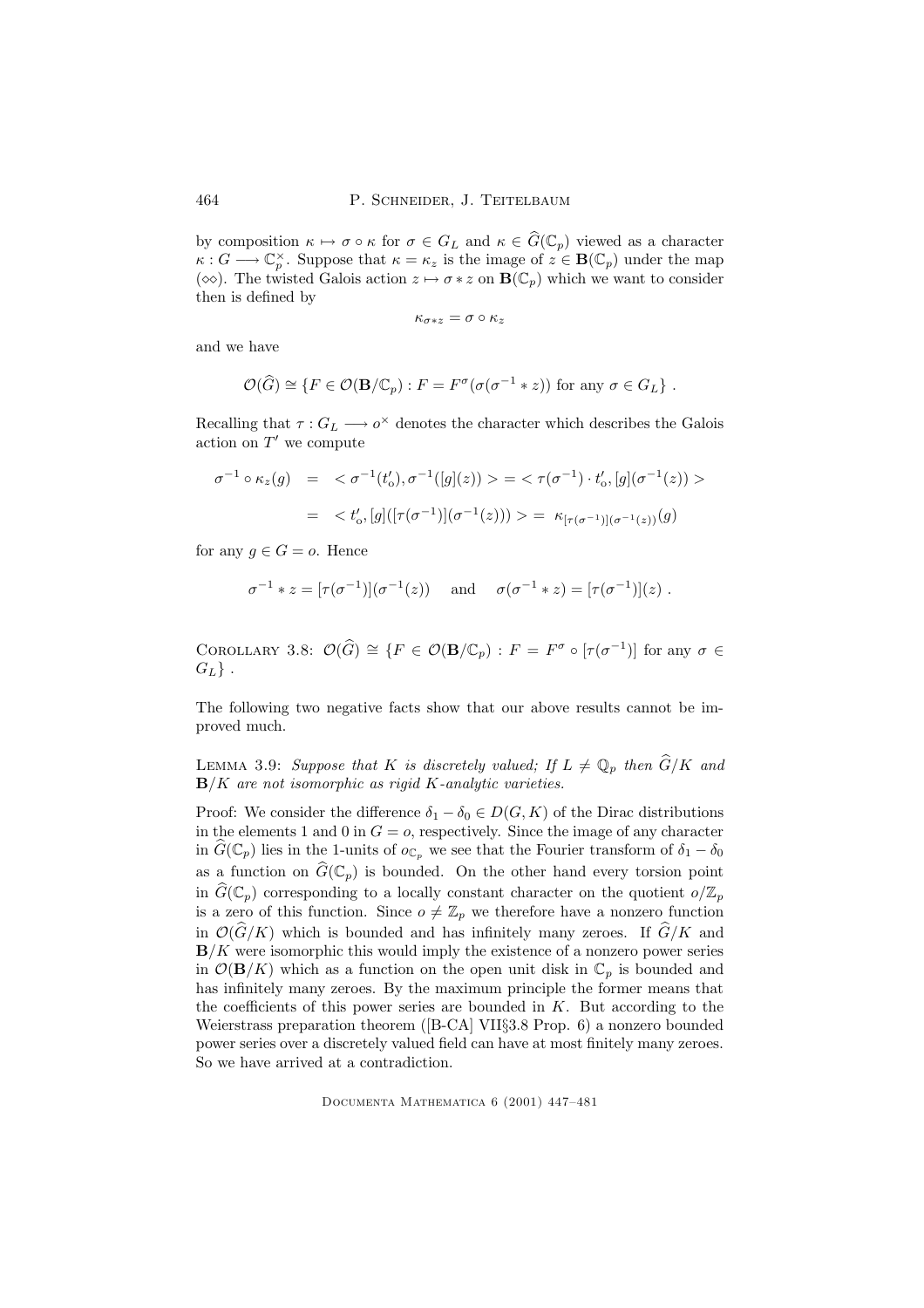According to Lazard ([Laz]) the ring  $\mathcal{O}(\mathbf{B}/K)$ , for K spherically complete, is a so called Bezout domain which is the non-noetherian version of a principal ideal domain and which by definition means that any finitely generated ideal is principal. We show that this also fails in our setting as soon as  $L \neq \mathbb{Q}_p$ .

LEMMA 3.10: Suppose that K is discretely valued; if  $L \neq \mathbb{Q}_p$  then the ideal of functions in  $\mathcal{O}(\widehat{G}/K)$  vanishing in the trivial character  $\kappa_0 \in \widehat{G}(L)$  is finitely generated but not principal.

Proof: The ideal in question is a quotient of the corresponding ideal for the polydisk  $\widehat{G_0}/K$  which visibly is finitely generated. Reasoning by contradiction let  $f$  be a generator of the ideal in the assertion. As a consequence of Theorems A and B ([Kie] Satz 2.4) for the quasi-Stein variety  $\widehat{G}/K$  we then have the exact sequence of sheaves

$$
0 \longrightarrow \mathcal{O}_{\widehat{G}/K} \xrightarrow{f^{\ast}} \mathcal{O}_{\widehat{G}/K} \longrightarrow K \longrightarrow 0
$$

on  $\hat{G}/K$  where the third term is a skyscraper sheaf in the point  $\kappa_0$ . The corresponding sequence of sections in any affinoid subdomain is split-exact and hence remains exact after base extension to  $\mathbb{C}_p$ . It follows that we have a corresponding exact sequence of sheaves

$$
0 \longrightarrow \mathcal{O}_{\widehat{G}/\mathbb{C}_p} \xrightarrow{f^{\ast}} \mathcal{O}_{\widehat{G}/\mathbb{C}_p} \longrightarrow \mathbb{C}_p \longrightarrow 0
$$

on  $\widehat{G}/\mathbb{C}_p$ . Using Theorem B we deduce from it that f also generates the ideal of functions vanishing in  $\kappa_0$  in  $\mathcal{O}(\widehat{G}/\mathbb{C}_p)$ . Consider f now as a rigid  $\text{map } f: \widehat{G}/K \longrightarrow \mathbb{A}^1/K$  into the affine line. The composite  $f \circ \kappa: \mathbf{B}/\mathbb{C}_p \longrightarrow$  $\widehat{G}/\mathbb{C}_p \longrightarrow \mathbb{A}^1/\mathbb{C}_p$  then is given by a power series  $F \in \mathcal{O}(\mathbf{B}/\mathbb{C}_p)$  which generates the maximal ideal of functions vanishing in the point 0. Hence  $F$  is of the form

$$
F(z) = az(1 + b_1 z + b_2 z^2 + \dots)
$$
 with  $a \in \mathbb{C}_p$  and  $b_i \in o_{\mathbb{C}_p}$ 

and gives an isomorphism

$$
B/\mathbb{C}_p \xrightarrow{\simeq} \mathbf{B}^-(|a|)/\mathbb{C}_p
$$

between the open unit disk and the open disk  $\mathbf{B}^{-}(|a|)$  of radius |a| over  $\mathbb{C}_n$ . We see that  $f$  in fact is a rigid map

$$
\widehat{G}/K \longrightarrow \mathbf{B}^{-}(|a|)/K
$$

which becomes an isomorphism after base extension to  $\mathbb{C}_p$ . It follows from the general descent principle we have noted earlier that  $f$  induces an isomorphism of rings

$$
\mathcal{O}(\mathbf{B}^-(|a|)/K) \stackrel{\cong}{\longrightarrow} \mathcal{O}(\widehat{G}/K)
$$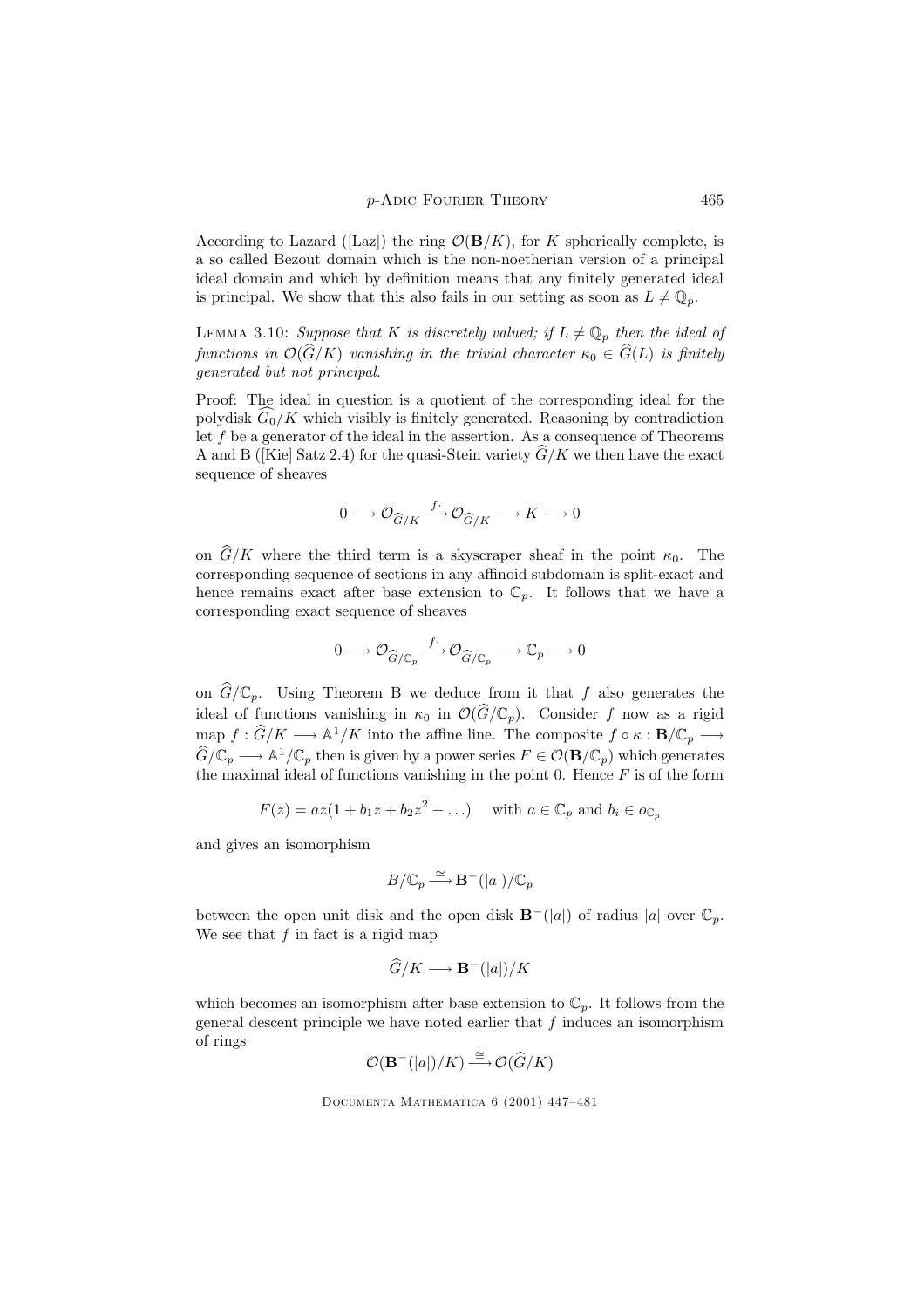which obviously respects bounded functions. This leads to a contradiction by repeating the argument in the proof of the previous lemma. By a more refined descent argument one can in fact show that f already is an isomorphism of rigid K-analytic varieties which is in direct contradiction to Lemma 3.9.

We close this section by remarking that, because  $\widehat{G}/K$  is a smooth 1dimensional quasi-Stein rigid variety, one has, for any  $K$ , the following positive results about the integral domain  $\mathcal{O}(\widehat{G}/K)$ :

1. For ideals I of  $\mathcal{O}(\widehat{G}/K)$ , the three properties "I is closed", "I is finitely generated", and "I is invertible" are equivalent.

2. The closed ideals in  $\mathcal{O}(\widehat{G}/K)$  are in bijection with the divisors of  $\widehat{G}/K$ . (A divisor is an infinite sum of closed points, having only finite support in any affinoid subdomain). In addition a Baire category theory argument shows that given a divisor D there is a function  $F \in \mathcal{O}(\widehat{G}/K)$  whose divisor is of the form  $D + D'$  where D and D' have disjoint support.

3. Any finitely generated submodule in a finitely generated free  $\mathcal{O}(\widehat{G}/K)$ module is closed.

In particular,  $\mathcal{O}(\widehat{G}/K)$  is a Prüfer domain and consequently a coherent ring. We omit the proofs which consist of rather standard applications of Theorems A and B ([Kie]).

## 4. Generalized Mahler expansions

In this section we apply the Fourier theory to obtain a generalization of the Mahler expansion ([Am1] Cor. 10.2) for locally L-analytic functions. Crucial to our computations is the observation that the power series  $F_{t'_{o}}(Z)$  introduced before Prop. 3.1, which gives the formal group homomorphism  $\mathcal{G} \to \mathbb{G}_m$  associated to  $t'_0$ , is given as a formal power series by the formula

$$
F_{t'_o}(Z) = \exp(\Omega \log_{\mathcal{G}}(Z)) - 1.
$$

Throughout the following, we let  $\partial$  denote the invariant differential on the formal group  $\mathcal{G}$ .

DEFINITION 4.1: For  $m \in \mathbb{N}_0$ , let  $P_m(Y) \in L[Y]$  be the polynomial defined by the formal power series expansion

$$
\sum_{m=0}^{\infty} P_m(Y) Z^m = \exp(Y \log_G(Z)).
$$

Observe that in the case  $\mathcal{G} = \mathbb{G}_m$ , we have

$$
\exp(Y \log(1+Z)) = \sum_{m=0}^{\infty} {Y \choose m} Z^m
$$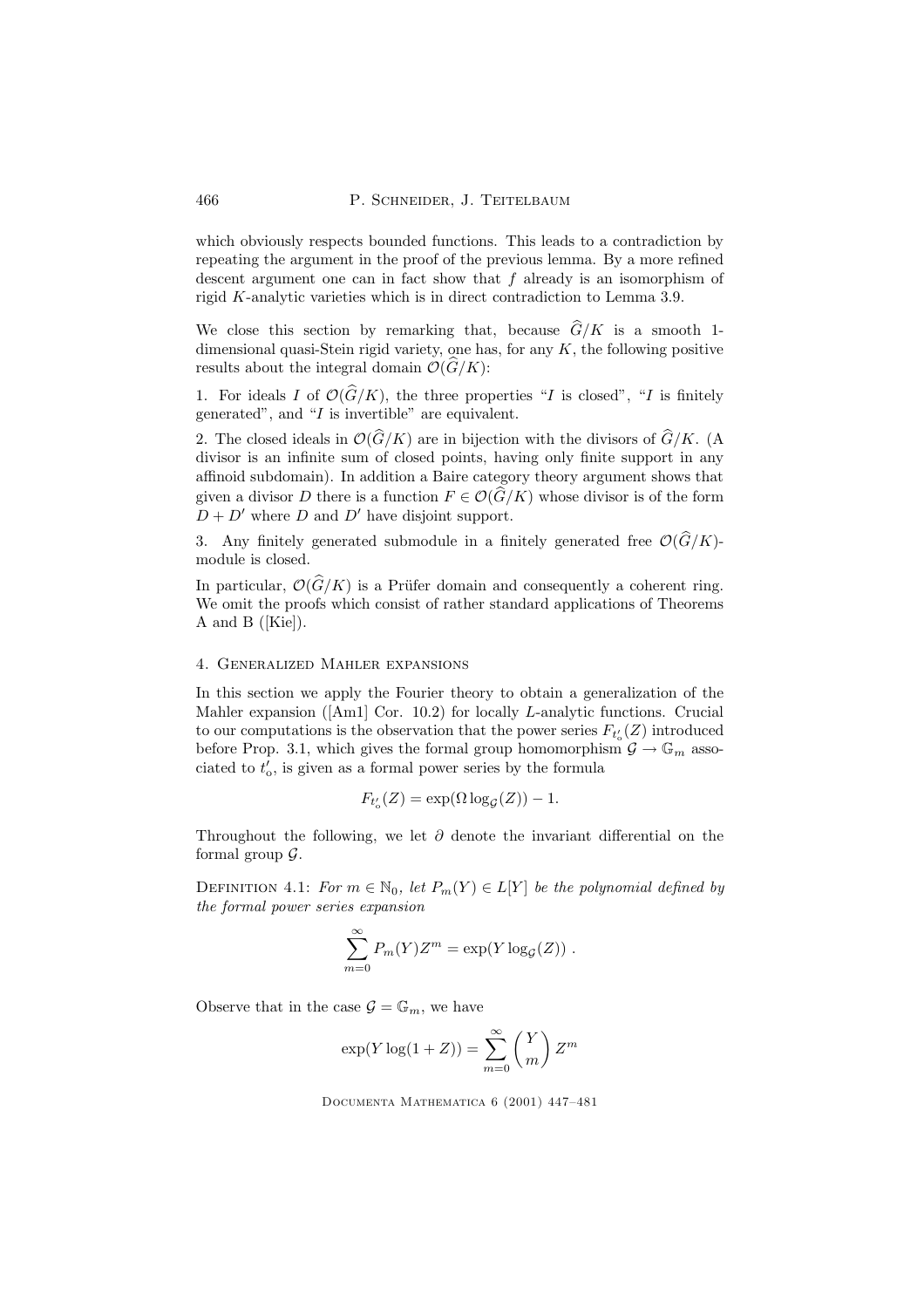so in that case  $P_m(Y) = \begin{pmatrix} Y \\ m \end{pmatrix}$ ´ .

LEMMA 4.2: The polynomials  $P_m(Y)$  satisfy the following properties:

- 1.  $P_0(Y) = 1$  and  $P_1(Y) = Y$ ;
- 2.  $P_m(0) = 0$  for all  $m \ge 1$ ;
- 3. the degree of  $P_m$  is exactly m, and the leading coefficient of  $P_m$  is  $1/m!$ ;
- 4.  $P_m(Y + Y') = \sum_{i+j=m} P_i(Y) P_j(Y')$ ;
- 5.  $P_m(a\Omega) \in o_{\mathbb{C}_p}$  for all  $a \in o_L$ ;
- 6. for  $f(x) \in \mathbb{C}_p[[x]]$ , we have the identity

$$
(P_m(\partial)f(x))|_{x=0} = \frac{1}{m!} \frac{d^m f}{dx^m}|_{x=0} .
$$

Proof: The first four properties are clear from the definition. The fifth property follows from the fact that, for  $a \in o<sub>L</sub>$ , the power series

$$
F_{at'_o}(Z) = F_{t'_o}([a](Z)) = \exp(a\Omega \log_G(Z)) = \sum_{m=0}^{\infty} P_m(a\Omega) Z^m
$$

has coefficients in  $o_{\mathbb{C}_p}$ . For the last property, let  $\delta = \frac{d}{dx}$  be the invariant differential on the additive formal group. Then Taylor's formula says that

$$
\exp(\delta b)h(a) = \sum_{m} \left(\frac{\delta^{m}}{m!}h(a)\right)b^{m} = h(a+b) .
$$

Using the fact that  $\log_{\mathcal{G}}$  and  $\exp_{\mathcal{G}}$  are inverse isomorphisms between  $\mathcal G$  and the additive group over  $L$ , Taylor's formula for  $\mathcal G$  can be obtained by making the substitutions

$$
\begin{array}{rcl}\na &=& \log_{\mathcal{G}}(x) \\
b &=& \log_{\mathcal{G}}(y) \\
h &=& f \circ \exp_{\mathcal{G}}\n\end{array}
$$

.

It follows easily that  $\delta h(a) = \partial f(x)$ , and Taylor's formula becomes

$$
\exp(\partial \log_G(y))f(x) = f(x +_{\mathcal{G}} y) .
$$

Comparing coefficients after expanding both sides in y and setting  $x = 0$  gives the result.

REMARK: The identity (6) is part of the theory of Cartier duality, as sketched for example in Section 1 of [Kat]. Corollary 1.8 of [Kat] shows that  $P_m(\partial)$  is the invariant differential operator called there  $D(m)$ . Comparing this fact with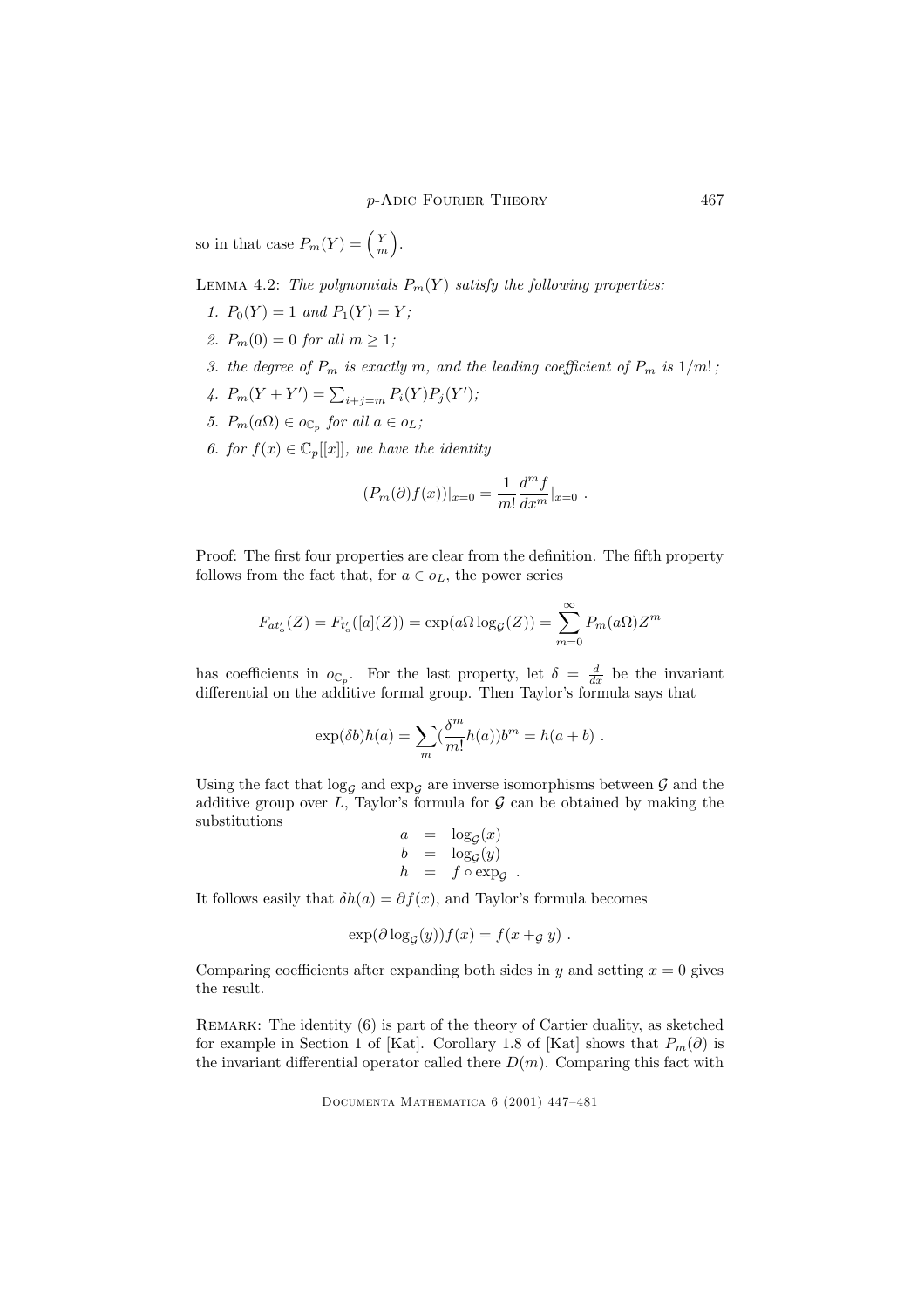Formula 1.1 of [Kat] yields the claim in part (6) for the functions  $f(x) = x^n$ , and the general fact then follows by linearity.

Our goal now is to study the functions  $P_m(Y\Omega)$  as elements of the locally convex vector space  $C^{an}(G, \mathbb{C}_p)$ , where as always  $G = o_L$  as a locally L-analytic group. The Banach space  $\mathcal{F}_{a+\pi^n o_L}(K)$ , for any complete intermediate field  $L \subseteq K \subseteq \mathbb{C}_p$  and any coset  $a + \pi^n o_L$  in  $o_L$ , is equipped with the norm

$$
\|\sum_{i=0}^{\infty} c_i(x-a)^i\|_{a,n} := \max_i\{|c_i\pi^{ni}|\}.
$$

This Banach space is the same as the Tate algebra of K-valued rigid analytic functions on the disk  $a + \pi^n o_{\mathbb{C}_p}$ , and the norm, by the maximum principle, has the alternative definition

$$
||f||_{a,n} = \max_{x \in a + \pi^n o_{\mathbb{C}_p}} |f(x)|
$$

which is sometimes more convenient for computation. We recall that

$$
\mathcal{F}_n(o_L, K) = \prod_{a \bmod \pi^n o_L} \mathcal{F}_{a + \pi^n o_L}(K) \quad \text{and} \quad C^{an}(G, K) = \lim_{\substack{\longrightarrow \\ n}} \mathcal{F}_n(o_L, K) .
$$

LEMMA 4.3: For all  $a \in o_L$  and all  $m \geq 0$ , we have

$$
||P_m(Y\Omega)||_{a,n} \leq \max_{0 \leq i \leq m} ||P_i(Y\Omega)||_{0,n} .
$$

Proof: By Property (4) of Lemma 4.2, we have

$$
P_m((a+\pi^n x)\Omega) = \sum_{i+j=m} P_i(a\Omega) P_j(\pi^n \Omega x) .
$$

Therefore, using Property (5) of Lemma 4.2, we have

$$
||P_m(Y\Omega)||_{a,n} = \max_{z \in a + \pi^n o_{C_p}} |P_m(z\Omega)|
$$
  
\n
$$
\leq \max_{0 \leq i \leq m} \max_{x \in o_{C_p}} |P_i(\pi^n \Omega x)|
$$
  
\n
$$
= \max_{0 \leq i \leq m} ||P_i(Y\Omega)||_{0,n} .
$$

LEMMA 4.4: The following estimate holds for  $P_m(Y\Omega)$  and  $m \geq 1$ :

$$
||P_m(Y\Omega)||_{0,n} < p^{-1/(p-1)}p^{\frac{m}{eq^{n-1}(q-1)}}.
$$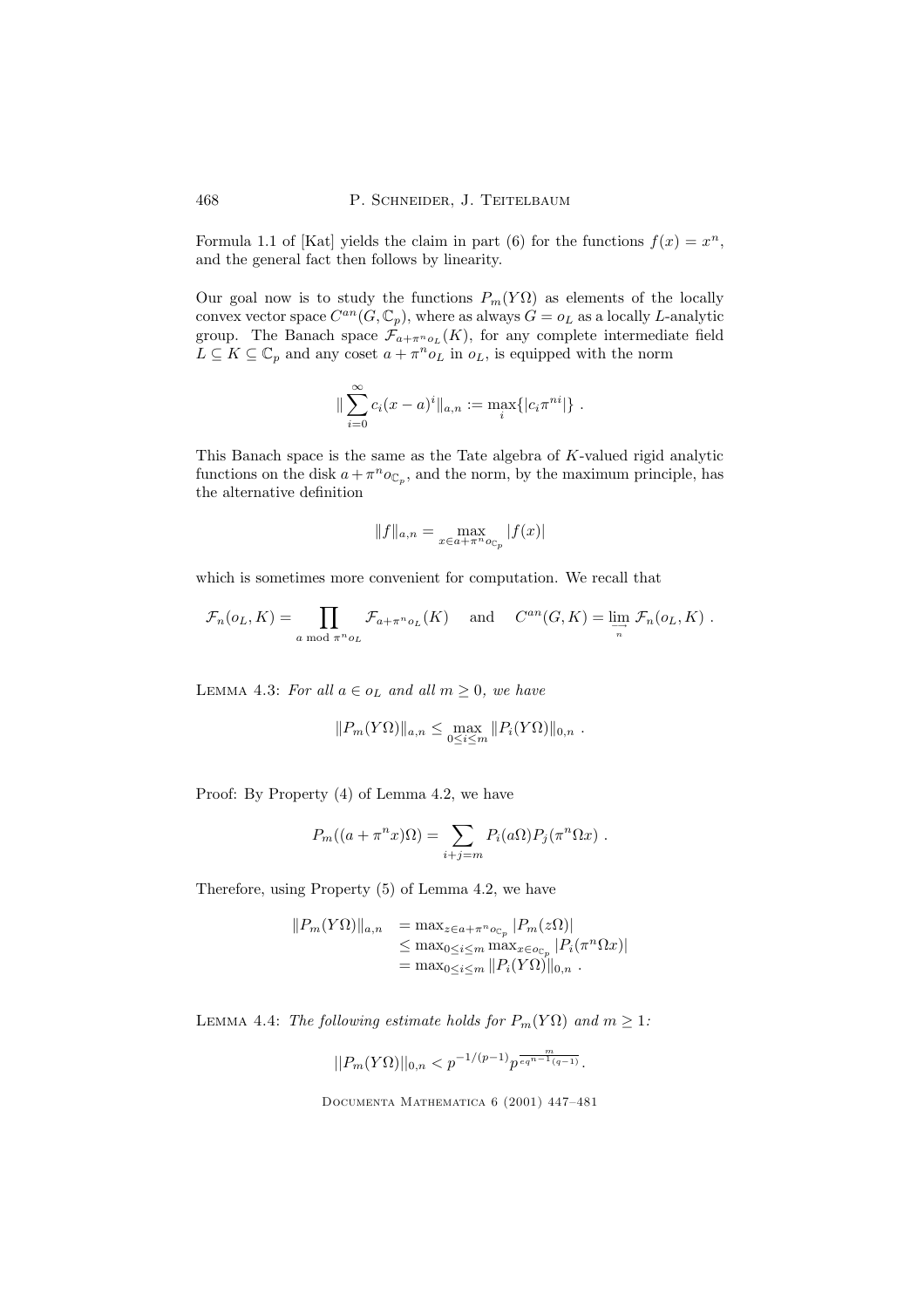Proof: Let  $r = p^{-q/e(q-1)}$ . As shown in [Lan] §8.6 Lemma 4, and as we have used earlier, the functions  $\log_{\mathcal{G}}$  and  $\exp_{\mathcal{G}}$  are inverse isomorphisms from  $\mathbf{B}(r)$ to itself, and  $log<sub>G</sub>$  is rigid analytic on all of **B**. Furthermore by Lemma 3.2,  $[\pi^n]^{-1} \mathbf{B}(r) = \mathbf{B}(r^{1/q^n})$  for any  $n \in \mathbb{N}$ . It follows that

$$
\|\log_{\mathcal{G}}(x)\|_{\mathbf{B}(r^{1/q^n})}=rp^{n/e}
$$

where  $||f||_{\mathcal{X}}$  denotes the spectral semi-norm on an affinoid  $\mathcal{X}$ . The function  $H(x, y) = y\Omega \log_{\mathcal{G}}(x)$  is a rigid function of two variables on the affinoid domain  $\mathbf{B}(r^{1/q^n}) \times \mathbf{B}(p^{-n/e})$  satisfying

$$
||H(x,y)||_{\mathbf{B}(r^{1/q^n})\times \mathbf{B}(p^{-n/e})} \leq p^{-n/e} p^{-1/(p-1)+1/e(q-1)} r p^{n/e}
$$
  
=  $p^{-1/(p-1)-1/e} < p^{-1/(p-1)}$ .

We conclude from this that  $exp(H(x, y))$  is rigid analytic on  $\mathbf{B}(r^{1/q^n}) \times$  $\mathbf{B}(p^{-n/e})$  and that

$$
\|\exp(H(x,y)) - 1\|_{\mathbf{B}(r^{1/q^n}) \times \mathbf{B}(p^{-n/e})} < p^{-1/(p-1)}.
$$

The power series expansion of  $exp(H(x, y))$  is

$$
\exp(H(x,y)) = \sum_{m=0}^{\infty} P_m(y\Omega) x^m,
$$

and so we conclude that, for all  $m \geq 1$  and for all  $y \in \mathbf{B}(p^{-n/e})$ , we have

$$
|P_m(y\Omega)|r^{m/q^n} < p^{-1/(p-1)}.
$$

Therefore we obtain

$$
\|P_m(Y\Omega)\|_{0,n} < p^{-1/(p-1)}p^{\frac{m}{eq^{n-1}(q-1)}}
$$

as desired.

From these lemmas we may deduce the following proposition.

PROPOSITION 4.5: Given a sequence  $\{c_m\}_{m\geq 0}$  of elements of  $\mathbb{C}_p$ , the series

$$
\sum_{m=0}^{\infty} c_m P_m(y\Omega)
$$

converges to an element of  $\mathcal{F}_n(o_L, \mathbb{C}_p)$  provided that  $|c_m|p^{m/eq^{n-1}(q-1)} \to 0$  as  $m \to \infty$ . More generally, this series converges to an element of  $C^{an}(G, \mathbb{C}_p)$ provided that there exists a real number r, with  $r > 1$ , such that  $|c_m|r^m \to 0$  as  $m \to \infty$ .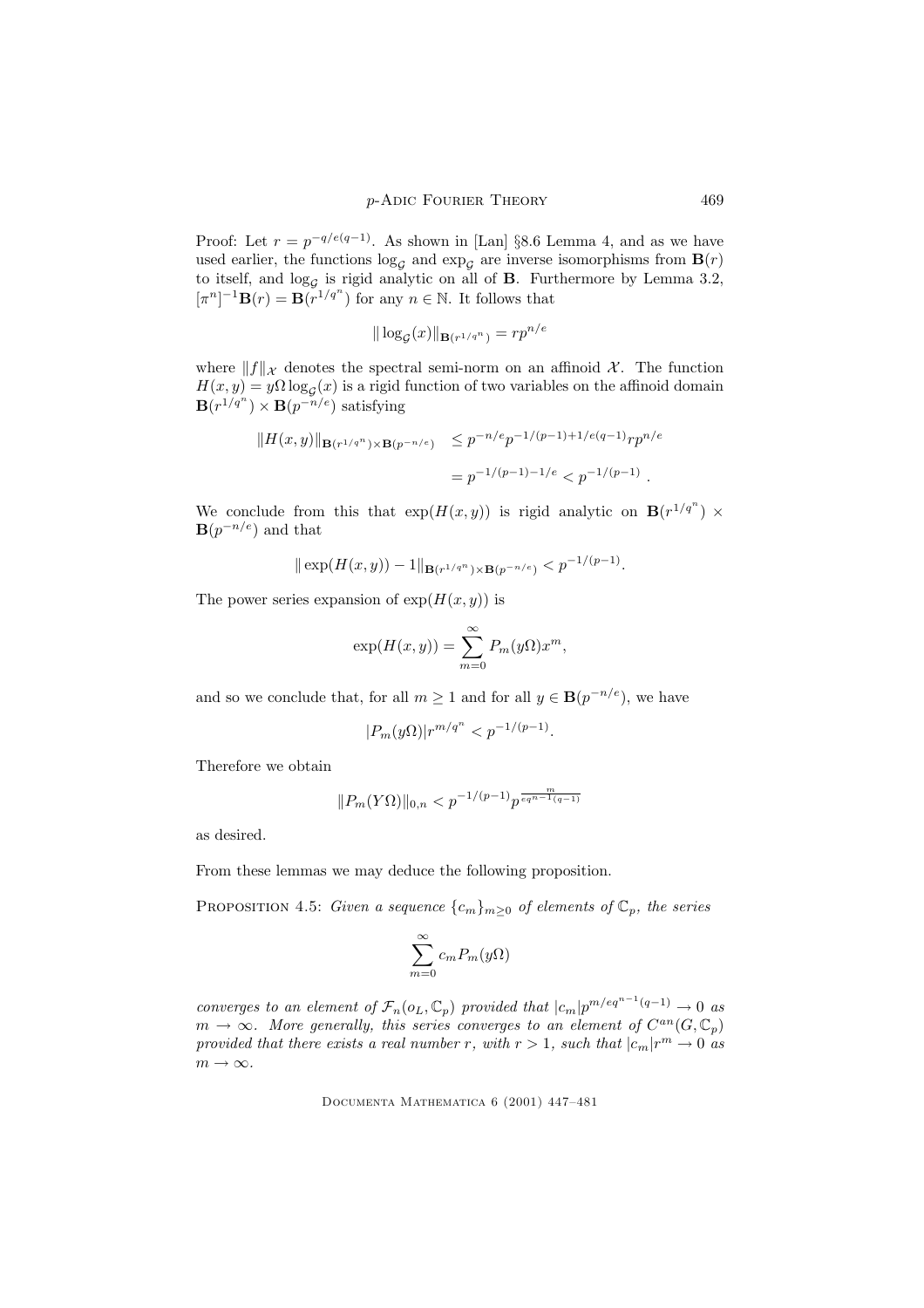Theorems 2.3 and 3.6 together imply the existence of a pairing

$$
\{\ ,\ \}:\mathcal{O}(\mathbf{B}/\mathbb{C}_p)\times C^{an}(G,\mathbb{C}_p)\to\mathbb{C}_p
$$

that identifies  $\mathcal{O}(\mathbf{B}/\mathbb{C}_p)$  and the continuous dual of  $C^{an}(G,\mathbb{C}_p)$ , both equipped with their projective limit topologies. The following lemma gives some basic computational formulae for this pairing; we will use some of these in the proof of our main theorem in this section.

LEMMA 4.6: The following formulae hold for the pairing  $\{ , \}$ , given  $F \in$  $\mathcal{O}(\mathbf{B}/\mathbb{C}_p)$  and  $f \in C^{an}(G, \mathbb{C}_p)$ :

- 1.  $\{1, f\} = f(0);$
- 2.  $\{F_{at'_o}, f\} = f(a) f(0)$  for  $a \in o_L$ ;
- 3.  ${F, \kappa_z} = F(z)$  for  $z \in \mathbf{B}$ ;
- 4.  ${F_{at'_o}F, f} = {F, f(a + .) f} for a \in o_L;$
- 5.  ${F, \kappa_z f} = {F(z +_{\mathcal{G}} \cdot), f}$  for  $z \in \mathbf{B}$ ;
- 6.  $\{F, f(a.)\} = \{F \circ [a], f\}$  for  $a \in o_L$ ;
- 7.  $\{F, f'\} = \{\Omega \log_{\mathcal{G}} \cdot F, f\};$
- 8.  $\{F, xf(x)\} = \{\Omega^{-1}\partial F, f\};$
- 9.  $\{F, P_m(\Omega)\} = (1/m!) \frac{d^m F}{dZ^m}(0)$ .

Proof: These properties follow from the definition of the Fourier transform and from the density of the subspace generated by the characters in  $C^{an}(G, \mathbb{C}_p)$ . For example to see property (5): if  $\lambda'(f) := \lambda(\kappa_z f)$ , then

$$
F_{\lambda'}(z') = \lambda(\kappa_z \kappa_{z'}) = \lambda(\kappa_{z+gz'}) = F_{\lambda}(z+gz') .
$$

For property  $(7)$ , using  $(4)$  we have

$$
\{F, f'\} = \lim_{\epsilon \to 0} \epsilon^{-1} \{F, f(. + \epsilon) - f\}
$$

$$
= \lim_{\epsilon \to 0} \epsilon^{-1} \{F_{\epsilon t'_o} F, f\}
$$

$$
= \{\Omega \log_{\mathcal{G}} \cdot F, f\}
$$

using continuity and the fact that  $F_{\epsilon t_0'} = \exp(\epsilon \Omega \log g) - 1$  for small  $\epsilon$ . An analogous computation based on (5) gives (8). The last property (9) follows from Lemma 4.2.6 and (8).

We may now prove the main result of this section.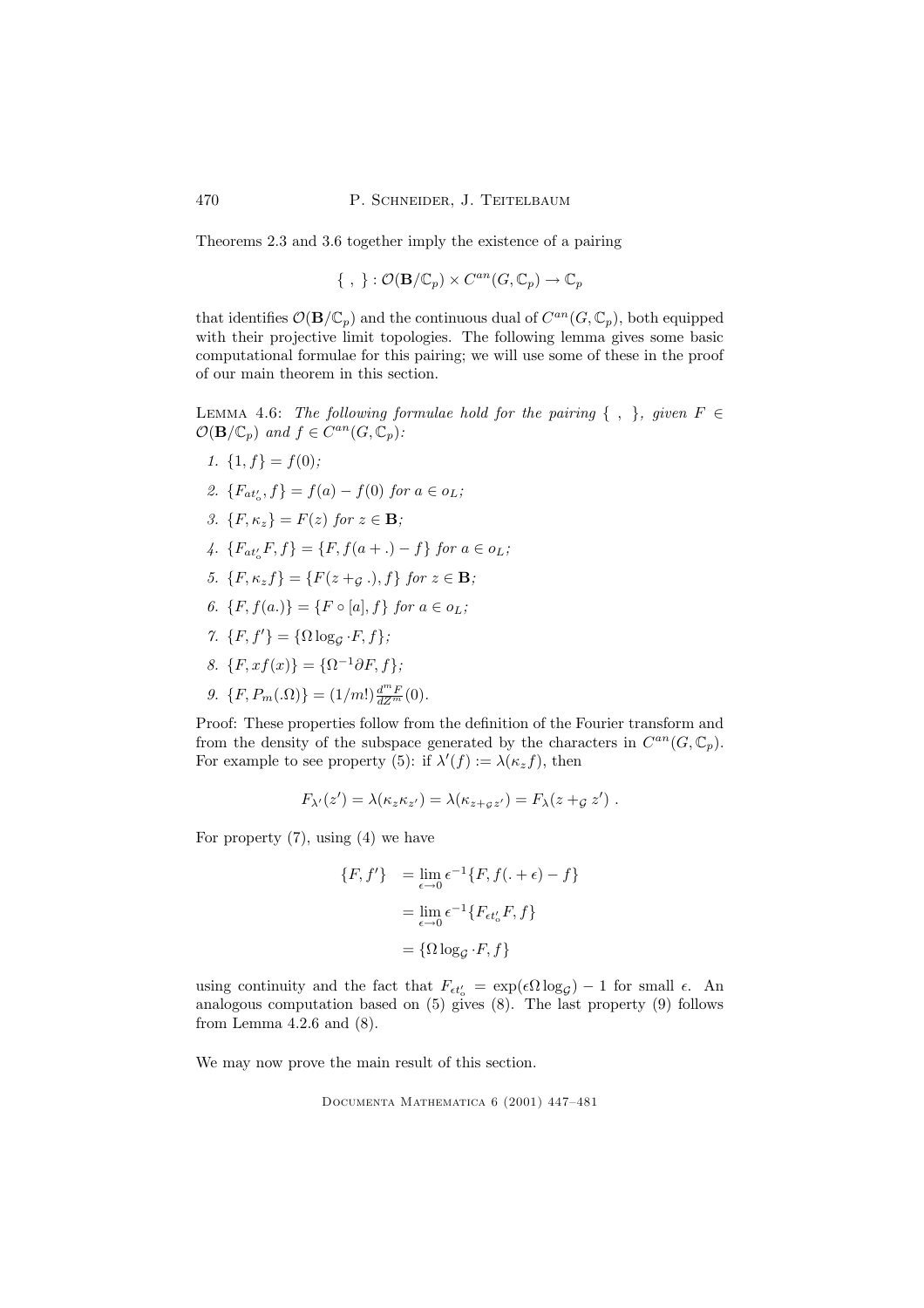THEOREM 4.7: Any function  $f \in C^{an}(G, \mathbb{C}_p)$  has a unique representation in the form

$$
f = \sum_{m=0}^{\infty} c_m P_m(\Omega)
$$

as in Prop. 4.5; in this representation,  $c_m = \{Z^m, f\}.$ 

Proof: Part  $(9)$  of Lemma 4.6, along with continuity, shows that if f has a representation in the given form then  $c_m = \{Z^m, f\}$ . The functions  $Z^m$ generate a dense subspace in  $\mathcal{O}(\widehat{G}/\mathbb{C}_p)$ , and so a function f with all  $c_m = 0$ must be zero (for example all Dirac distributions pair to zero against  $f$ ). This implies that this type of representation, if it exists, is unique. Suppose we show that, for any  $f \in C^{an}(G, \mathbb{C}_p)$ , there exists an  $r > 1$  such that  $|\{Z^m, f\}| r^m \to 0$ as  $m \to \infty$ . Then by Prop. 4.5, the series

$$
\overline{f}(x) := \sum_{m=0}^{\infty} \{Z^m, f\} P_m(x\Omega)
$$

converges to a locally analytic function and by Lemma 4.6, Part 9, we have  $\{Z^m, f\} = \{Z^m, \overline{f}\}\$ for all m. Therefore  $\overline{f} = f$ .

Thus we have reduced our main theorem to the claim that  $\left|\left\{Z^m, f\right\}\right| r^m \to 0$  as  $m \to \infty$  for some  $r > 1$ . The function f being locally analytic it belongs to one of the Banach spaces  $\mathcal{F}_n(o_L, \mathbb{C}_p)$ . Using the topological isomorphism between the Fréchet spaces  $\mathcal{O}(\mathbf{B}/\mathbb{C}_p)$  and  $D(G,\mathbb{C}_p) = \overline{C^{an}(G,\mathbb{C}_p)}'$ , there is a rational number  $s > 0$  such that the map  $\mathcal{O}(\mathbf{B}/\mathbb{C}_p) \to \mathcal{F}_n(o_L, \mathbb{C}_p)'$  factors through the Tate algebra  $\mathcal{O}(\mathbf{B}(p^{-s})/\mathbb{C}_p)$ . If we choose another rational number s' so that  $0 < s' < s$ , then in the Tate algebra  $\mathcal{O}(\mathbf{B}(p^{-s})/\mathbb{C}_p)$ , the set of rigid functions  ${{(Z/p^{-s'})^m}}_{m\geq 0}$  goes to zero and therefore so does  ${|\{Z^m, f\}|p^{s'm}}$ . This proves the existence of the desired expansion.

Remark: In [Kat], Katz discusses what he calls "Gal-continuous" functions. These are continuous functions on G that satisfy (in our notation)  $\sigma(f(x))$  =  $f(\tau(\sigma)x)$  for all  $\sigma \in G_L$ . If  $\{c_m\}$  is a sequence of elements of L such that  $|c_m| \to 0$ , then  $f(x) := \sum_{m=0}^{\infty} c_m P_m(x)$  is continuous by Part (5) of Lemma 4.2, and by the Galois properties of  $\Omega$  it is even Gal-continuous.

## 5. *p*-ADIC L-FUNCTIONS

In this section we will illustrate how the integration theory developed in this paper applies to yield  $p$ -adic L-functions for CM elliptic curves  $E$  at supersingular primes. In fact, our method allows us to apply the Coleman power series approach described in [dS] directly in the supersingular case. We will content ourselves with proving a supersingular analogue of a weak version of Theorem II.4.11 of [dS]; this should demonstrate sufficiently the nature of our construction, without requiring too much of a diversion into global arithmetic.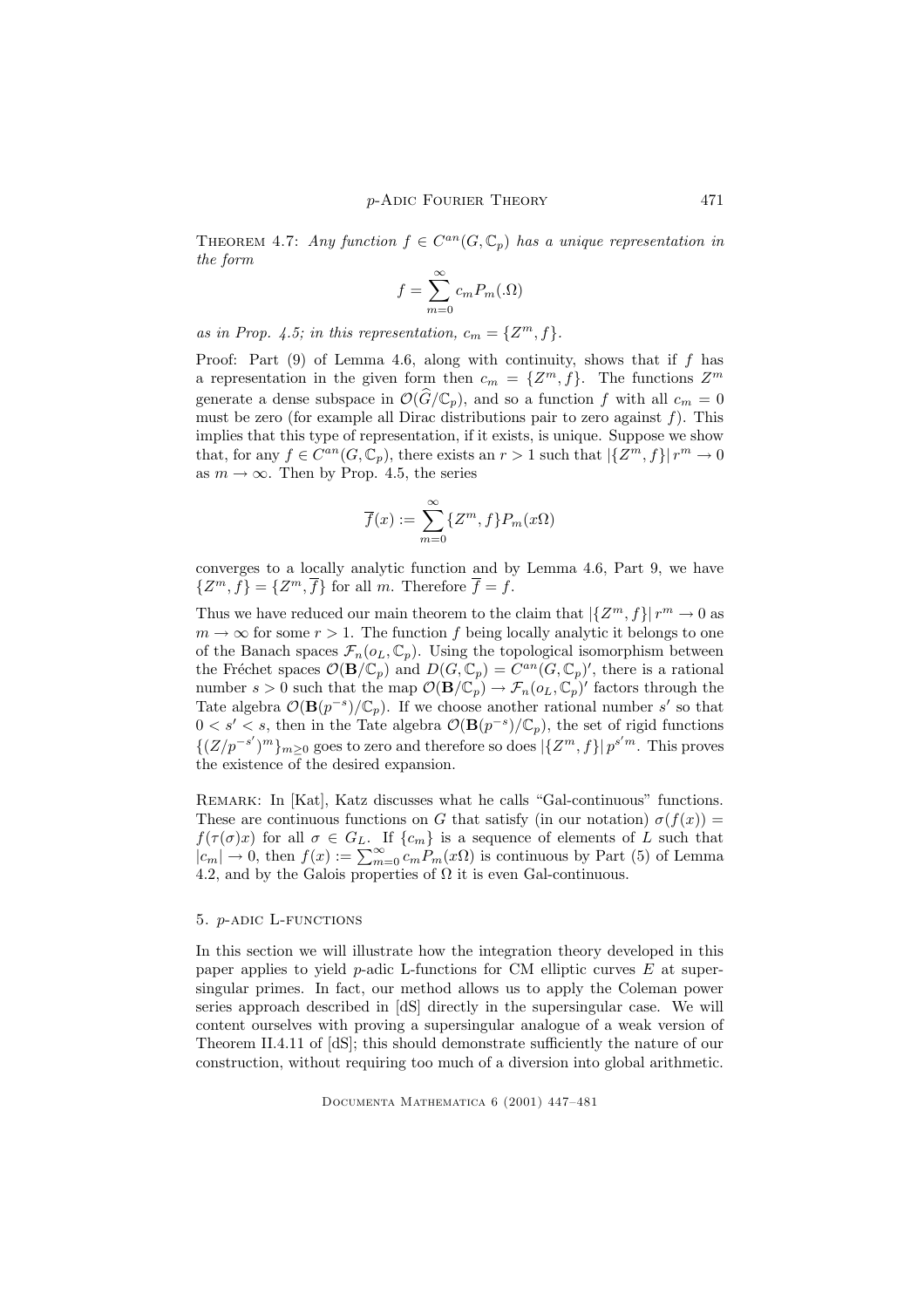We should emphasize that the L-functions we will construct in the supersingular case come from locally analytic distributions on Galois groups, not measures. A character on the Galois group is integrable provided that its restriction to a small open subgroup is a power of  $\overline{\varphi}$ , where  $\overline{\varphi}$  gives the representation on the dual Tate module of E. We therefore cannot make any immediate connection to Iwasawa module structure of, for example, elliptic units. This is an interesting problem for the future.

Our results are closely related to those of Boxall ([Box]). See the Remark after Prop. 5.2 for more discussion of the relationship.

Before discussing  $p$ -adic L-functions we will develop Fourier theory for the multiplicative group; this will be useful because the  $p$ -adic L-functions we construct arise as locally analytic distributions on Galois groups that are naturally isomorphic to multiplicative, rather than additive groups. Let  $H$  be  $o_L^{\times}$  as  $L$ analytic group and let  $H_1$  be the subgroup  $1 + \pi o_L$ . Using the Teichmüller character  $\omega$ , we have ×

$$
H = H_1 \times k^3
$$

where k is the residue field of  $o_L$ . For  $x \in H$ , let  $\langle x \rangle$  be the projection of x to  $H_1$ .

As always, G is the additive group  $o_L$ . Let us assume that the absolute ramification index e of the field L satisfies  $e < p - 1$ . We define  $\ell := \pi^{-1} \cdot \log$  so that  $\ell : H_1 \stackrel{\cong}{\longrightarrow} G$  is an *L*-analytic isomorphism.

This map induces an isomorphism between the distribution algebras  $D(H_1, K)$ and  $D(G, K)$ . The group  $H(\mathbb{C}_p)$  of locally L-analytic,  $\mathbb{C}_p$ -valued characters of H is isomorphic to a product of  $q-1$  copies of the open unit disk **B** using the results of section 3, indexed by the (finite) character group of  $k^{\times}$ . For  $z \in$  $\mathbf{B}(\mathbb{C}_p)$ , let  $\psi_z$  be the corresponding character of  $H_1$ . Then for any distribution  $\lambda \in D(H, K)$ , and any character  $\omega^{i} \psi_{z}$  with  $z \in \mathbf{B}(\mathbb{C}_{p})$ , and  $0 \leq i \leq q-1$ , we have the "Mellin transform"

$$
M_{\lambda}(z,\omega^{i})=\lambda(\omega^{i}\psi_{z})\ .
$$

For each fixed value of the second variable,  $M_{\lambda}$  is a rigid function in  $\mathcal{O}(\mathbf{B}/\mathbb{C}_p)$ .

Now let us compare the Fourier transforms for  $G$  and  $H$  in a different way. The group  $o_L^{\times}$ , as an L-analytic manifold, is an open submanifold of  $o_L$ . If we have a distribution  $\lambda$  in  $D(G, K)$  that vanishes on functions with support in  $\pi o_L$ , then  $\lambda$  gives a distribution on  $H = o_L^{\times} \subset o_L$ . It follows easily from Lemma 4.6.5 that  $\lambda$  is supported on H precisely when its Fourier transform  $F_{\lambda}$  satisfies

$$
\sum_{[\pi](z)=0} F_{\lambda}(. + g z) = 0.
$$

We have the following result comparing the Fourier and Mellin transforms.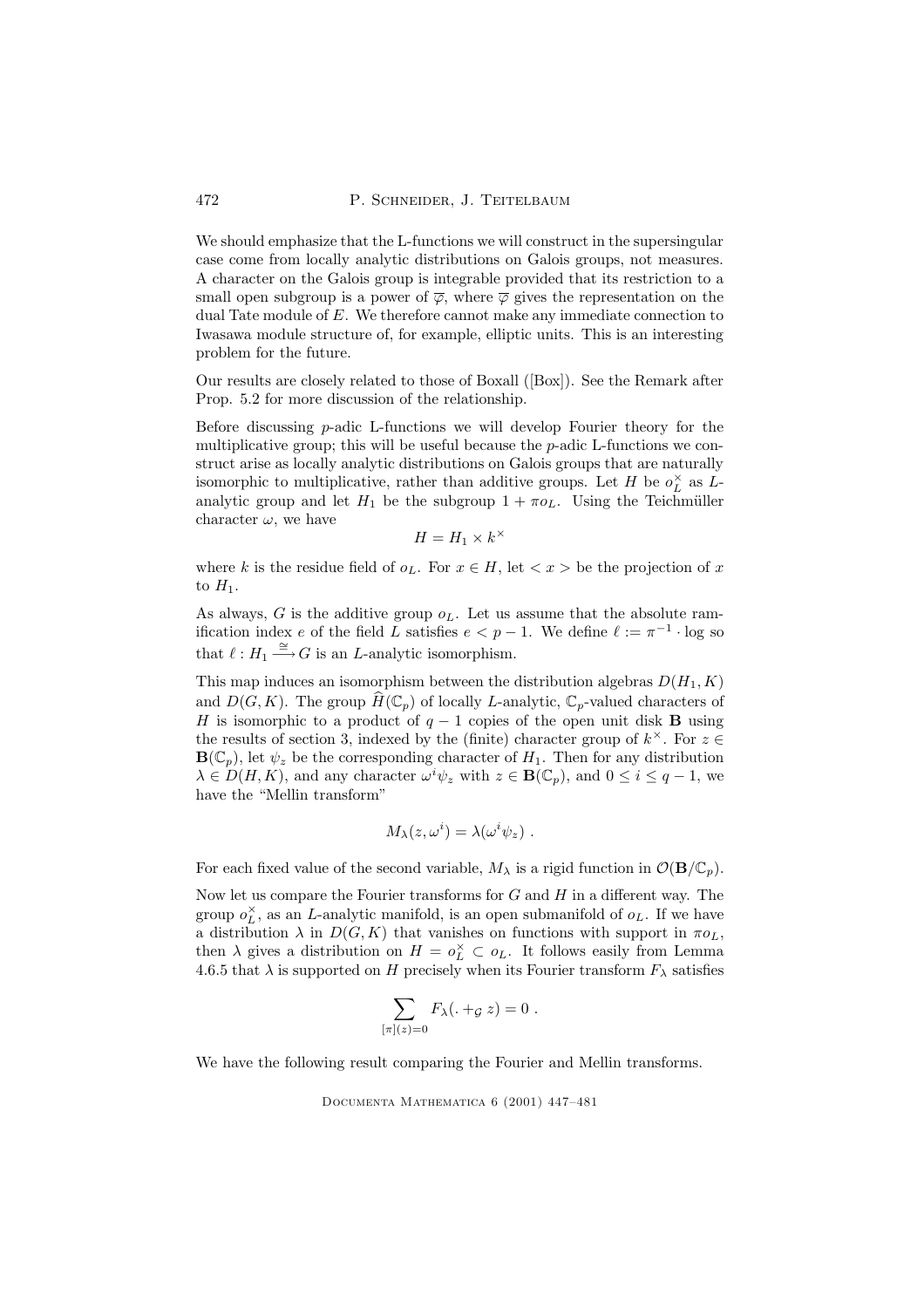PROPOSITION 5.1: Let  $\lambda$  be a distribution in  $D(G, \mathbb{C}_p)$  supported on H, let  $F_{\lambda}$  be its Fourier transform, and let  $M_{\lambda}$  be its Mellin transform; suppose that  $n \in \mathbb{N}$  satisfies  $n \equiv i \pmod{q-1}$ ; then

$$
M_{\lambda}(\exp_{\mathcal{G}}(n\pi/\Omega), \omega^{i}) = \int_{o_{L}^{\times}} x^{n} d\lambda(x) = \Omega^{-n}(\partial^{n} F_{\lambda}(z)|_{z=0}) .
$$

Note that the hypothesis  $e < p-1$  guarantees that  $M_{\lambda}(\exp_{\mathcal{G}}(x\pi/\Omega), \omega^i)$  is a (globally) analytic function of  $x \in o<sub>L</sub>$ . Thus the left hand side of these equations gives a (globally) L-analytic interpolation of the values on the right side.

Proof: Let  $z(n) = \exp_{\mathcal{G}}(n\pi/\Omega)$ . By definition,

$$
M_{\lambda}(z(n), \omega^{i}) = \lambda(\omega^{i} \psi_{z(n)}) .
$$

Now

$$
\psi_{z(n)}() = \kappa_{z(n)}(\ell())
$$
  
=  $t'_{o}([\ell())](z(n))$   
=  $\exp(\Omega\ell()) \log(\ell(z(n)))$ 

because  $|[\ell(\langle x \rangle)](z(n))| \langle p^{-1/e(q-1)} \rangle$  (by Lemma 3.4.b and the hypothesis  $e < p-1$ ). But

$$
\exp(\Omega \ell() \log_{\mathcal{G}}(z(n))) = \exp(n \log(\langle x \rangle)) = \langle x \rangle^n
$$

so  $(\omega^i \psi_{z(n)})(x) = x^n$ . But

$$
\lambda(x \mapsto x^n) = \Omega^{-n}(\partial^n F_\lambda(z)|_{z=0})
$$

by Lemma 4.6.8/9.

Now we will embark on a digression into the theory of CM elliptic curves, following the notation and the logic of Chap. II in  $[dS]$ . Let  $\bf{K}$  be an imaginary quadratic field, and let  $\mathfrak f$  be an integral ideal of  $\mathbf K$  such that the roots of unity in  $\bf{K}$  are distinct mod f. Let p be a rational prime that is relatively prime to 6f and inert in **K**. Let **F** be the ray class field **K**(f) and let **F**<sub>n</sub> := **K**( $p^{n}$ f) and  $\mathbf{F}_{\infty} := \bigcup_{n \in \mathbb{N}} \mathbf{F}_n$ . Assume for technical reasons that will become clear in a moment that p as a prime of **K** splits completely in **F**. Let  $\wp$  be a prime above p in F. The prime  $\wp$  ramifies totally in  $\mathbf{F}_{\infty}$ ; let  $F_{\infty}$  be the completion of  $\mathbf{F}_{\infty}$ at the unique prime above  $\wp$ . Let  $o$  be the ring of integers in the local field  $\mathbf{K}_p$ .

Fix an elliptic curve  $E$  over  $\bf{F}$  with CM by the ring of integers in  $\bf{K}$  and with associated Hecke character of the form  $\psi_{E/F} = \varphi \circ N_{\mathbf{F}/\mathbf{K}}$ , where  $\varphi$  is a Hecke character of **K** of type  $(1,0)$  and conductor dividing f; we moreover assume that there is a complex period  $\Omega_{\infty}$  so that the period lattice  $\mathcal L$  of E is  $\Omega_{\infty}$ f.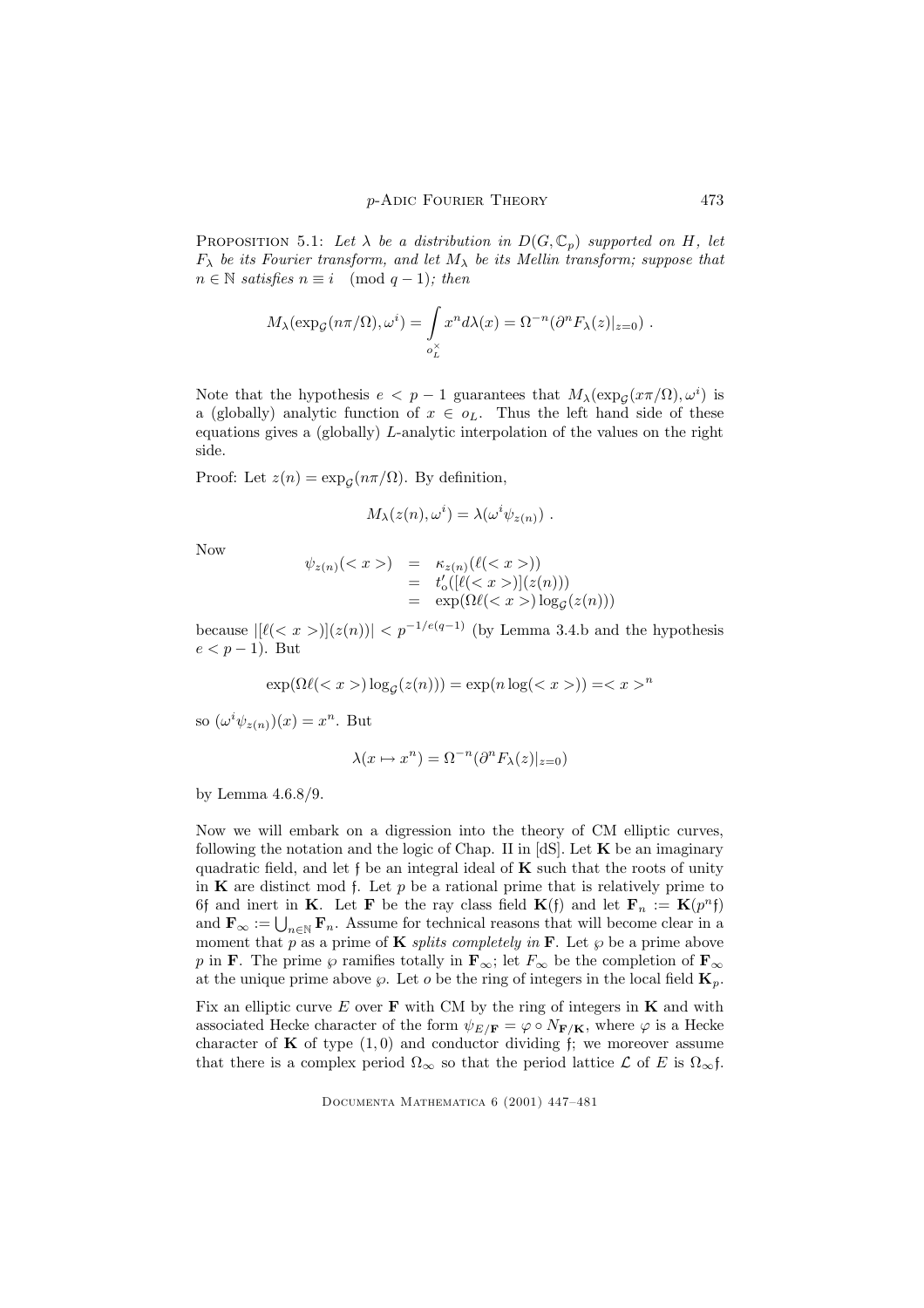We view  $\varphi$  also as a character of  $\Gamma_{\mathbf{K}} := Gal(\mathbf{F}_{\infty}/\mathbf{K})$ ; it is  $\mathbf{K}_p^{\times}$ -valued on the subgroup  $\Gamma_{\mathbf{F}} = Gal(\mathbf{F}_{\infty}/\mathbf{F})$ . If a is an integral ideal of **K** such that the Artin symbol  $\sigma_{\mathfrak{a}}$  belongs to  $\Gamma_{\mathbf{F}}$ , then  $\sigma_{\mathfrak{a}}$  acts on the *p*-adic Tate module of E through multiplication by  $\varphi(\mathfrak{a})$ . We let  $\overline{\varphi}$  be the Hecke character giving the action of  $\Gamma_F$  on the dual Tate module of E. The character  $\varphi$  gives us an isomorphism

$$
\varphi:\Gamma_{\mathbf{F}}\to o^{\times}.
$$

We use this isomorphism to equip  $\Gamma_F$  with an o-analytic structure. We let N denote the absolute norm.

Our assumption that p splits completely in  $\bf{F}$  means that that the formal group  $\widehat{E}_{\varphi}$  of E at  $\varphi$  is a Lubin-Tate group over o of height two. (To handle general p, deShalit works with what he calls "relative" Lubin-Tate groups. Presumably one can generalize our results to this situation as well.) Furthermore, the field  $\mathbf{F}_{\infty}$  contains all of the p-power torsion points of this formal group, as well as (by the Weil pairing) all of the p-power roots of unity. Thus our uniformization result holds over this field. Choose an o-generator  $t'_{\rm o}$  of the (global) dual Tate module  $\text{Hom}(T_p(E), T_p(\mathbb{G}_m))$  defined over  $\mathbf{F}_{\infty}$ . Then the pairing  $\{\ ,\ \}$  from section 4 looks like:

$$
\mathcal{O}(\widehat{E}_{\wp}/F_{\infty}) \times C^{an}(o, F_{\infty}) \to F_{\infty} .
$$

Now we introduce the machinery of Coleman power series and elliptic units. Let  $\alpha$  be an integral ideal relatively prime to pf and let  $\Theta(y; \mathcal{L}, \alpha)$  be the elliptic function from [dS] II.2.3 (10). Let  $P(z)$  be the Taylor expansion of  $\Theta(\Omega_{\infty}$  $z; \mathcal{L}, \mathfrak{a}$  and let  $Q_{\mathfrak{a}}(Z) := P(\log_{\widehat{E}_{\wp}}(Z))$ . This power series belongs to  $o[[Z]]$ , as shown in [dS] Prop. II.4.9; note that this proposition is true for inert primes as well as split ones, as is clear from its proof. The power series  $Q_{\mathfrak{a}}(Z)$  is the Coleman power series associated to a norm-compatible sequence of elliptic units, as deShalit explains.

Define

$$
g_{\mathfrak{a}}(Z) = \log Q_{\mathfrak{a}}(Z) - \frac{1}{p^2} \sum_{\substack{z \in \widehat{E}_{\wp} \\ [p] (z) = 0}} \log Q_{\mathfrak{a}}(Z +_{\widehat{E}_{\wp}} z).
$$

PROPOSITION 5.2: The power series  $g_{\mathfrak{a}}(Z) \in \mathcal{O}(\widehat{E}_{\wp}/F_{\infty})$  is the Fourier transform of an  $F_{\infty}$ -valued, locally analytic distribution on o supported on  $o^{\times}$ . By means of the isomorphism  $\varphi$  from  $\Gamma_F$  to  $o^{\times}$ , it defines a locally analytic distribution on  $\Gamma_F$  with the interpolation property

$$
\Omega^{m}\lbrace g_{\mathfrak{a}}(Z), \varphi^{m}\rbrace
$$
  
= -12(1 - \varphi(p)^{m}p^{-2})\Omega\_{\infty}^{-m}(m-1)!(\mathbf{N}(\mathfrak{a})L\_{\mathfrak{f}}(\overline{\varphi}^{m}, m, 1) - \varphi(\mathfrak{a})^{m}L\_{\mathfrak{f}}(\overline{\varphi}^{m}, m, \mathfrak{a}))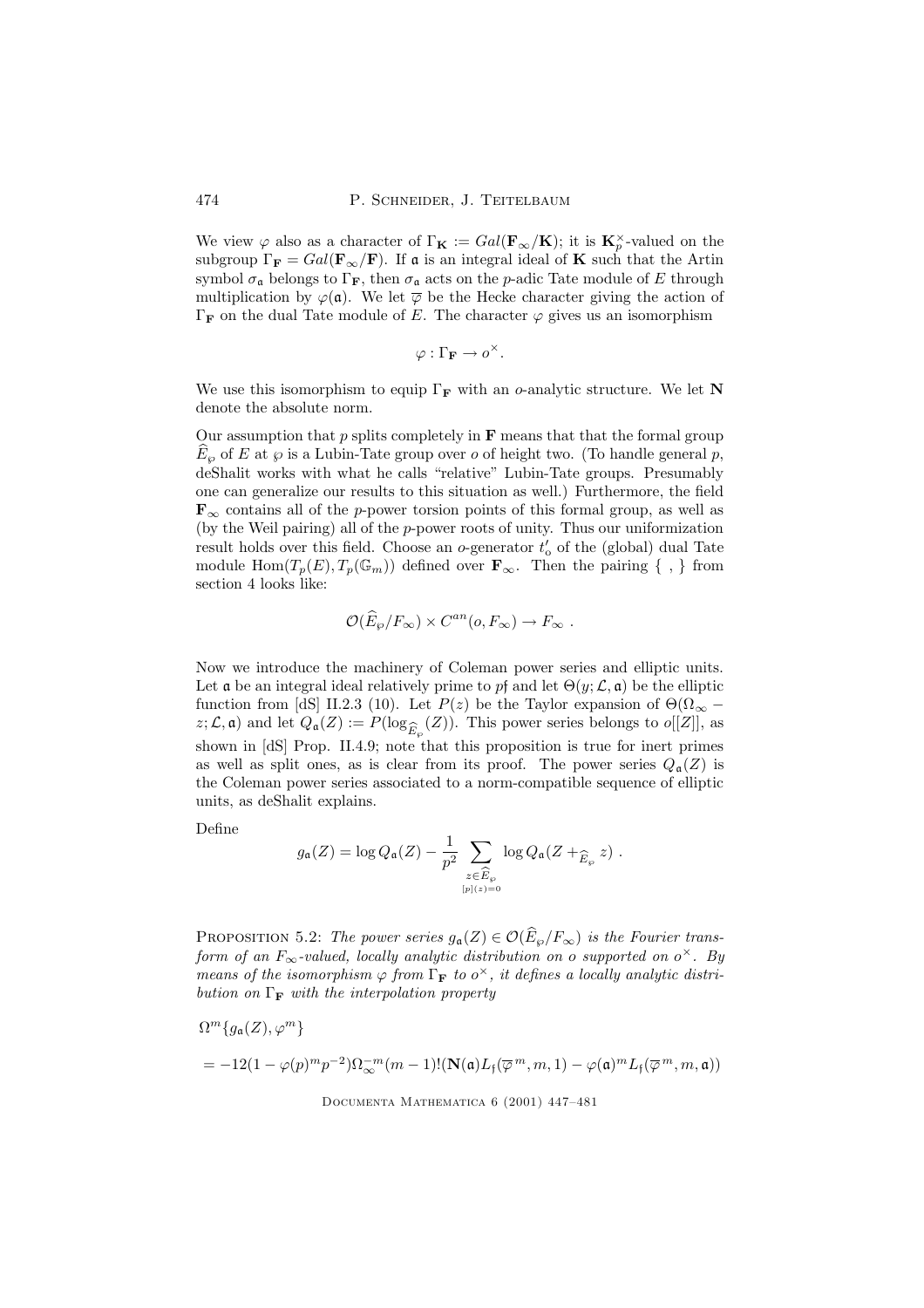for any  $m \in \mathbb{N}$ . Here  $L_f(\overline{\varphi}, s, \mathfrak{c})$  denotes the "partial" Hecke L-function of conductor f, equal to  $\sum_{\mathfrak{b}} \overline{\varphi}(\mathfrak{b}) \mathbf{N}(\mathfrak{b})^{-s}$  over ideals  $\mathfrak{b}$  prime to f and such that  $(\mathfrak{b}, \mathbf{F}/\mathbf{K}) = (\mathfrak{c}, \mathbf{F}/\mathbf{K}).$ 

Proof: The first assertion follows easily from the formulae in Lemma 4.6. The interpolation property comes from the formula (Lemma 4.6 again):

$$
\{g_{\mathfrak{a}}(Z), \varphi^m\} = \Omega^{-m} \partial^m g_{\mathfrak{a}}(Z)|_{Z=0} .
$$

The rest of the computation is just a version of [dS] II.4.10. The invariant differential  $\partial$  pulls back to  $d/dy$  on the complex uniformization of E, so

$$
\Omega^m\{g_{\mathfrak{a}}(Z),\varphi^m\} = \left(\frac{d}{dy}\right)^m (\log \Theta(\Omega_{\infty}-y; \mathcal{L}, \mathfrak{a}) - p^{-2} \log \Theta(\Omega_{\infty}-y; p^{-1}\mathcal{L}, \mathfrak{a}))|_{y=0}
$$

and the claimed formula then follows from the equivalent in our situation of [dS] II.4.7 (17), along with II.3.1 (7) and Prop. II.3.5.

REMARK: From Prop. 5.1, we see that the Mellin transform  $M_a$  of the distribution  ${g_a(Z), \cdot}$  is an o-analytic function on o interpolating the special values  $\Omega^{-m}\partial^m g_{\mathfrak{a}}(Z)|_{Z=0}$ . This function (on  $\mathbb{Z}_p$ ) was constructed by Boxall ([Box]). Other than the fact that our construction is arguably more natural, the principal new results here are that our function is  $\mathbf{K}_p$ -analytic on o rather than  $\mathbb{Q}_p$ -analytic on  $\mathbb{Z}_p$ . The existence of such an analytic interpolating function implies congruences among the special values.

We may give the slightly larger Galois group  $\Gamma_{\mathbf{K}}$  a locally analytic structure by transporting that of  $\Gamma_F$  to its finitely many cosets in  $\Gamma_K$ . To extend the integration pairing to  $\Gamma_K$ , recall that, along with E we have finitely many other elliptic curves  $E^{\sigma}$  as  $\sigma$  runs through  $Gal(\mathbf{F}/\mathbf{K})$ . We also have, for each  $\sigma \in \Gamma_{\mathbf{K}}$ , an isogeny  $\iota(\sigma) : E \to E^{\sigma}$  as in [dS] Prop. II.1.5. If **a** is an ideal prime to p, then the associated isogeny  $\iota(\sigma_{\mathfrak{a}})$  has degree  $\mathbf{N}(\mathfrak{a})$ , which is prime to p and therefore induces an isomorphism between the formal groups  $\widehat{E}_{\varphi}$  and  $\widehat{E^{\sigma_a}}_{\varphi}$ .

A typical locally analytic function  $\overline{f}$  on  $\Gamma_{\mathbf{K}}$  may be written

$$
\overline{f}(\sigma) = f_i(\varphi(\sigma_i^{-1}\sigma)) \quad \text{when } \sigma \in \sigma_i \Gamma_\mathbf{F}
$$

where  $\mathfrak{c}_i$  is a collection of integral ideals of **K** so that the Artin symbols  $\sigma_i = \sigma_{\mathfrak{c}_i}$ form the set  $Gal(\mathbf{F}/\mathbf{K})$ , and  $f_i \in C^{an}(o, F_{\infty})$ , supported on  $o^{\times}$ .

Let  $\mathcal{O}(E_\wp/F_\infty)^0$  denote the subspace of functions  $F \in \mathcal{O}(E_\wp/F_\infty)$  satisfying  $\sum_{\{r: |r|=0} P(r) = \hat{r}} F(r) + \hat{r} \geq 0$ . These are the distributions supported on  $o^\times$ . We  $[p](z)=0$   $F(\cdot + \hat{E}_{\wp} z) = 0$ . These are the distributions supported on  $o^{\times}$ . We define an extended integration pairing

$$
\{\ ,\ \}:\underset{\sigma_{\mathfrak{a}}\in Gal(\mathbf{F}/\mathbf{K})}{\oplus}\mathcal{O}(\widehat{E^{\sigma_{\mathfrak{a}}}}_{\wp}/F_{\infty})^{0}\times C^{an}(\Gamma_{\mathbf{K}},F_{\infty})\longrightarrow F_{\infty}
$$

by setting

$$
\{\overline{h},\overline{f}\}:=\sum_i\{h_i\circ\iota(\sigma_i),f_i\}.
$$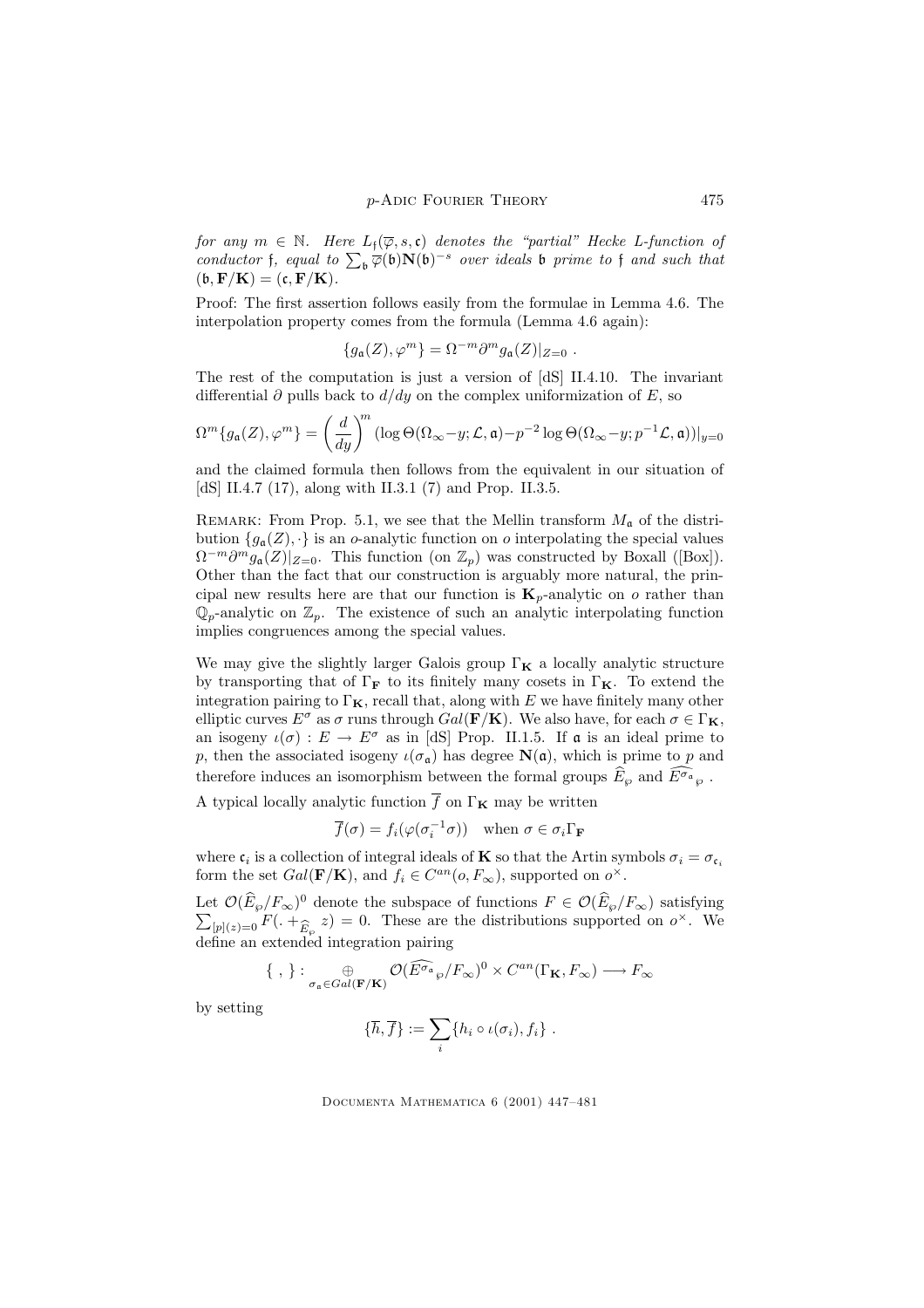Lemma 5.3: This pairing is well-defined (i.e., it is independent of the choice of coset representatives), and identifies the left hand space with the continuous dual of the right hand space.

Proof: The duality is clear; the key point is that the pairing is well defined. Suppose we replace  $\sigma_i$  with  $\sigma_i \tau_{\mathfrak{b}}$ , where  $\tau_{\mathfrak{b}} \in \Gamma_{\mathbf{F}}$ . Then  $h_i \circ \iota(\sigma_i \tau_{\mathfrak{b}}) = h_i \circ \iota(\sigma_i) \circ$  $[\varphi(\tau_{\mathfrak{b}})]$  (see [dS] II.4.5). The decomposition of  $\overline{f}$  also changes, with  $f_i$  replaced by  $f_i' = f_i(\varphi(\tau_b)^{-1})$ . Then, using Lemma 4.6 as usual, the pairing satisfies

$$
\{h_i \circ \iota(\sigma_i) \circ [\varphi(\tau_{\mathfrak{b}})], f_i(\varphi(\tau_{\mathfrak{b}})^{-1}.\} = \{h_i \circ \iota(\sigma_i), f_i\}.
$$

THEOREM 5.4: (Compare [dS] Thm. II.4.11) Let  $h = \{h_i\}$  where  $h_i := \sigma_i(g_{\mathfrak{a}})$ with  $g_a$  the (formal) elliptic function over **F** used for the construction of the partial L-function in Prop. 5.2. Let  $\epsilon$  be any locally analytic character on  $\Gamma_{\mathbf{K}}$ , whose restriction to  $\Gamma_{\mathbf{F}}$  is  $\varphi^m$  for some  $m \in \mathbb{N}$ . Then the locally analytic distribution  $\overline{h}$  on  $\Gamma_K$  has the interpolation property

$$
\Omega^m\{\overline{h},\epsilon\} = 12(m-1)!\,\Omega_\infty^{-m}(1-\epsilon(p)p^{-2})(\epsilon(\mathfrak{a})-\mathbf{N}(\mathfrak{a}))L_\mathfrak{f}(\epsilon^{-1},0) .
$$

Proof: The proof is a long computation very much in the spirit of [dS] Thm. II.4.11 (though we have cheated in the statement of the Theorem and avoided the case where p divides the conductor). Choose coset representatives  $\sigma_i = \sigma_{\mathfrak{c}_i}$ . The point of the computation is that  $([dS] II.2.4$  (ii) and II.4.5 (iv))

$$
\sigma_i(g_{\mathfrak{a}}) \circ \iota(\sigma_i) = g_{\mathfrak{a} \mathfrak{c}_i} - \mathbf{N}(\mathfrak{a}) g_{\mathfrak{c}_i}
$$

and

$$
f_i(a) = \epsilon(\sigma_i) a^m .
$$

Then the partial terms in the pairing are

$$
\epsilon(\sigma_i) \Omega^{-m} (\partial^m g_{{\mathfrak a} {\mathfrak c}_i} - {\mathbf N}({\mathfrak a}) \partial^m g_{{\mathfrak c}_i}) \ .
$$

These terms may then be evaluated using Prop. 5.2, and when the results are combined one obtains the statement of the theorem.

REMARK: One can compute an interpolation result for more general locally analytic characters  $\epsilon$  – explicitly, characters which restrict to  $\varphi^m$  on an open subgroup of  $\Gamma_F$  – by following the same line of argument as in [dS] II.4.11.

## Appendix. p-adic periods of Lubin-Tate groups

In the analysis in section 3 of the behavior of the isomorphism  $(\infty)$  relative to the affinoid coverings on  $\widehat{G}$  and on **B** we needed rather exact information about the "period"  $\Omega$  of the Lubin-Tate group  $\mathcal G$ . In this appendix, we apply results of Fontaine [Fon] to obtain this information.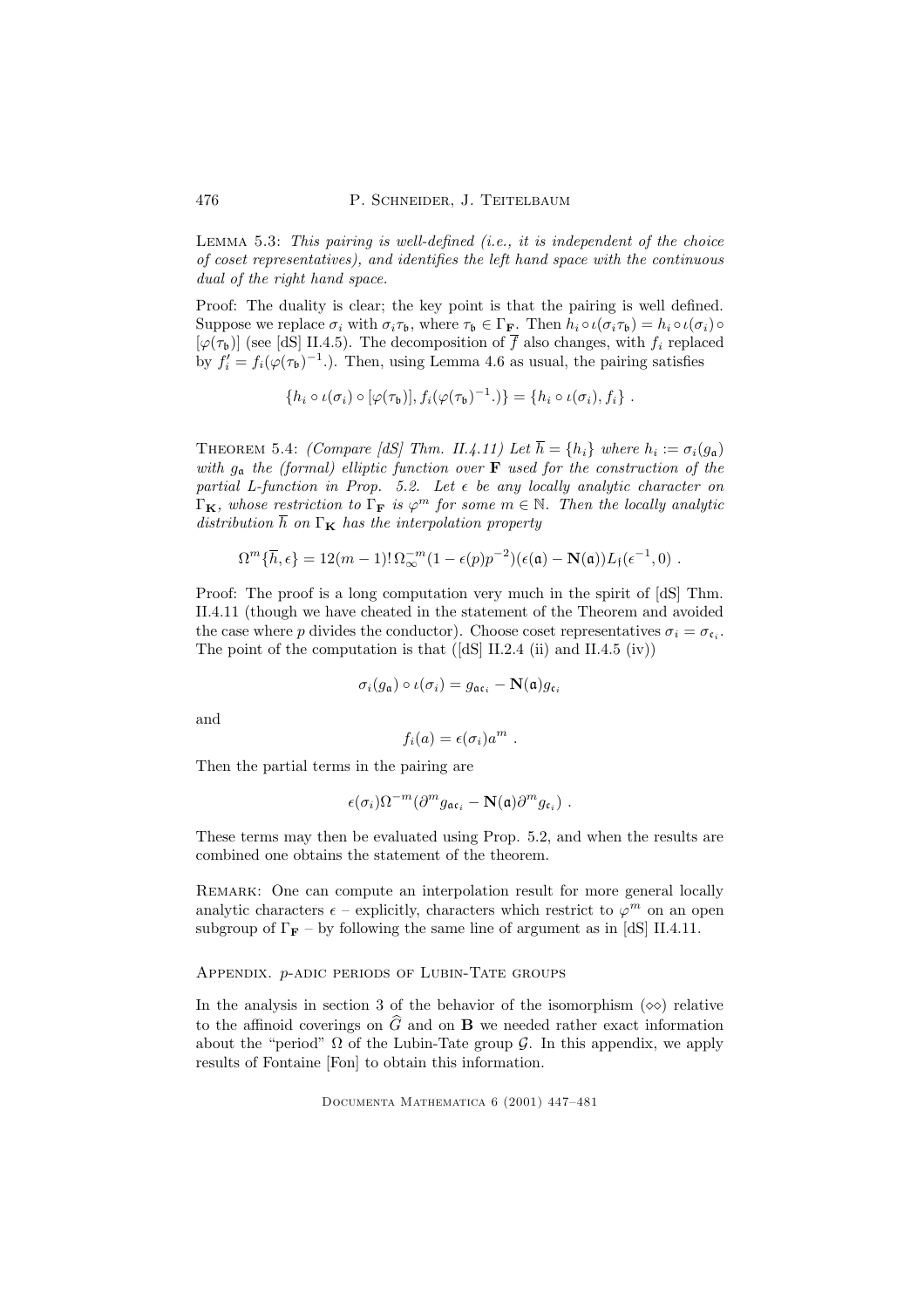All of the significant ideas in this section come from the article [Fon], and we follow the notation of that article with the following exceptions. We will use the letter X for the module of differentials  $\Omega_{o_L}(o_{\overline{L}})$  (called  $\Omega$  by Fontaine). We also do not distinguish between  $G$  as a formal group or p-divisible group thanks to [Tat] Prop. 1.

As before, we let  $\mathcal G$  be the Lubin-Tate group over  $o$  associated to the uniformizer  $\pi$  and let  $\mathcal{G}'$  be the dual p-divisible group. We denote by q and e respectively the number of elements in  $o/\pi o$  and the ramification index of  $L/\mathbb{Q}_p$ . Furthermore, T and T' are the Tate modules of G and G' respectively, and  $F_{t'}(Z) \in \mathcal{Z}_{O_{\mathbb{C}_p}}[[Z]]$ is the power series corresponding to  $t' \in T'$  as in section 3. We let  $\omega$  be the invariant differential on G such that  $\omega = (1 + ... )dZ$ . We define  $\Omega_{t'}$  so that  $F_{t'}(Z)=\Omega_{t'}Z+\cdots$ .

We write  $\mathcal{G}_n$  and  $\mathcal{G}'_n$  for the group schemes of  $p^n$  torsion points on  $\mathcal{G}_n$  and  $\mathcal{G}'$ respectively. Let  $L_n$  be the finite extension field of L generated by the  $\overline{L}$ -points of  $\mathcal{G}'_n$ .

The various maps that are denoted by decorated forms of the letter  $\phi$  are those defined in [Fon].

We remark that, in the case that  $e \leq p-1$ , the result of part (c) of the following Theorem was obtained by Boxall ([Box]) by power series computations.

THEOREM: a. For  $t' \in T'$ , we have

$$
\phi^0_{\mathcal{G}'}(t') = \frac{dF_{t'}}{1 + F_{t'}} = \Omega_{t'}\omega \ ;
$$

b. there is a sequence of elements  $\Omega_{t'}(n) \in o_{L_n}$  for integers  $n \geq 1$  such that  $\Omega_{t'}(n+1) \equiv \Omega_{t'}(n) \pmod{p^n o_{L_{n+1}}}$  and such that the sequence of  $\Omega_{t'}(n)$  converges in  $\mathbb{C}_p$  to  $\Omega_{t'}$ ;

c. let  $t'_{o}$  be any generator of the o module  $T'$ ; then the fundamental period  $\Omega = \Omega_{t_o'}$  satisfies  $|\Omega| = p^{-s}$ 

where

$$
s = \frac{1}{p-1} - \frac{1}{e(q-1)}.
$$

Proof: We begin with parts (a) and (b). First of all,  $F_{t'}(Z)$  being a formal group homomorphism from  $\mathcal G$  to  $\mathbb G_m$ , the pullback of the invariant differential  $dZ/(1+Z)$  on  $\mathbb{G}_m$  must be a multiple of  $\omega$ . Comparing leading coefficients shows that  $dF_{t'}(Z)/(1 + F_{t'}(Z)) = \Omega_{t'}\omega$ . Fontaine's map

$$
\phi^0_{\mathcal{G}'}: o_{\mathbb{C}_p} \otimes_{\mathbb{Z}_p} T' \to t_{\mathcal{G}}^*(o_{\mathbb{C}_p})
$$

as defined on p. 406 of [Fon], is the limit of maps

$$
\phi_{{\mathcal G}'_n}^0: \phi_{\overline{L}} \otimes \mathcal{G}'_n(\phi_{\overline{L}}) \to t_{\mathcal{G}_n}^*(\phi_{\overline{L}})
$$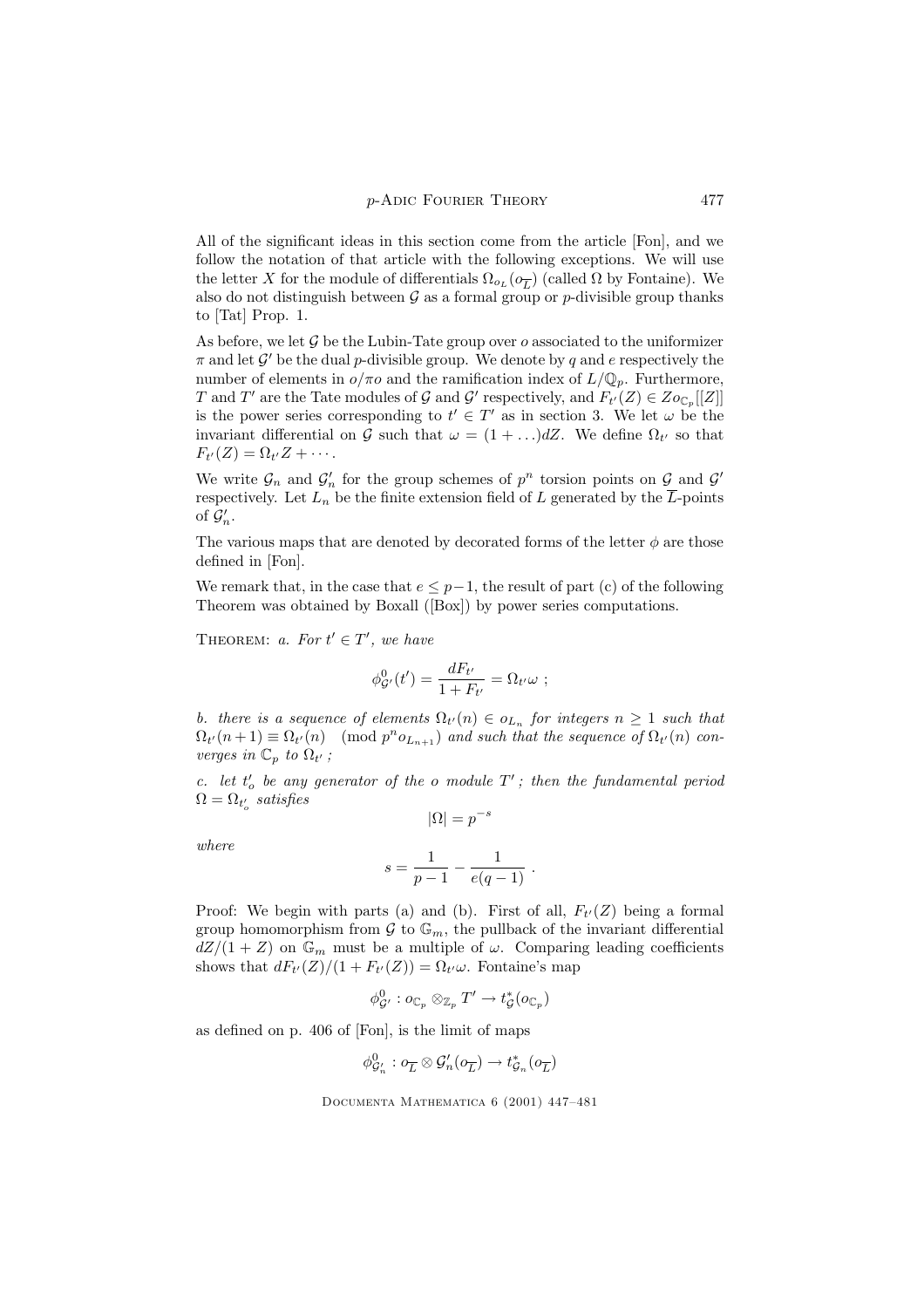478 P. SCHNEIDER, J. TEITELBAUM

defined on p. 396. To compute these maps, recall that the affine algebra of  $\mathcal{G}_n$ is  $R_n = o_L[[Z]]/J_n$  where  $J_n$  is the ideal generated by  $[p^n](Z)$ . The element t' is represented explicitly as  $(t'(n))_n$  where the  $t'(n)$  are a compatible sequence of homomorphisms  $\mathcal{G}_n \to \mu_{p^n}$  over  $o_{\mathbb{C}_p}$ . Further, the element  $t'(n)$  is given explicitly by the class  $1 + F_{t'}(Z) + J_n$  in  $o_{\mathbb{C}_p} \otimes R_n$ . But each homomorphism  $\mathcal{G}_n \to \mu_{p^n}$  is defined over  $o_{L_n}$ . Therefore  $1 + F_{t'}(Z) \equiv g_n(Z) \pmod{J_n}$  for some  $g_n \in o_{L_n} \otimes R_n$ . Now on the one hand Fontaine's map is given by the formula

$$
\phi_{\mathcal{G}'_n}^0(t'(n)) = \frac{dg_n}{g_n} \in t_{\mathcal{G}_n}^*(o_{L_n}) .
$$

By Prop. 10 of [Fon] we know that

$$
t_{\mathcal{G}_n}^*(o_{L_n})=t_{\mathcal{G}}^*(o_{L_n})/p^nt_{\mathcal{G}}^*(o_{L_n})\ .
$$

Therefore we may choose  $\Omega_{t'}(n) \in o_{L_n}$  so that

$$
dg_n/g_n \equiv \Omega_{t'}(n)\omega \pmod{p^n t^*_\mathcal{G}(o_{L_n})}.
$$

But both  $g_n$  and  $1 + F_{t'}$  represent the same map over  $o_{\mathbb{C}_p}$  from  $\mathcal{G}_n$  to  $\mu_{p^n}$ , and therefore we must have

$$
\Omega_{t'}(n) \equiv \Omega_{t'} \pmod{p^n t^*_{\mathcal{G}}(o_{\mathbb{C}_p})}.
$$

By definition  $\phi_{\mathcal{G}'}^0(t')$  is the limit of the  $\Omega_{t'}(n)\omega$ , which we have just shown is  $\Omega_{t'}\omega$  .

Now consider the following commutative diagram, obtained from Prop. 8 of [Fon] by applying section 5.9 to pass to the inverse limit over multiplication by  $p$  :

$$
o_{\mathbb{C}_p} \otimes_{\mathbb{Z}_p} T \times o_{\mathbb{C}_p} \otimes_{\mathbb{Z}_p} T' \xrightarrow{\phi} t_{\mathcal{G}'}^*(o_{\mathbb{C}_p}) \oplus t_{\mathcal{G}}(T_p(X)) \times t_{\mathcal{G}}^*(o_{\mathbb{C}_p}) \oplus t_{\mathcal{G}'}(T_p(X))
$$
\n
$$
\downarrow \downarrow \downarrow \downarrow
$$
\n
$$
o_{\mathbb{C}_p} \otimes T_p(\mathbb{G}_m) \xrightarrow{\xi} T_p(X)
$$

Here the map  $\phi$  is

$$
\phi = \phi_{\mathcal{G},o_{\mathbb{C}_p}} \times \phi_{\mathcal{G}',o_{\mathbb{C}_p}}
$$

as defined in Prop. 11 of [Fon], where it is shown to be injective, and to induce an isomorphism upon tensoring with  $\mathbb{C}_p$ . The vertical arrows are the natural pairings, and the lower horizontal arrow is induced by the map  $\xi$  of Thm. 1' of [Fon].

Each of the spaces  $\mathbb{C}_p \otimes_{\mathbb{Z}_p} T$  and  $\mathbb{C}_p \otimes_{\mathbb{Z}_p} T'$  decompose into a direct sum of one-dimensional eigenspaces corresponding to distinct embeddings of  $L\rightarrow\mathbb{C}_p$ . The map  $\phi$  is o-linear and therefore must respect this decomposition. On the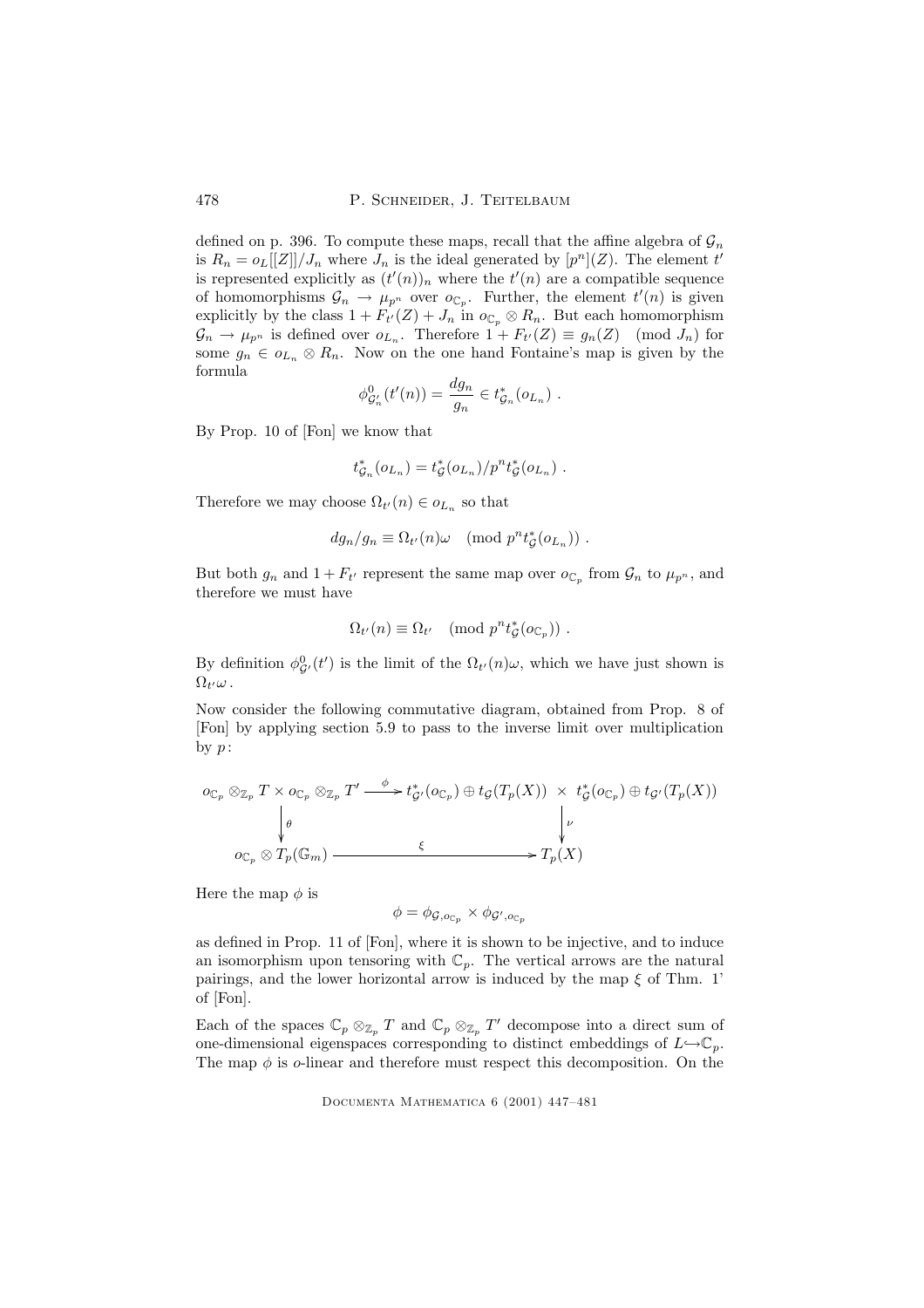upper right, the o-actions on the spaces  $t^*_{\mathcal{G}}(o_{\mathbb{C}_p})$  and  $t_{\mathcal{G}}(T_p(X))$  are given by the given embedding  $o \subseteq o_{\mathbb{C}_p}$  (while the *o*-actions on the corresponding spaces for  $\mathcal{G}'$  are given by the other  $[L:\mathbb{Q}_p]-1$  embeddings of  $o$  in  $o_{\mathbb{C}_p}$ ). Therefore the above diagram can be "reduced" to the following:

$$
(o_{\mathbb{C}_p} \otimes_o T) \times \text{Hom}_o(T, o_{\mathbb{C}_p}(1)) \xrightarrow{\phi} t_{\mathcal{G}}(T_p(X)) \times t_{\mathcal{G}}^*(o_{\mathbb{C}_p})
$$
\n
$$
\downarrow \phi
$$
\n
$$
o_{\mathbb{C}_p} \otimes T_p(\mathbb{G}_m) \xrightarrow{\xi} T_p(X)
$$

We choose a generator u of T, a generator  $\epsilon$  of  $T_p(\mathbb{G}_m)$ , and we let  $f \in$  $\text{Hom}_{o}(T, o_{\mathbb{C}_p}(1))$  be the unique *o*-linear map such that  $f(u) = \epsilon$ . Trace the pairing  $(u, f)$  both ways through the square, using the explicit formulae for the maps involved from [Fon], and accounting for the fact that Fontaine writes  $\mathbb{G}_m$ multiplicatively. If we write  $\phi_{\mathcal{G}'}^0(f) = \Omega_f \omega$ , then

$$
\nu\phi(u,f) = \Omega_f u^*\omega
$$

while

$$
\xi \theta(u, f) = f(u)^* dZ/(1+Z) .
$$

Comparing these formulae with the explicit isomorphisms  $\xi_{L,G}$  and  $\xi_L$  defined in section 1 of [Fon], we see that the commutativity of the square means that

$$
\Omega_f \xi_{L,\mathcal{G}}(u \otimes \omega) = \xi_L(f(u) \otimes dZ/(1+Z)) \ .
$$

This fact, when combined with Thm. 1 and Cor. 1 of [Fon], tells us that

$$
\Omega_f \mathfrak{a}_L = \mathfrak{a}_{L,\mathcal{G}}.
$$

We conclude that

$$
|\Omega_f| = p^{-r}
$$
 with  $r = \frac{1}{p-1} - \frac{1}{e(q-1)} + \text{ord}_p(\mathcal{D}_{L/\mathbb{Q}_p})$ 

where  $\mathcal{D}_{L/\mathbb{Q}_p}$  is the different of the extension  $L/\mathbb{Q}_p$ .

To complete the calculation let  $t'_0$  be our chosen generator for the  $o$ -module  $T'$ . Some elementary linear algebra using properties of the different shows that there is a generator x of  $\mathcal{D}_{L/\mathbb{Q}_p}$  such that we have

$$
xt_0'=f+f'\quad\hbox{ in }o_{{\mathbb C}_p}\otimes_{{\mathbb Z}_p}T'
$$

with f' vanishing on the eigenspace in  $\mathbb{C}_p \otimes_{o} T$  corresponding to the given embedding  $L \subseteq \mathbb{C}_p$ . This means that  $\phi_{\mathcal{G}'}^0(f') = 0$  so that

$$
x\Omega_{t'_0}=\Omega_f.
$$

In other words, the valuation of  $\Omega = \Omega_{t_0'}$  is  $\text{ord}_p(\Omega_f) - \text{ord}_p(x)$  as claimed.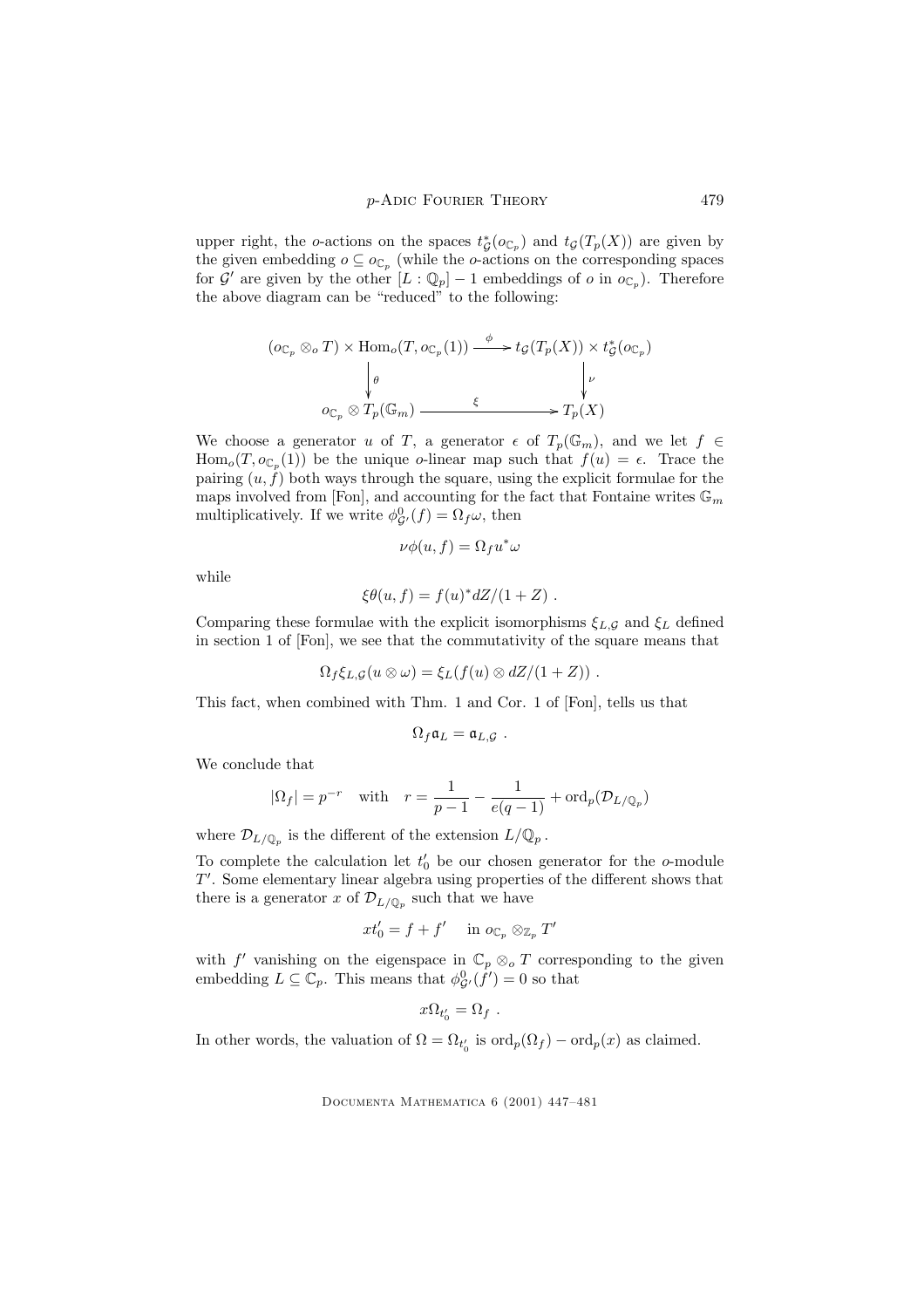**REFERENCES** 

- [Am1] Amice, Y.: Interpolation *p*-adique. Bull. Soc. math. France 92, 117-180 (1964)
- [Am2] Amice, Y.: Duals. Proc. Conf. on p-Adic Analysis, Nijmegen 1978, pp. 1-15
- [BGR] Bosch, S., Güntzer, U., Remmert, R: Non-Archimedean Analysis. Ber-lin-Heidelberg-New York: Springer 1984
- [B-CA] Bourbaki, N.: Commutative Algebra. Paris: Hermann 1972
- [B-GAL] Bourbaki, N.: Groupes et algèbres de Lie, Chap. 1-3. Paris: Hermann 1971, 1972
- [B-VAR] Bourbaki, N.: Variétés différentielles et analytiques. Fascicule de résultats. Paris: Hermann 1967
- [Box] Boxall, J.: p-adic interpolation of logarithmic derivatives associated to certain Lubin-Tate formal groups. Ann. Inst. Fourier 36 (3), 1-27 (1986)
- [Col] Colmez, P.: Théorie d'Iwasawa des représentations de de Rham d'un corps local. Ann. of Math. 148, 485-571 (1998)
- [GKPS] De Grande-De Kimpe, N., Kakol, J., Perez-Garcia, C., Schikhof, W:  $p$ -adic locally convex inductive limits. In  $p$ -adic functional analysis, Proc. Int. Conf. Nijmegen 1996 (Eds. Schikhof, Perez-Garcia, Kakol), Lect. Notes Pure Appl. Math., vol. 192, pp.159-222. New York: M. Dekker 1997
- [dS] deShalit, E.: Iwasawa Theory of Elliptic Curves with Complex Multiplication. Perspectives in Math., vol. 3, Boston: Academic Press 1987.
- [Fe1] F´eaux de Lacroix, C. T.: p-adische Distributionen. Diplomarbeit, Köln 1992
- [Fe2] Féaux de Lacroix, C. T.: Einige Resultate über die topologischen Darstellungen p-adischer Liegruppen auf unendlich dimensionalen Vektorräumen über einem  $p$ -adischen Körper. Thesis, Köln 1997, Schriftenreihe Math. Inst. Univ. Münster, 3. Serie, Heft 23, pp. 1-111 (1999)
- [Fon] Fontaine, J.-M.: Formes différentielles et modules de Tate des variétés abéliennes sur les corps locaux. Invent. math. 65, 379-409 (1982)
- [GR] Grauert, H., Remmert, R.: Theorie der Steinschen Räume. Berlin-Heidelberg-New York: Springer 1977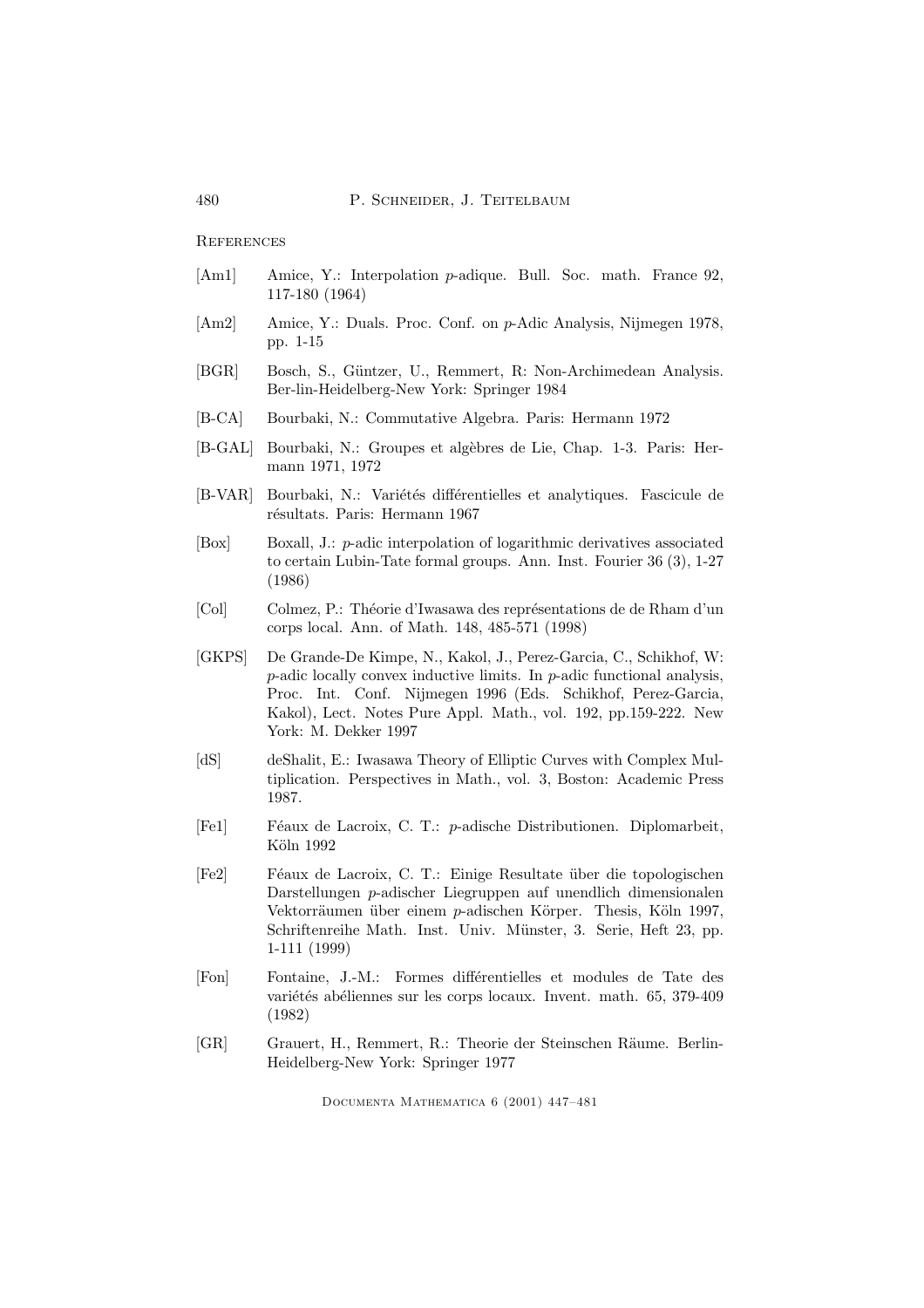- [Kat] Katz, N.: Formal Groups and p-adic Interpolation. In Astérisque 41-42, 55-65 (1977)
- [Kie] Kiehl, R.: Theorem A und Theorem B in der nichtarchimedischen Funktionentheorie. Invent. math. 2, 256-273 (1967)
- [Lan] Lang, S.: Cyclotomic Fields. Berlin-Heidelberg-New York: Springer 1978
- [Laz] Lazard, M.: Les zéro des fonctions analytiques d'une variable sur un corps valu´e complet. Publ. Math. IHES 14, 47-75 (1962)
- [LT] Lubin, J., Tate, J.: Formal Complex Multiplication in Local Fields. Ann. Math. 81, 380-387 (1965)
- [Sch] Schikhof, W.: Ultrametric calculus. Cambridge Univ. Press 1984
- [Sh] Schikhof, W.: Locally convex spaces over nonspherically complete valued fields I. Bull. Soc. Math. Belg. 38, 187-207 (1986)
- [Sc] Schneider, P.: p-adic representation theory. The 1999 Britton Lectures at McMaster University. Available at http://www.unimuenster.de/math/u/schneider
- [ST] Schneider, P., Teitelbaum, J.: Locally analytic distributions and padic representation theory, with applications to  $GL_2$ . Preprint 1999
- [SI] Shiratani, K., Imada, T.: The exponential series of the Lubin-Tate groups and p-adic interpolation. Mem. Fac. Sci. Kyushu Univ. Ser A 46 (2), 251-365 (1992)
- [Tat] Tate, J.: p-Divisible Groups. Proc Conf. Local Fields, Driebergen 1966 (ed. T. Springer), pp. 158-183. Berlin-Heidelberg-New York: Springer 1967

Peter Schneider Mathematisches Institut Westfälische Wilhelms-Universität Münster Einsteinstr. 62 D-48149 Münster, Germany pschnei@math.uni-muenster.de http://www.uni-muenster.de/ math/u/schneider

Jeremy Teitelbaum Department of Mathematics, Statistics and Computer Science (M/C 249) University of Illinois at Chicago 851 S. Morgan St. Chicago, IL 60607, USA jeremy@uic.edu http://raphael.math.uic.edu/∼jeremy